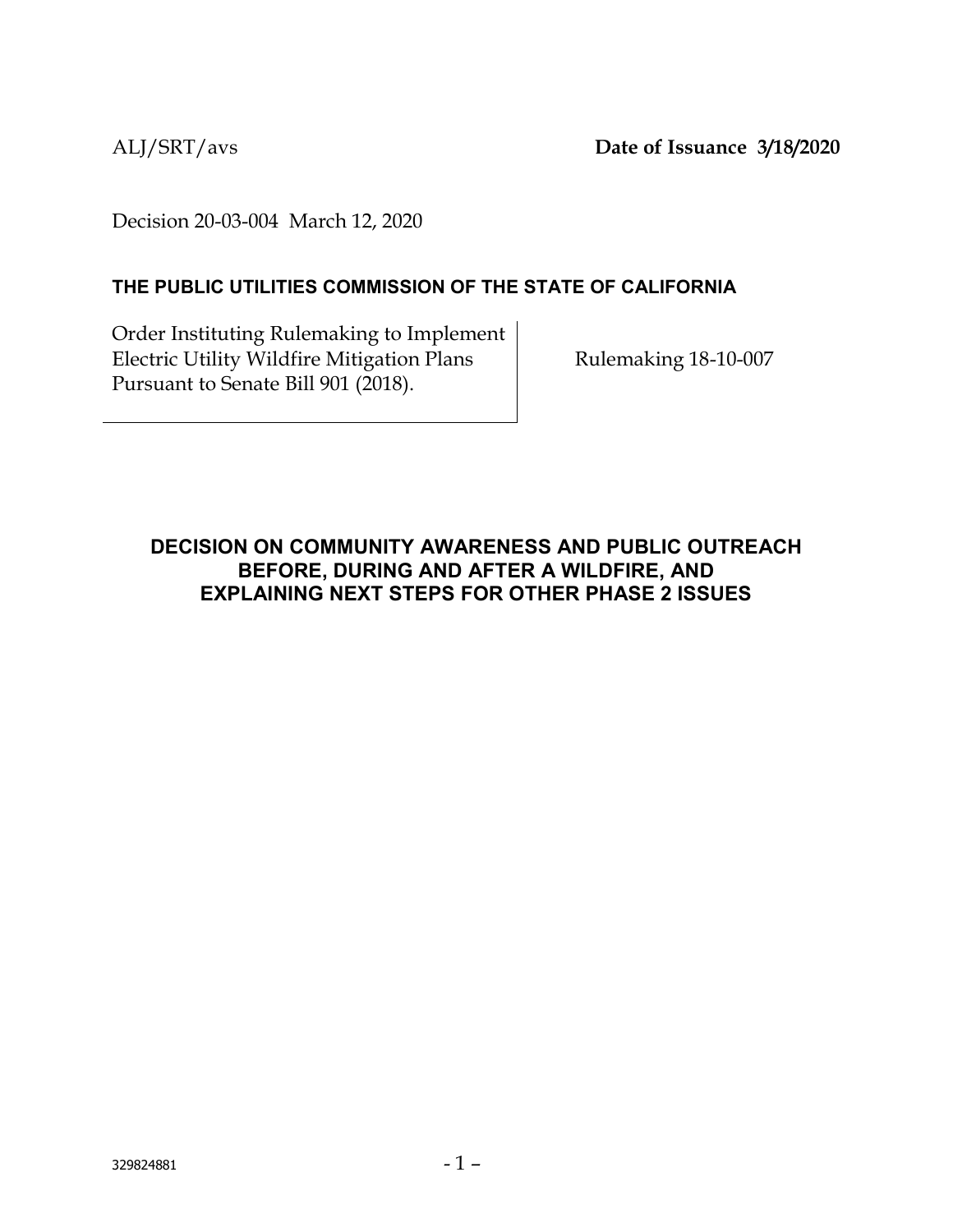# **Table of Contents**

# **Title**

# Page

| DECISION ON COMMUNITY AWARENESS AND PUBLIC OUTREACH                  |  |
|----------------------------------------------------------------------|--|
| BEFORE, DURING AND AFTER A WILDFIRE, AND EXPLAINING NEXT             |  |
|                                                                      |  |
|                                                                      |  |
|                                                                      |  |
|                                                                      |  |
|                                                                      |  |
|                                                                      |  |
|                                                                      |  |
|                                                                      |  |
|                                                                      |  |
| 3.3.2. Surveys and Metrics to Determine Effectiveness of Outreach 23 |  |
|                                                                      |  |
|                                                                      |  |
| 4. Off Ramp Advice Letters to Be Addressed in this Proceeding 26     |  |
|                                                                      |  |
|                                                                      |  |
|                                                                      |  |
|                                                                      |  |
|                                                                      |  |
|                                                                      |  |
|                                                                      |  |
|                                                                      |  |
|                                                                      |  |
|                                                                      |  |
|                                                                      |  |
|                                                                      |  |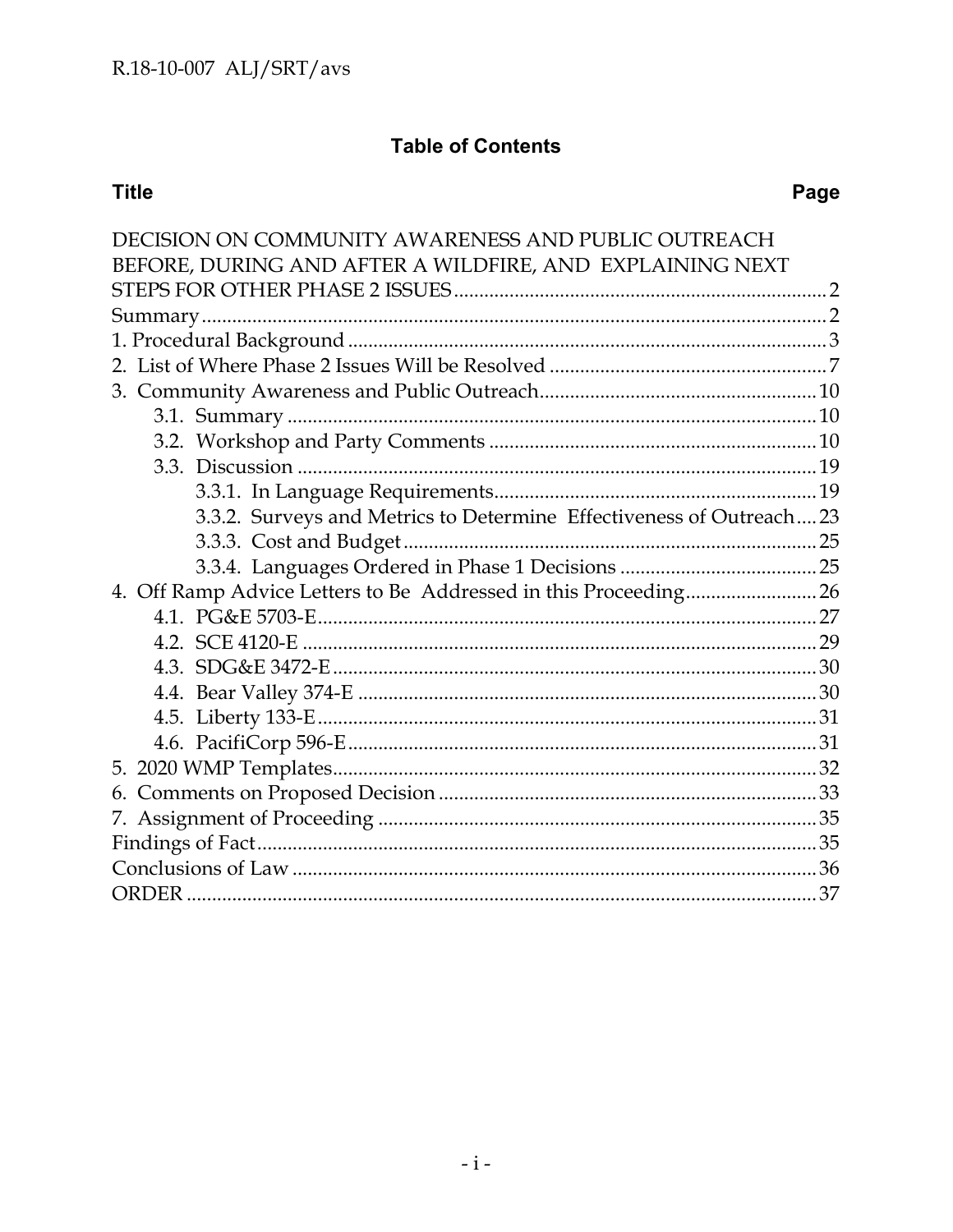# <span id="page-2-0"></span>**DECISION ON COMMUNITY AWARENESS AND PUBLIC OUTREACH BEFORE, DURING AND AFTER A WILDFIRE, AND EXPLAINING NEXT STEPS FOR OTHER PHASE 2 ISSUES**

### <span id="page-2-1"></span>**Summary**

This decision addresses Phase 2 of this proceeding on electrical corporations' Wildfire Mitigation Plans. It resolves one Phase 2 issue by requiring all electrical corporations to conduct outreach to communities and the public before, during and after a wildfire in all languages "prevalent" in their respective service territories. A language is "prevalent" if it is spoken by 1,000 or more persons in the territory of an Investor Owned Utility or Small or Multijurisdictional Utility. These utilities will be responsible for determining which languages are prevalent in accordance with the guidance set forth in this decision.

The decision also clarifies where the additional Phase 2 issues will be resolved. Under Assembly Bill 1054<sup>1</sup> and Commission Resolution WSD-001, the Commission's newly created Wildfire Safety Division will review 2020 Wildfire Mitigation Plans, present resolutions for Commission consideration on the 2020 Plans, and oversee independent evaluation and other compliance activity with regard to both 2019 and 2020 Plans.

Both this proceeding and Wildfire Safety Division will consider the templates, maturity model, data requests, metrics and other materials furnished to parties with the Administrative Law Judge's December 16, 2019 ruling, along with party comment on those materials and on the issue of metrics development scoped into Phase 2.

 $\overline{a}$ 

<sup>1</sup> Stats. 2019, Ch. 79 (Holden).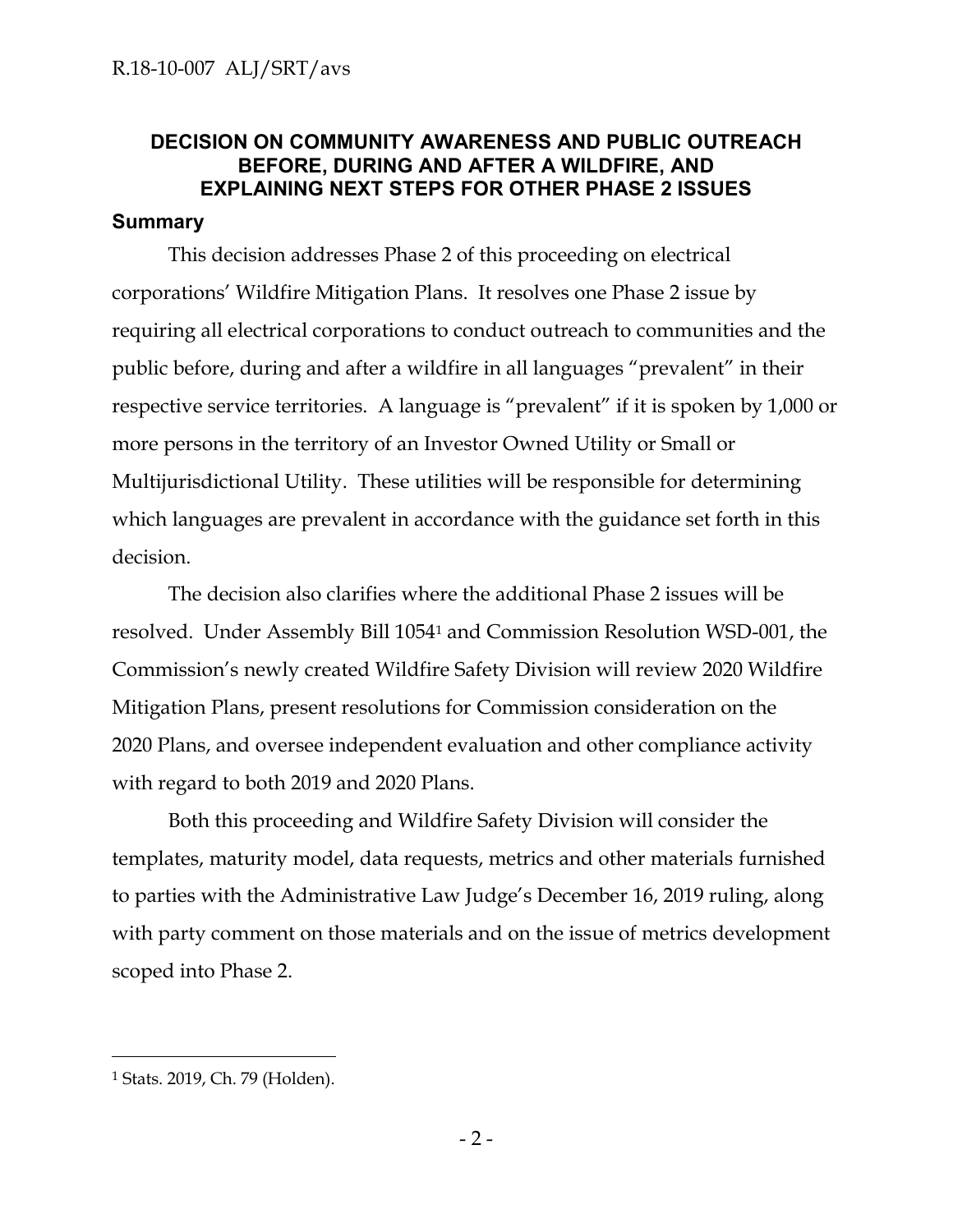This decision also brings back into the formal proceeding several Tier 3 "Off-Ramp" Advice Letters filed by the electric utilities pursuant to the Phase 1 guidance decision, Decision 19-05-036. It is more efficient to handle the Advice Letters here, since several of them go beyond the scope of the Phase 1 decision language on what constitutes an "Off-Ramp" and guidance on that language is needed.

The Commission's work on wildfire issues will also continue in several other forums, including its proceedings on Disaster Relief (Rulemaking (R.) 18-03-011), Microgrids and Resiliency (R.19-09-009), Public Safety Power Shutoff/De-Energization (R.18-12-005), and various proceedings focused on investigating past wildfire and power shutoff events. The new Wildfire Safety Division will review Wildfire Mitigation Plans filed on February 7, 2020 and present its recommendations to the full Commission for ratification before commencement of this year's wildfire season.

This proceeding will remain open to consider the wildfire issues listed here, as well as other wildfire issues that may arise.

#### <span id="page-3-0"></span>**1. Procedural Background**

The Commission opened this proceeding in 2018 as required by Senate Bill (SB) 901<sup>2</sup> to consider electrical corporations' Wildfire Mitigation Plans (WMP). On May 30, 2019, the Commission issued decisions on all 2019 WMPs as well as guidance on the legal meaning of such decisions pursuant to SB 901. <sup>3</sup> The decisions acted on the WMPs of Investor Owned Utilities (IOUs) Pacific Gas and Electric Company (PG&E), Southern California Edison Company (SCE), and

 $\overline{a}$ 

<sup>2</sup> Stats. 2018, Ch. 626 (Dodd).

<sup>3</sup> Decision (D.) 19-05-036, D.19-05-037, D.19-05-038, D.19-05-039, D.19-05-040 and D.19-05-041.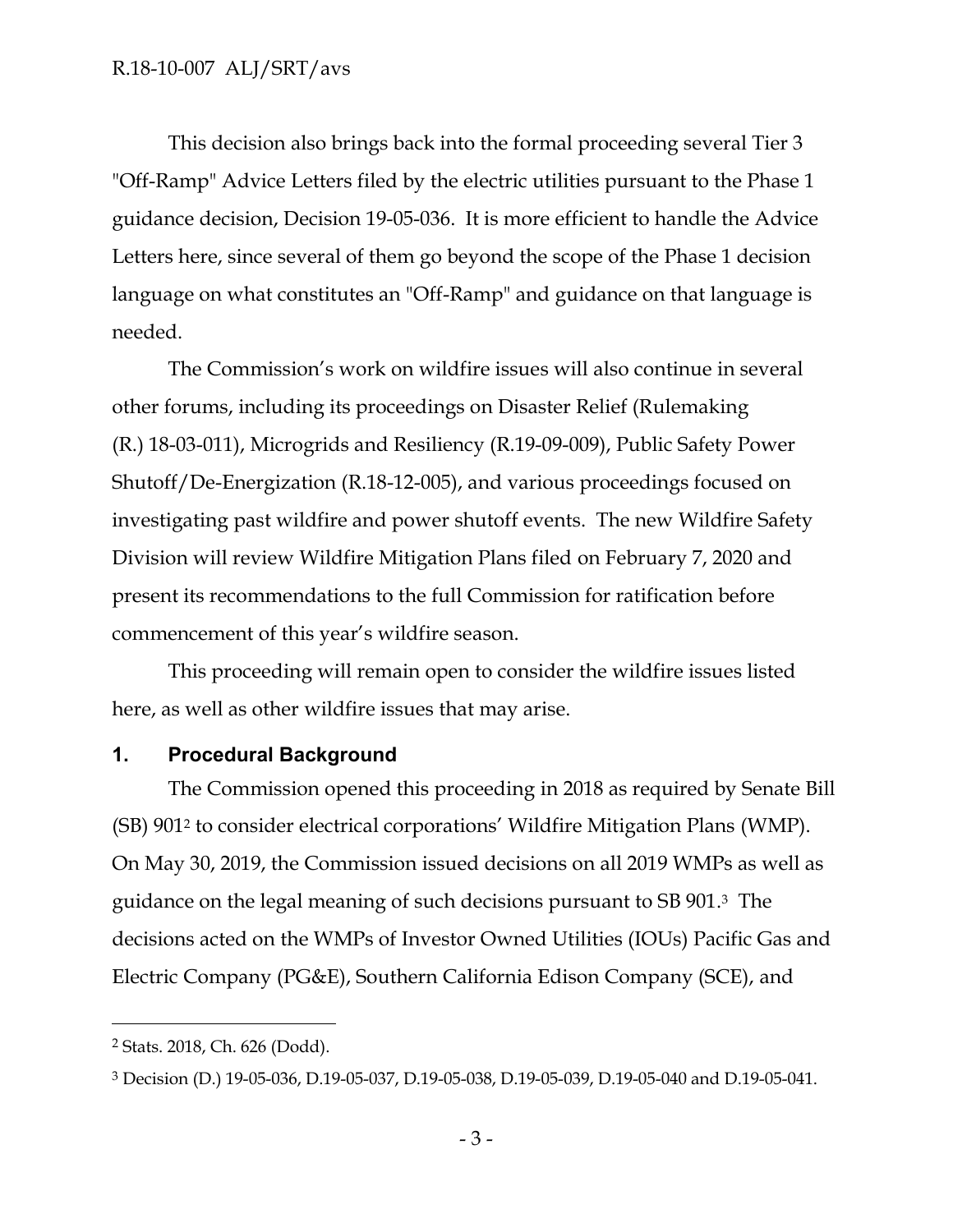$\overline{a}$ 

San Diego Gas & Electric Company (SDG&E); and Small and Multijurisdictional Utilities (SMJUs) Liberty Utilities/CalPeco Electric (Liberty), Bear Valley Electric Service, a division of Golden State Water Company (Bear Valley), and Pacific Power, a division of PacifiCorp (PacifiCorp); and several Independent Transmission Owners (ITOs). 4

The decisions established a Phase 2 of this proceeding to deal with a small number of important issues that the Commission could not resolve in the 3-month window allotted it by Public Utilities Code Section 8386(e) (now Section 8386.3(a)) to act on the WMPs. The Commission deferred the issues to Phase 2 to ensure the WMPs were in place by the 2019 wildfire season, but also to give more attention to the following issues that required further record development: 1) metrics for determining the effectiveness of WMPs in reducing the risk of catastrophic wildfire as required by Public Utilities Code Sections  $8386(c)(4)$  and  $(5)$ , 2) the independent evaluator process prescribed in Section  $8386(h)$ ,<sup>5</sup> 3) community outreach before, during and after a wildfire as required by Section 8386(c)(18)(B), including outreach in-language to those with limited English language proficiency, and 4) the process for handling future WMPs.

<sup>4</sup> The decisions approved the WMPs of ITOs 1) Trans Bay Cable LLC and 2) Horizon West Transmission LLC., formerly known as NextEra Energy Transmission West, LLC (Horizon West) with regard to its Suncrest Dynamic Reactive Power Support Project; and relieved the following ITOs of the obligation to file 2019 WMPs because they are operated and maintained by third parties: 3) DATC Path 15, LLC (successor in interest to Trans-Elect NTD Path 15, LLC and indirectly owned by Duke-American Transmission Company LLC), with regard to its Path 15 Upgrade transmission project; 4) Citizens Sunrise LLC, aka Citizens Sunrise Transmission; and 5) Startrans IO, LLC (Startrans).

<sup>5</sup> Under Assembly Bill (AB) 1054, the independent evaluator provision was moved to new Section 8386.3(c)(2), but other than moving the task to the Wildfire Safety Division, AB 1054 left the language of the provision unchanged.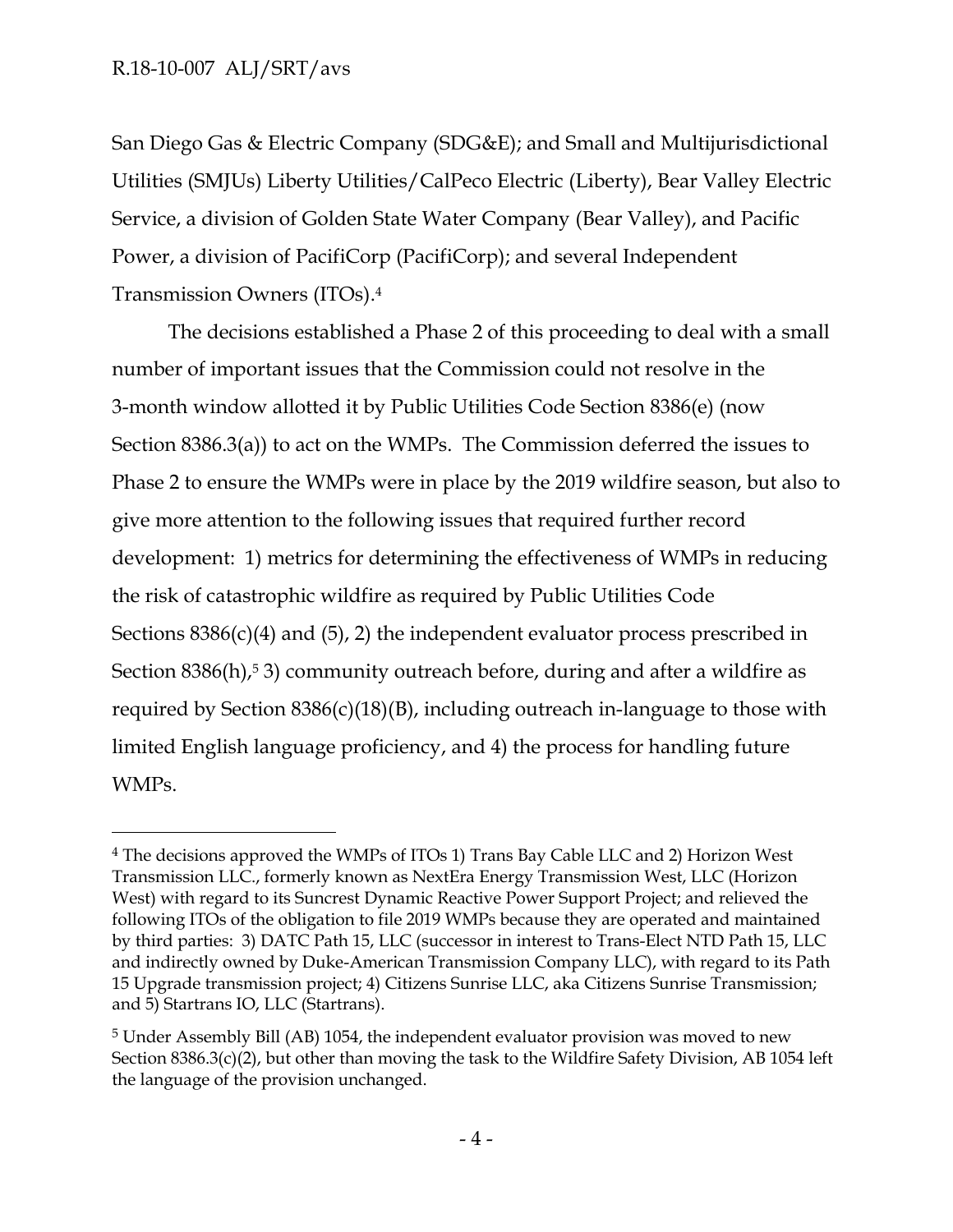During Phase 2, the Commission held workshops and took comments on each of these topics. The Administrative Law Judge (ALJ) issued an August 19, 2019 ruling describing the Phase 2 issues, held a prehearing conference on August 28, 2019 on the issues, and, with the assigned Commissioner, issued a Phase 2 scoping memo on September 18, 2019. The Commission held 3 days of workshops on the issues on September 17, 18 and 19, and the ALJ solicited comments on the workshops by ruling dated October 10, 2019. Parties filed opening comments on the Phase 2 topics/workshops on November 6, 2019 and reply comments on November 18, 2019.

An important Legislative change occurred while Phase 2 was underway. After issuance of the foregoing decisions, Governor Newsom signed AB 1054. That statute added Section 8386.3 of the Public Utilities Code establishing the Wildfire Safety Division (WSD) within the Commission to review and resolve WMPs for 2020 and beyond.<sup>6</sup> The statute also transferred to Wildfire Safety Division the responsibility of independently evaluating WMPs after the fact. 7

 $\overline{a}$ 

<sup>6</sup> Pub. Util. Code § 8386.3(a) ("The Wildfire Safety Division shall approve or deny each wildfire mitigation plan and update submitted by an electrical corporation within three months of its submission, unless the division makes a written determination, including reasons supporting the determination, that the three-month deadline cannot be met. Each electrical corporation's approved plan shall remain in effect until the division approves the electrical corporation's subsequent plan. The division shall consult with the Department of Forestry and Fire Protection on the review of each wildfire mitigation plan and update. In rendering its decision, the division shall consider comments submitted pursuant to subdivision (d) of Section 8386. Before approval, the division may require modifications of the plan. After approval by the division, the commission shall ratify the action of the division").

<sup>7</sup> Pub. Util. Code § 8386.3(c)(2):

Following approval of a wildfire mitigation plan, the Wildfire Safety Division shall oversee compliance with the plan consistent with the following: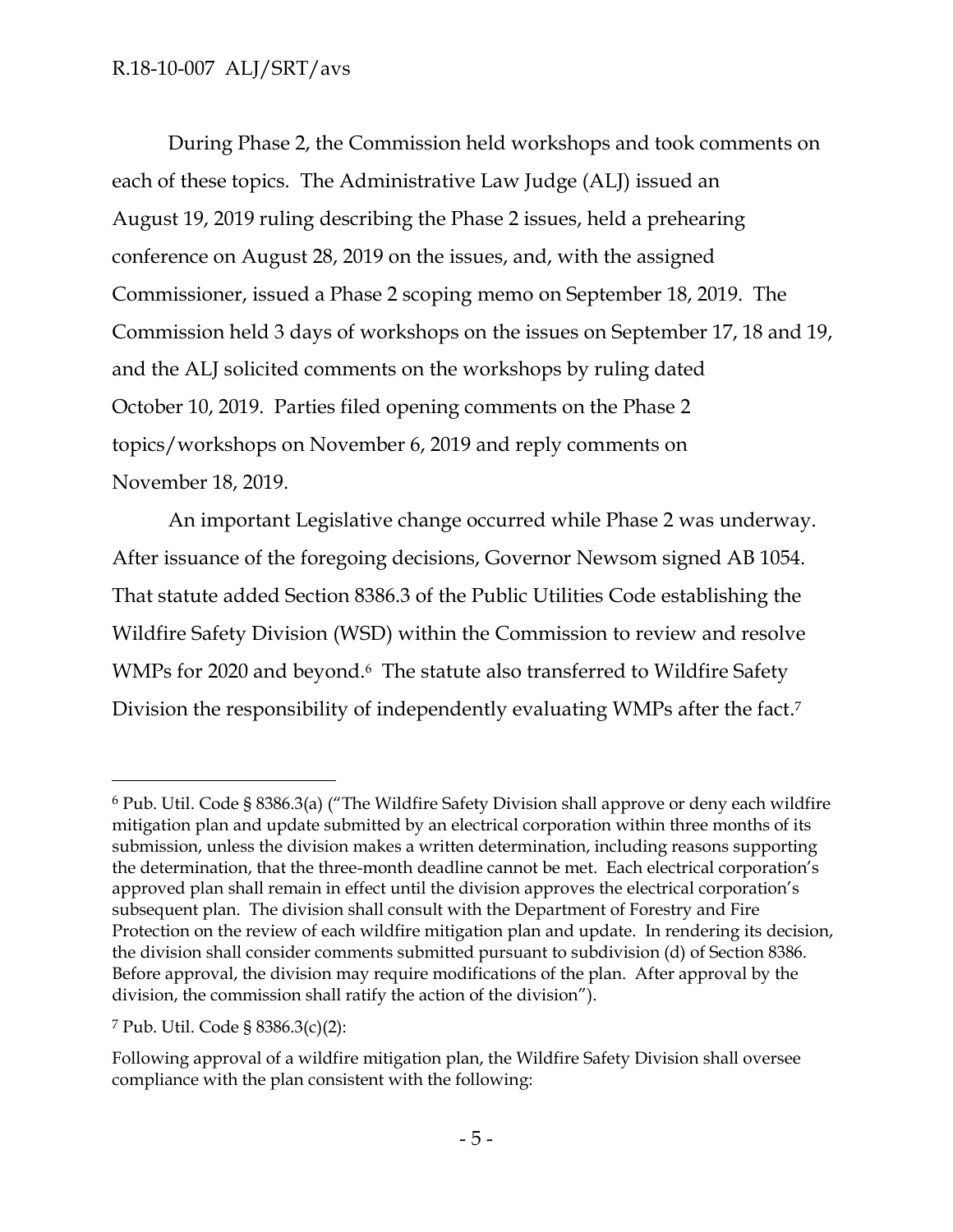$\overline{a}$ 

Two actions took place after AB 1054 was enacted. First, the Commission issued Resolution WSD-001 prescribing the process for WSD handling and Commission ratification of WMPs. Resolution WSD-001 provided for the electrical corporations to file and serve their 2020 WMPs on February 7, 2020 and stated that thereafter Wildfire Safety Division would oversee review and approval, if appropriate, subject to Commission ratification.

Second, the WSD prepared and the ALJ issued in a December 16, 2019 ruling a set of new templates, models, data requests, metrics and other materials WSD plans to use for the 2020 WMPs (2020 WMP Templates). Parties commented on the materials on January 7, 2020.

(2) (A) Before March 1, 2021, and before each March 1 thereafter, the Wildfire Safety Division, in consultation with the Department of Forestry and Fire Protection, shall make available a list of qualified independent evaluators with experience in assessing the safe operation of electrical infrastructure.

(B) (i) Each electrical corporation shall engage an independent evaluator listed pursuant to subparagraph (A) to review and assess the electrical corporation's compliance with its plan. The engaged independent evaluator shall consult with, and operate under the direction of, the Wildfire Safety Division of the commission. The independent evaluator shall issue a report on July 1 of each year in which a report required by paragraph (1) is filed. As a part of the independent evaluator's report, the independent evaluator shall determine whether the electrical corporation failed to fund any activities included in its plan.

(ii) The Wildfire Safety Division shall consider the independent evaluator's findings, but the independent evaluator's findings are not binding on the division, except as otherwise specified.

(iii) The independent evaluator's findings shall be used by the Wildfire Safety Division to carry out its obligations under Article 1 (commencing with Section 451) of Chapter 3 of Part 1 of Division 1.

(iv) The independent evaluator's findings shall not apply to events that occurred before the initial plan is approved for the electrical corporation.

(3) The commission shall authorize the electrical corporation to recover in rates the costs of the independent evaluator.

(4) The Wildfire Safety Division shall complete its compliance review within 18 months after the submission of the electrical corporation's compliance report.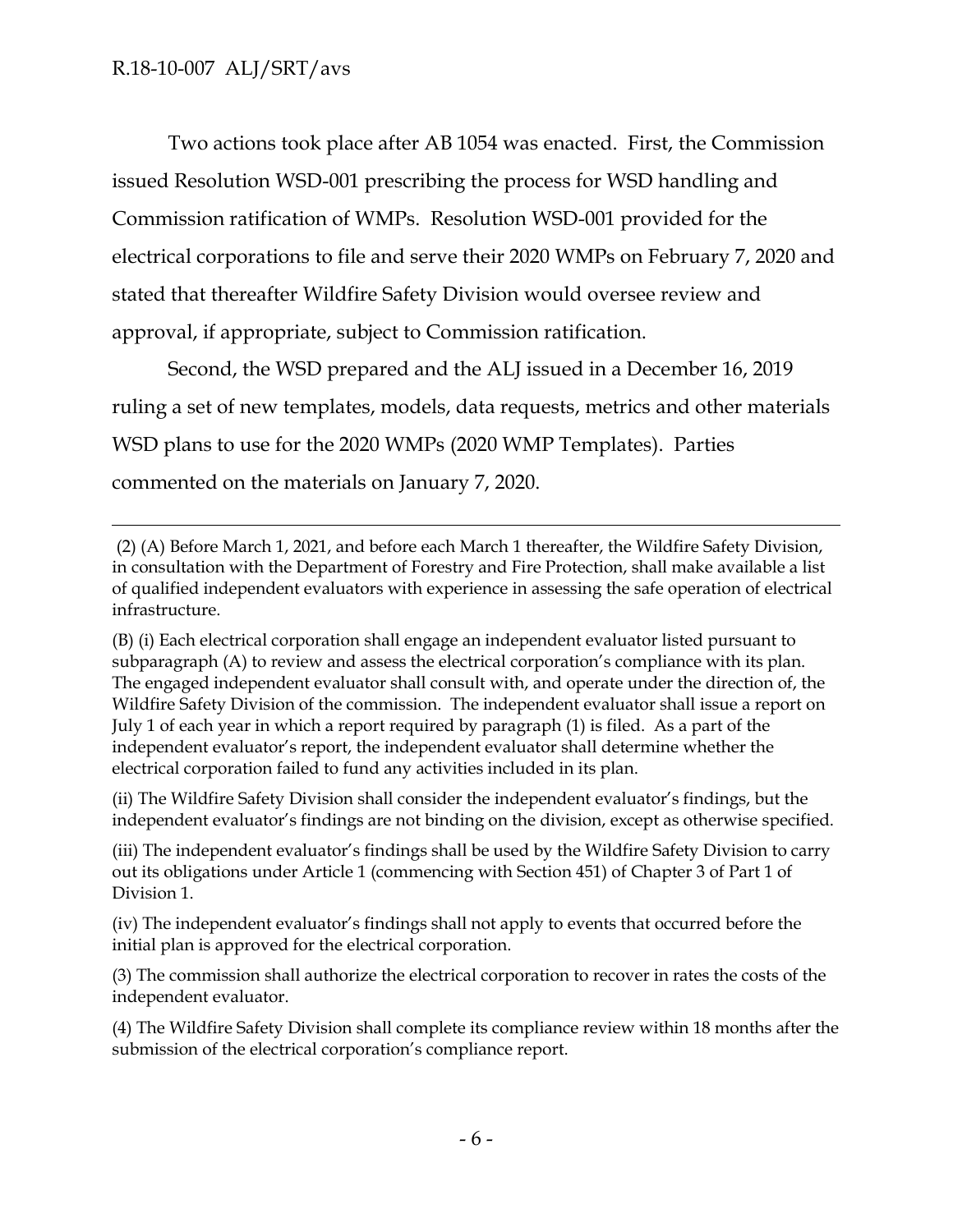Finally, the Phase 1 guidance decision, D.19-05-036, contained language allowing the IOUs and SMJUs to propose Off-Ramps for certain mitigation measures proposed in their 2019 WMPs. Several Advice Letters were filed, and some were protested by parties to this proceeding on the ground they exceed the scope of the language of D.19-05-036. This proceeding evaluates the Advice Letters rather than having them be the subject of Resolutions.

#### <span id="page-7-0"></span>**2. List of Where Phase 2 Issues Will be Resolved**

As is clear from the foregoing history, circumstances have changed since the Commission issued its Phase 1 decisions. So that all parties and stakeholders are aware of our intended next steps, the following describes how each Phase 2 issue will be resolved:

*Material for evaluating effectiveness of Wildfire Mitigation Plans*: The 2020 WMP Templates, attached to a December 16, 2019 ALJ ruling, contain an extensive list of metrics that address the concerns the Commission addressed in its Phase 1 decisions, and that parties raised in Phase 2 comments. The 2020 WMP Templates also contemplate a maturity model that assesses utility preparedness for catastrophic wildfire, a master data request aimed at collecting data before Wildfire Mitigation Plans are filed, and contain other material guiding future WMP filings.

The parties commented on the material on January 7, 2020. Those comments suggest several changes to the 2020 WMP Templates. Further, AB 1054 added Public Utilities Code Section 326.2, providing that the new Wildfire Safety Advisory Board (WSAB) established in Section 326.1 shall "Develop and make recommendations to the Wildfire Safety Division related to wildfire safety and mitigation performance metrics." Due to this new provision, there may be decisions updating the WMP Templates for 2021 in both this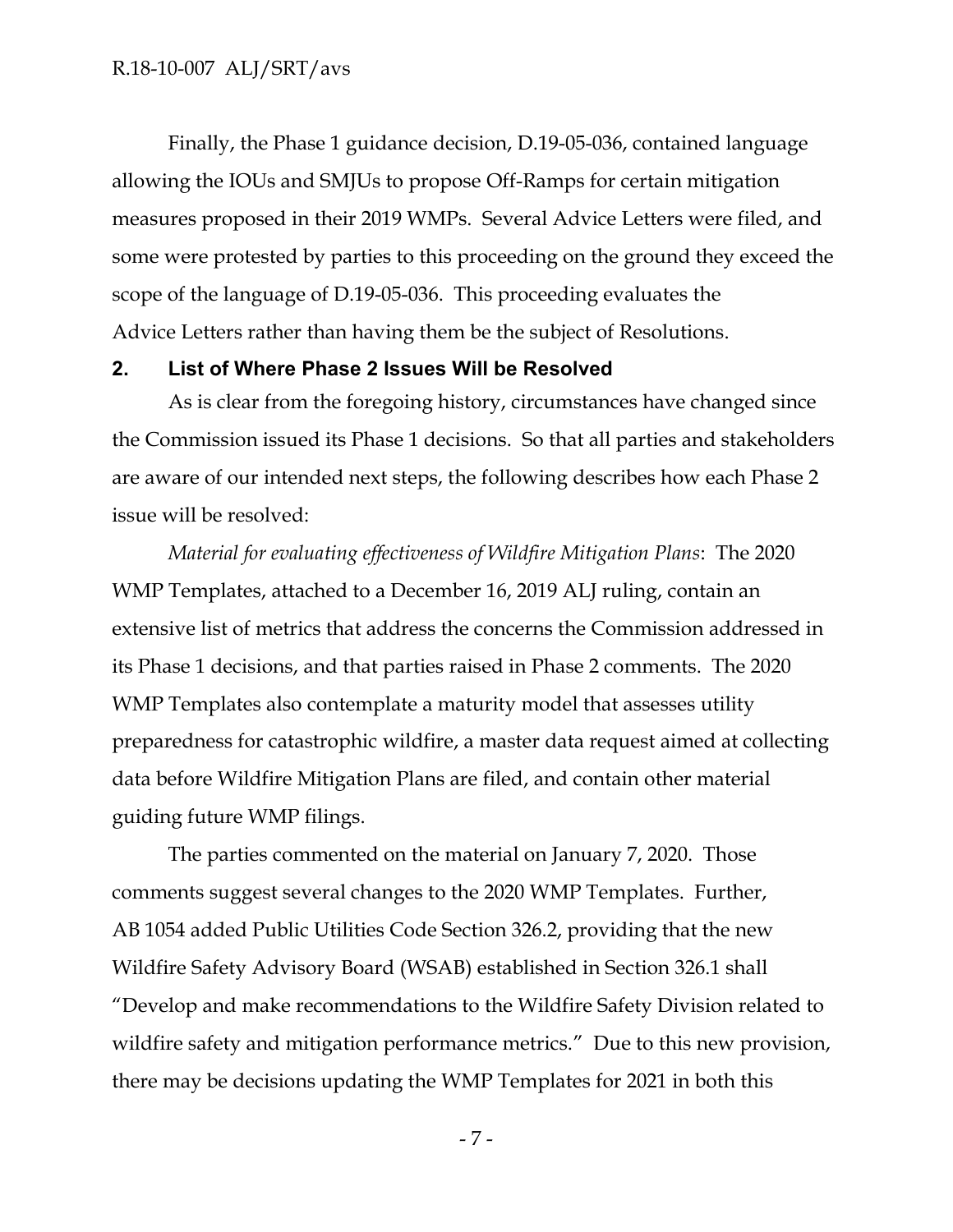$\overline{a}$ 

proceeding and in WSD's review of the Wildfire Safety Advisory Board's proposals. We expect at least one decision on the 2021 WMP Templates in this proceeding.

*Independent evaluation of WMPs (2019, 2020 and beyond)*: AB 1054 moves this responsibility to WSD, and WSD has already commenced the first task in the statute – gathering a list of potential independent evaluators.8 Once the list is available, WSD will take other steps set forth in statute to implement the independent evaluator process, both for the 2019 WMPs and for future WMPs as appropriate.

*Process for handling future WMPs:* The parties gave input into how the Commission should process WMPs commencing in 2020, and Resolution WSD-001 resolved those issues. We expect that WSD will adopt additional processes going forward, with appropriate transparency to stakeholders and the general public.

*Off-Ramp Advice Letters filed in accordance with Guidance Decision, D.19-05-036:* The Phase 1 Guidance decision applicable to all WMP filers provided for "Off-Ramps" so the IOUs and SMJUs did not continue mitigation measures that were not effective and had the flexibility to increase measures showing great promise. However, the Advice Letters (ALs) filed, purporting to use the Off-Ramp procedures, went far beyond the language of D.19-05-036. The Advice Letters are suspended, and will be resolved in this formal proceeding, rather than in individual Commission Resolutions.

 $8$  Pub. Util. Code § 8386.3(c)(2)(A) ("Before March 1, 2021, and before each March 1 thereafter, the Wildfire Safety Division, in consultation with the Department of Forestry and Fire Protection, shall make available a list of qualified independent evaluators with experience in assessing the safe operation of electrical infrastructure").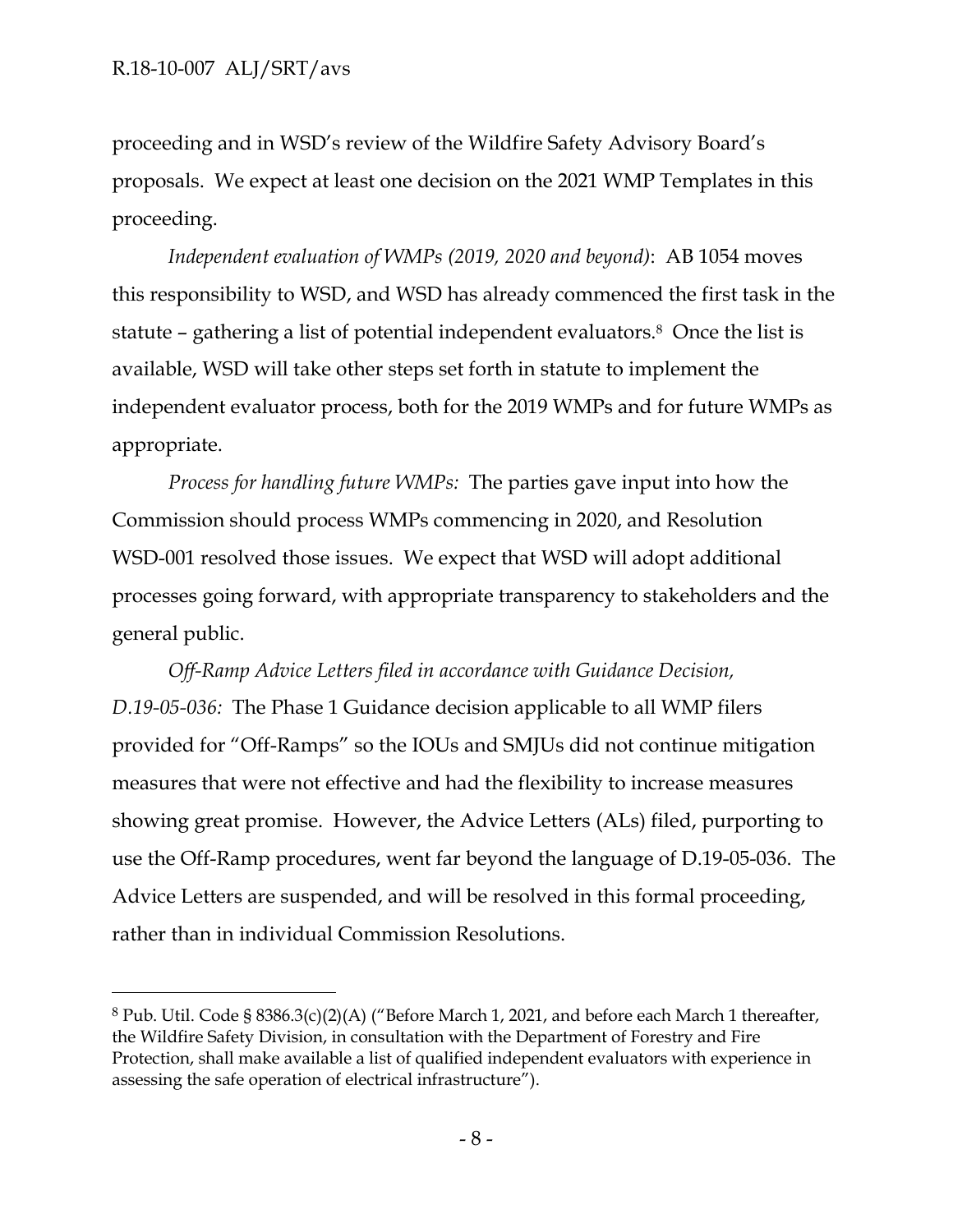### R.18-10-007 ALJ/SRT/avs

 $\overline{a}$ 

*Communication before, during and after a wildfire.* This decision determines that IOU and SMJU communication with affected communities and the general public before, during and after a wildfire is essential to the Commission's role of ensuring Californians' access to safe and reliable utility infrastructure and services. Therefore, we expand on the outreach requirements adopted in the Phase 1 decisions and go beyond the in-language requirements of the Wildfire Mitigation Plan statutory requirements. We issue these requirements pursuant to our obligation assure Californians' access to safe and reliable utility infrastructure and services.

Phase 1 implemented the statute<sup>9</sup> by requiring the IOUs to conduct community awareness and public outreach in English, Spanish, and "and the top three primary languages used in the state other than English or Spanish." Relying on the United States Census, the Commission required IOUs and SMJUs to use Chinese (including Cantonese, Mandarin and other Chinese languages), Tagalog, and Vietnamese in addition to the statutorily required English and Spanish. The Commission also required the IOUs and SMJUs to provide outreach in Korean and Russian where those languages are prevalent in their service territory.

This proceeding expands upon Phase 1 by requiring all respondent IOUs and SMJUs to conduct community awareness and public outreach in all languages that are "prevalent" in their service territory. A language is prevalent if it is spoken by 1,000 or more persons in the IOU's or SMJU's territory.

<sup>9</sup> Pub. Util. Code § 8386(c)(16)(B) (requiring "Plans for community outreach and public awareness before, during, and after a wildfire, including language notification in English, Spanish, and the top three primary languages used in the state other than English or Spanish, as determined by the commission based on the United States Census data.").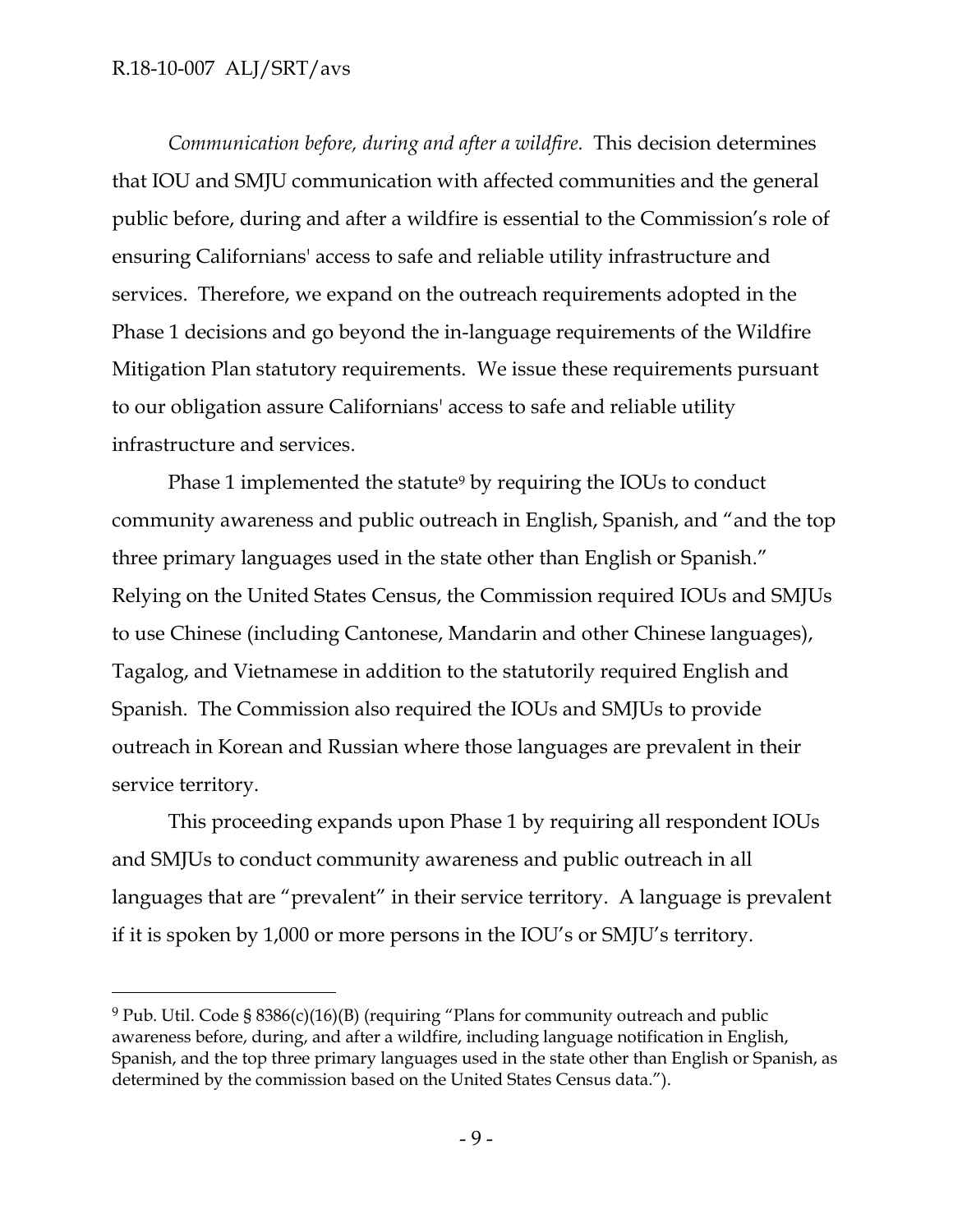Indigenous languages shall be included, and Mixteco and Zapoteco shall be included regardless of prevalence. The decision also requires better collaboration with Community Based Organizations (CBOs), local government and others, as well as after-event surveys and metrics to evaluate whether the awareness and outreach is actually helping communities and residents before, during and after a wildfire.

# <span id="page-10-1"></span><span id="page-10-0"></span>**3. Community Awareness and Public Outreach**

### **3.1. Summary**

This decision determines that, no later than May 15, 2020, each IOU and SMJU shall demonstrate to the Commission's satisfaction that it conducts community awareness and public outreach before, during and after a wildfire in any language that is "prevalent" in its service territory or portions thereof. A language is "prevalent" if it is spoken by 1,000 or more people in the affected IOU's or SMJU's service territory. Such languages shall include languages spoken by indigenous communities, such as Mixteco and Zapoteco, that occupy significant roles in California's agricultural economy regardless of prevalence. An IOU or SMJU may conduct outreach in languages that are less than prevalent at its option, but prevalent languages are a minimum requirement for all IOUs and SMJUs. Because the WMP statute requires outreach in English, Spanish, and the top three language, all IOUs and SMJUs are required to conduct outreach in those languages regardless of prevalence.

The decision also requires that the IOUs and SMJUs demonstrate that their communications and outreach are effective through surveys and metrics.

#### **3.2. Workshop and Party Comments**

<span id="page-10-2"></span>The language access workshop took place on September 19, 2019, was facilitated by one of the Commission's staff member skilled in language

- 10 -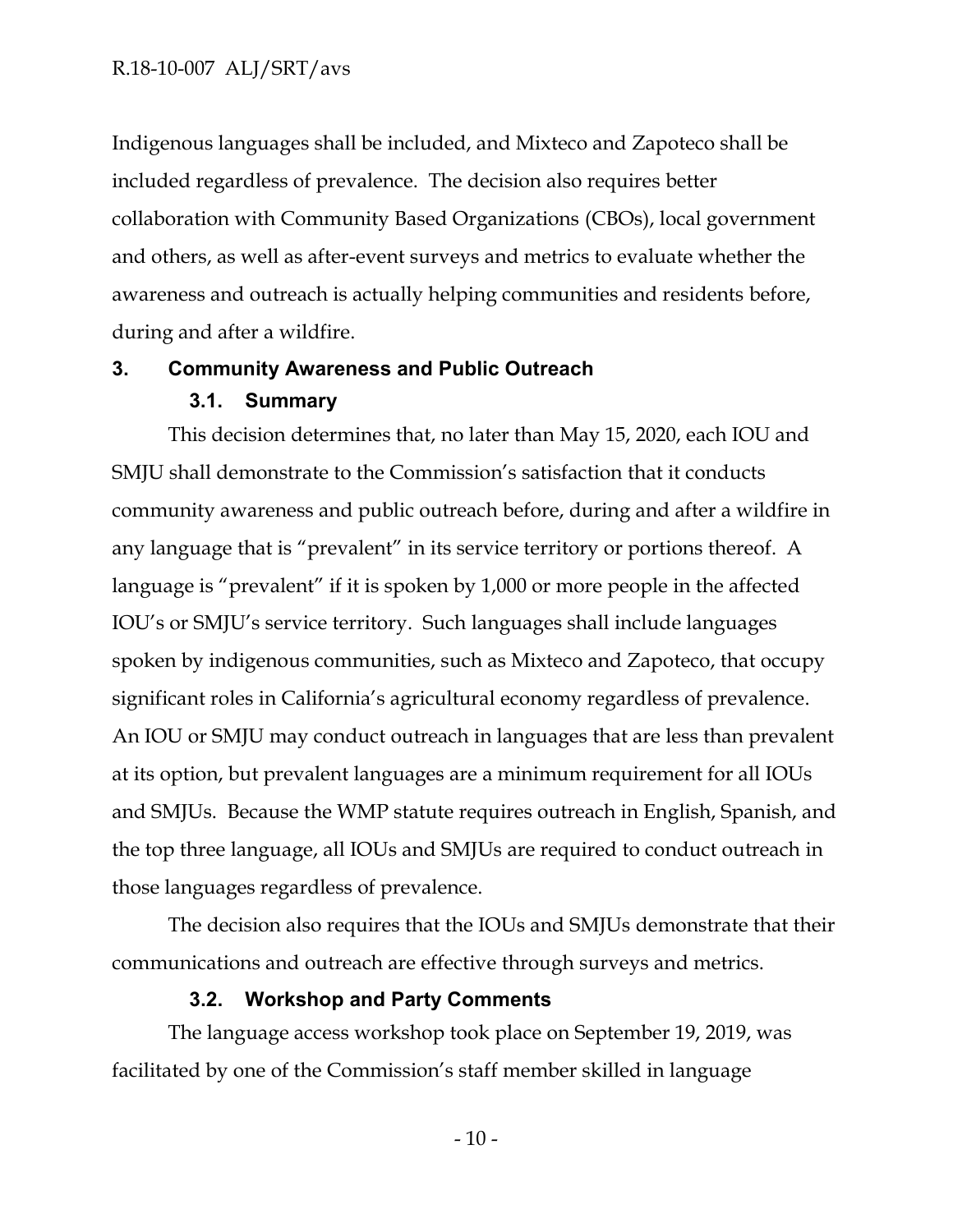outreach, and had as its panelists Susan Shaw, North Bay Organizing Project; Mad Stano, California Environmental Justice Alliance; Jeff Hoffman, California Rural Legal Assistance; and Mariano Alvarez, California Rural Legal Assistance. The workshop focused on outreach to communities that speak indigenous languages, but the ALJ's October 10, 2019 ruling asked for comment on a wide array of communication topics:

16. All utilities – how do the utilities assess the effectiveness of their community outreach and public awareness before, during and after a wildfire" pursuant to Section 8386(c)(16)(B), whether conducted in English or other languages?

17. All utilities – how do the utilities evaluate whether additional or different outreach methods are needed to adequately inform communities?

18 . Is it appropriate to require outreach in languages other than those adopted in Phase 1, including indigenous languages discussed at the workshops? (*e.g*., Mixteco, Zapoteco, Triqui). How should such outreach occur?

19. All utilities – What outreach to linguistically isolated communities have you done, including in indigenous languages?

20. What kind of analysis should be done to understand language access needs in utility service territories? Who should do this analysis and how should it be done?

21. What tools and resources should utilities utilize to better understand language needs?

22. What kind of strategies should IOUs utilize in order to reach Limited English Proficient communities? What are suggested communication channels and community partners?

23. How should effective outreach to Limited English Proficient communities be measured? What are metrics for success, other than simply translating materials?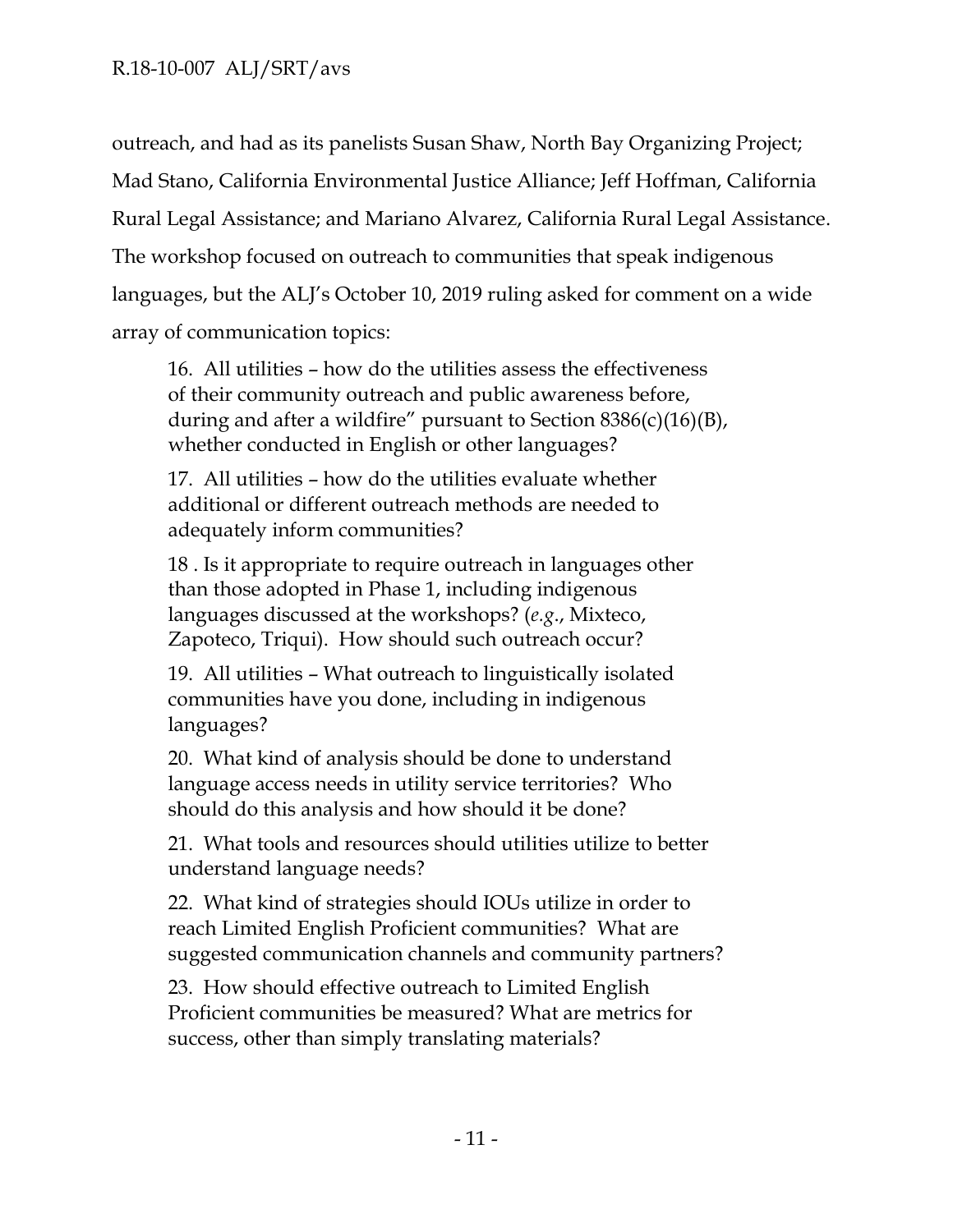24. What strategies can IOUs employ to counteract misinformation in Limited English Proficient communities, and build trusted relationships?

25. All utilities – What coordination have you done with local communities to track and motivate customer buy-in and participation in the roll out of enhanced vegetation management programs (*i.e.,* beyond minimum regulatory requirements)?

The parties made the following comments in response to questions in the

October 10, 2019 ruling, with CEJA and the IOUs providing most of the input:

**CEJA**

- All populations need to know if a wildfire is approaching.
- Linguistically isolated communities have an even greater need to be informed as far in advance as possible if there is a likelihood of power loss or fire. Many indigenous populations do not speak Spanish and will be left behind if indigenous languages are not included.
- Outreach is especially important for socioeconomically vulnerable communities, who may be hard to reach, transit-limited, have limited language access, or lack infrastructure to respond quickly to wildfire.
- Outreach must be tailored to the specific community at issue.
- Utilities can work with community-based organizations, such as the ones that spoke at the Phase 2 Workshops, to facilitate outreach. CEJA hosts an annual statewide gathering, at which it actively engages community members from each of its member and partner organizations.
- Ways of determining languages spoken:
	- Census data can be used as an initial screen to identify places where additional languages may be spoken. In addition, as part of the 2020 census, California has launched the "California Complete Count," which includes categorization of hard-to-count communities. Each census tract is scored according to numerous indicators, including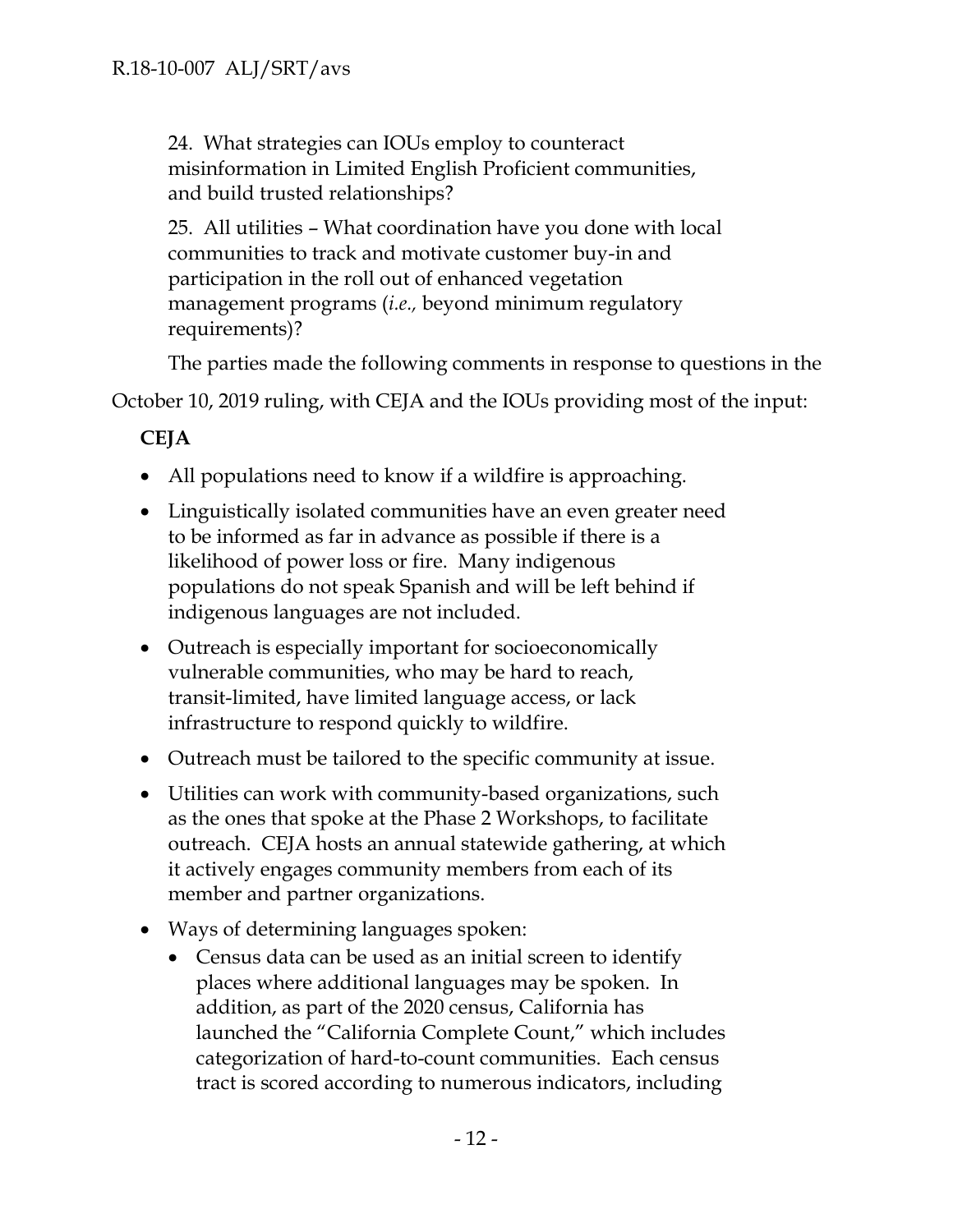English-limited and foreign-born population. Scores are totaled, and each tract is ranked in comparison to all other tracts.<sup>10</sup>

- The Commission should also instruct utilities to use the American Community Survey (ACS) tabulated and untabulated data as a screening tool to identify where English-limited individuals are likely to be in their service territory.
- Lessons from the San Joaquin Valley proceeding, R.15-03-010, can be used as a starting point for language outreach.
- Because utilities have full access to their own customer lists, and are statutorily responsible for ensuring customers are notified, the utilities should do the analysis. Utility analysis should be conducted pursuant to guidance from the Commission and input and feedback from parties to the proceeding, community members, and organizations in each utility's service territory that work with English-limited communities and individuals.
- First target communities that are either in Tier 2 or 3 territories or have been already subject to either a wildfire or a PSPS event.
- Outreach due to an ignition is only one of the responsibilities utilities must undertake. Utilities are statutorily required to conduct outreach "before" a wildfire, in addition to "during and after" wildfire.
- Outreach and relationship-building must begin prior to wildfire. Building relationships with English-limited communities requires scoping, research, and time investment that must occur before utilities can communicate the vital information these communities need. The earlier the utilities provide notice, the more effectively communities can ready

 $\overline{a}$ 

<sup>10</sup> CA Census, 2020, https://census.ca.gov/california-htc/.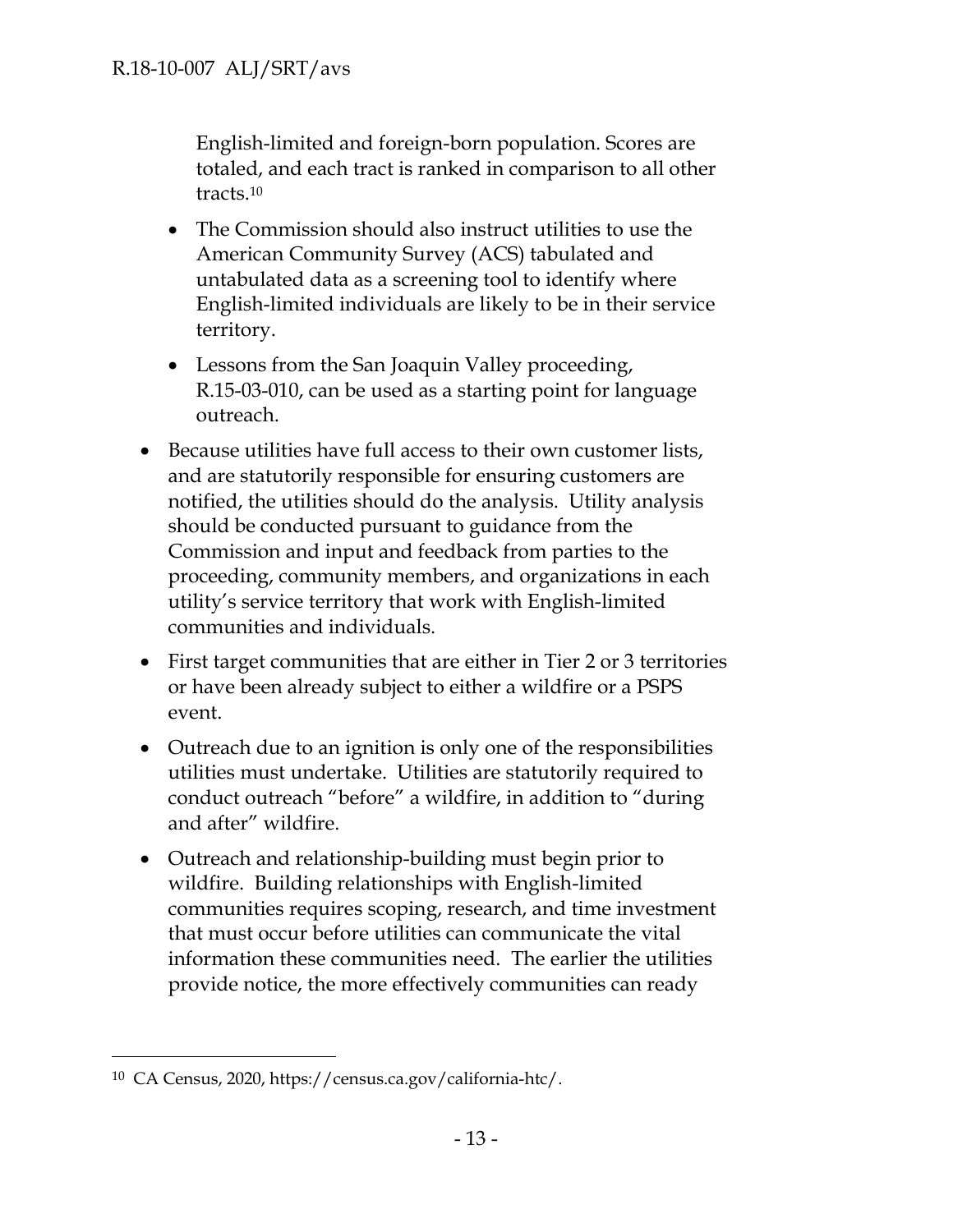themselves to implement emergency plans, or with evacuation.

- Success of outreach should focus both on reaching the isolated populations and ensuring that the communications are understood.
- In addition to English and some of the other statutorily required languages, CEJA member language needs include Mien and Hmong.
- How to communicate:
	- Text messages can be effective if community members have high rates of literacy in their native languages, and if community members tend to keep the same phone number. These two factors are not necessarily as likely as English-proficient communities.
	- Some languages, such as Shoshone have limited or no written form. Others, like the Hmong spoken in Laos, have had written forms developed but are not broadly taught, so native speakers who live in California are unlikely to understand text putatively sent in their native languages.
	- Community members in English-limited communities may rely on a series of inexpensive "burner" (prepaid) phones that they acquire as needed. Each disposable phone comes with a different phone number, so community members may not receive text messages sent to a prior phone.
	- Where individual calls by live people are not feasible, pre-recorded in-language messages could be effective, although less so because community will not freely ask questions or be able to confirm understanding.
	- Where a relationship has already been established, utilities can provide a phone number for community members to call to inform themselves in specific languages.
	- Radio Indigena in Central California broadcasts in several Indigenous American languages, as does KBBF in Sonoma.
	- Many English-limited communities are strongly connected through social media such as WhatsApp and Facebook.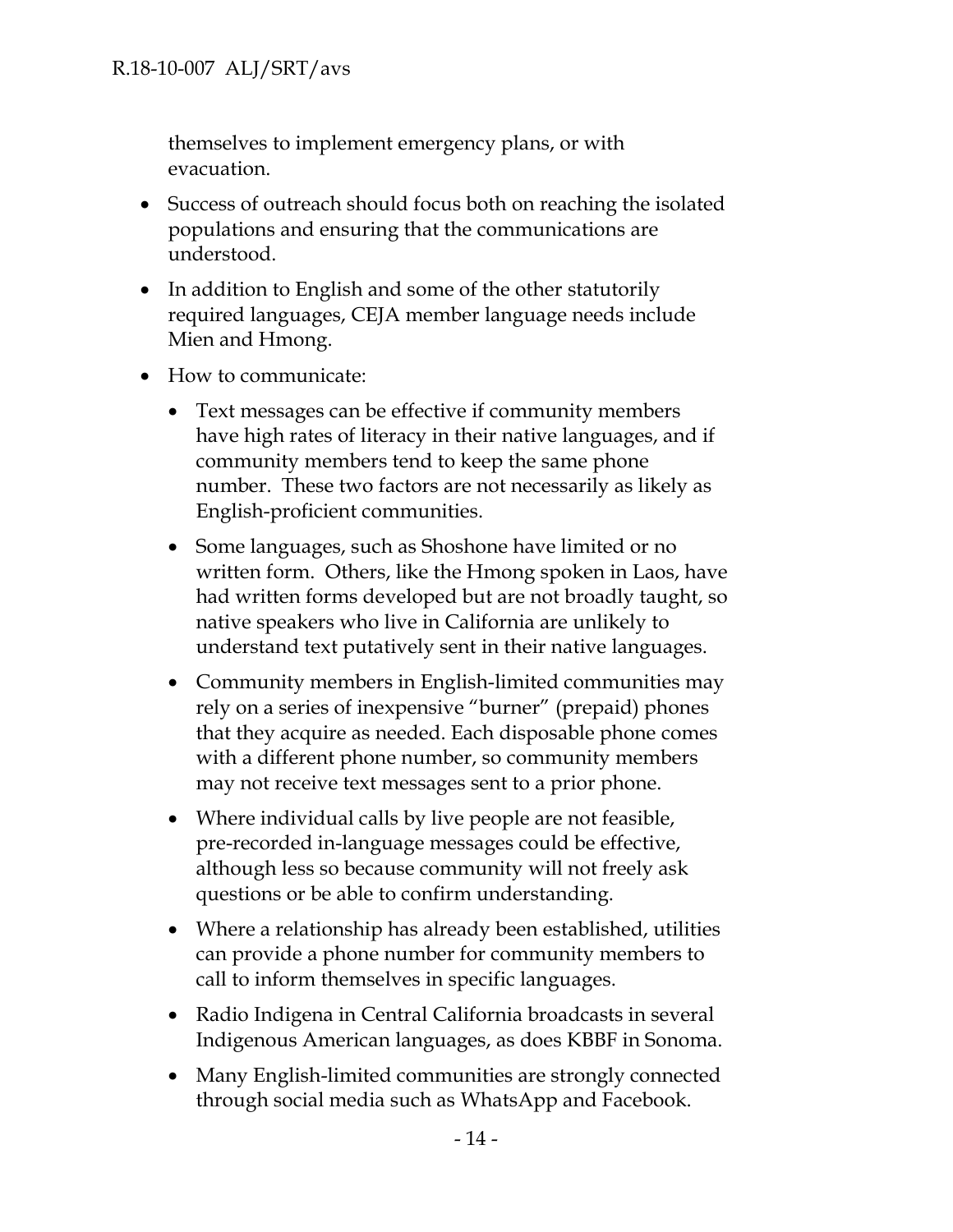Some social media may accept paid in-language advertising. Utilities may have to build relationships so that community members "follow" them.

### **PG&E**

- Does not consider additional language accommodation necessary.
- Measure communication before, during, and after wildfire through quantitative and qualitative approaches; use focus groups, feedback, traffic tracking.
- Has not conducted direct outreach to linguistically isolated communities or specifically targeted organizations that support these communities.
- Recommends leveraging customer language preference data associated with PG&E customer accounts.
- Has materials in 240 languages.
- Recommends continued and enhanced coordination with CBOs and multi-cultural media partners that have existing relationships to provide education when most appropriate.
- Can build trust and counteract misinformation by partnering with trusted CBOs and community leaders.
- Has begun communicating increased vegetation clearance requirements to customers.

**SCE**

- SCE's Customer Attitude Tracking (CAT) study surveys residential and business customers every month in English and Spanish (outreach metrics).
- Many customer groups rely heavily on trusted agencies or CBOs for information.
- Performance can also be compared to tactical benchmarks across communication channels serving both English and non-English proficient populations.
- The languages outlined in D.19-05-036 adequately represent the languages spoken by the overwhelming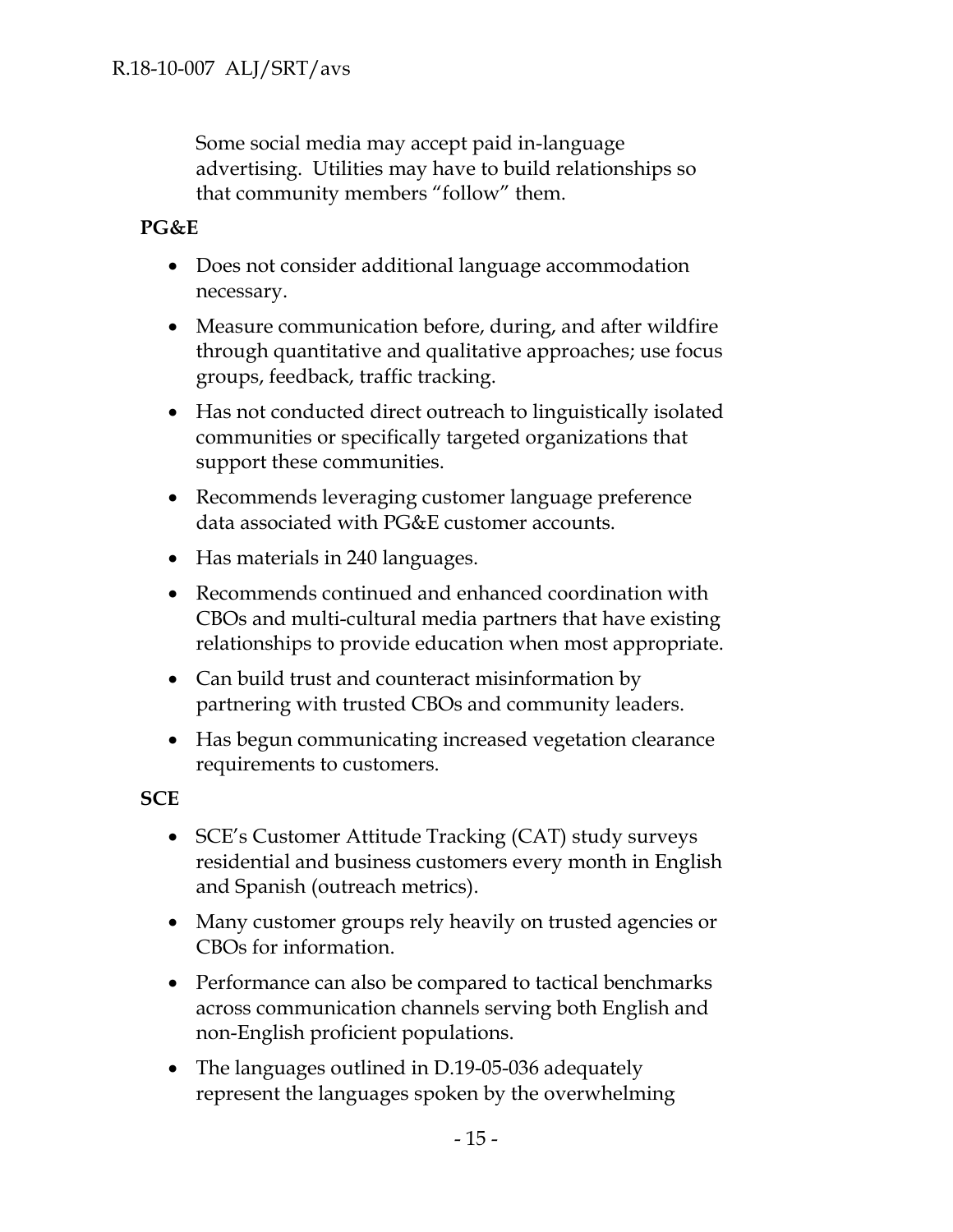majority of customers. Case-by-case basis for indigenous populations.

- SCE is expanding its outreach to the Mixtec indigenous community.
- Collaborative approach with CBOs about understanding language needs beyond those already provided by the utility would be the most effective at understanding language access needs.
- Leveraging the 2020 US Census will help define the current state of language in SCE's service territory.
- SCE met with every city and county in its High Fire Risk Area (HFRA) to discuss its 2019 WMP, including vegetation management activities.

# **SDG&E**

- Assesses the effectiveness of its outreach and public awareness using several analytics to measure the reach and impressions of the public education campaign tactics.
- Has worked with its Public Safety Partners, CBOs and other local entities to evaluate its outreach methods.
- Future language requirements should be modified to align with the San Diego County and Orange County Registrar of Voters language requirements (English, Spanish, Chinese, Vietnamese, Tagalog and Korean).
- Utilities should continue to work closely with CBOs who have the capability to do the following: a) to translate material into indigenous languages as these organizations are trusted sources of information for the non-English/limited English population; b) to reach limited English Proficient communities; c) to share SDG&E information as they are trusted partners in their communities.
- Effectiveness of outreach to Limited English Proficient communities should be based on these industry standard metrics.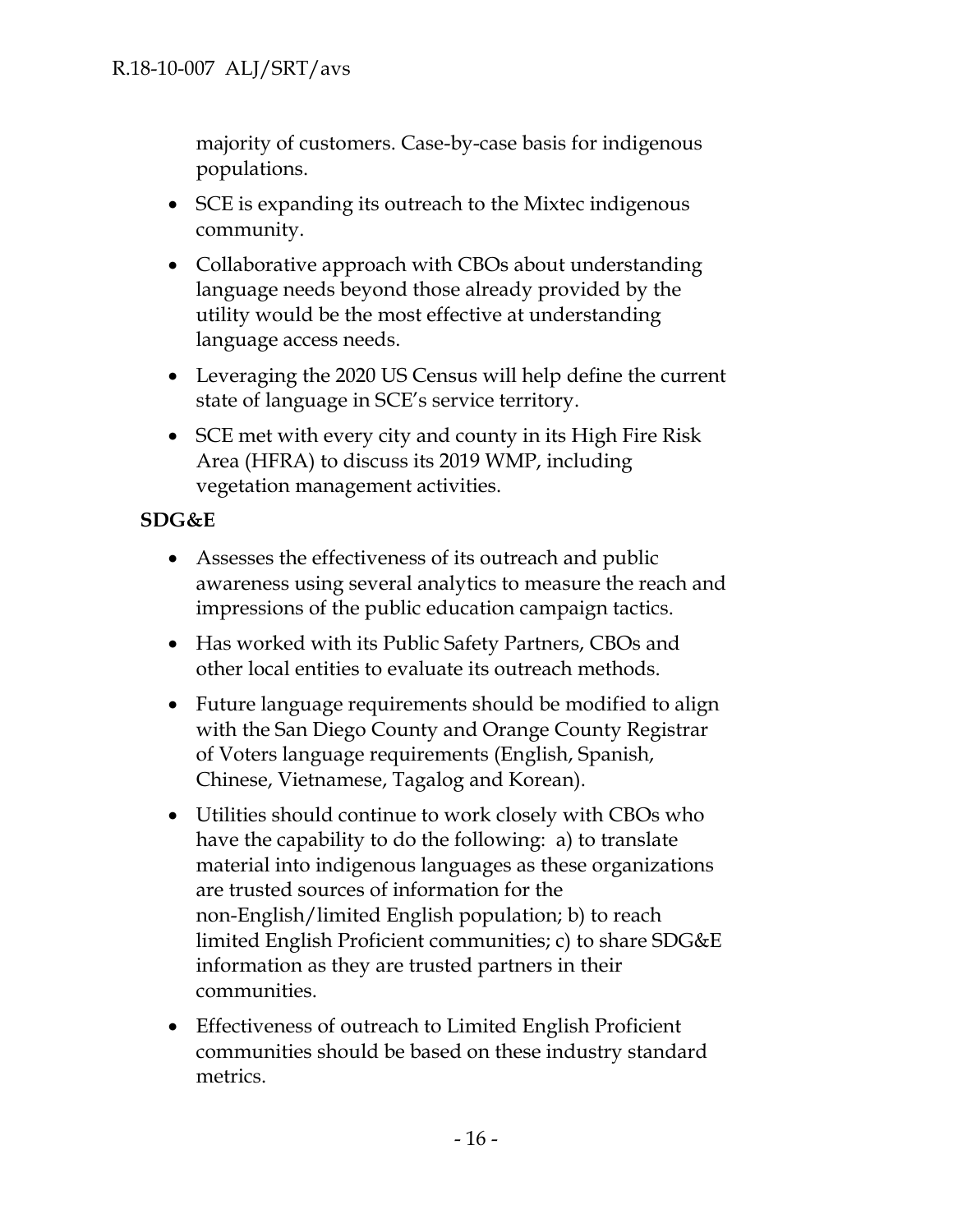• SDG&E participates in community town hall meetings centered in its service territory and produce media content on its web page to illustrate its enhanced vegetation management operations.

# **PacifiCorp**

- Closely monitor call volume and summarize the content of the call to evaluate effectiveness of an alert or an event.
- Conducts outreach to impacted customers via outbound phone calls, texts, emails, updates to social media, updates to the outage map for the area, and media releases.
- English and Spanish were identified as the predominant languages spoken by our customers. Prior to the next fire season, the company intends to reach out to the community to ensure any language barriers are eliminated.
- Hmong communities may require outreach.
- Tracks customers who request notices in a language other than English.
- Track languages requested by its customers and review census data.
- Utilities should work with local community organizations and partner with existing community resources to understand limited English communities.

# **Liberty**

- The metrics Liberty uses to assess its outreach include, but are not limited to, wildfire webpage visits, wildfire-related social media views, the number of articles published and circulation of such publications, and the number of workshops and attendees at workshops.
- English and Spanish are the only two languages significantly used in Liberty's service territory. Will continue to make to increase the number of outreach materials and methods available in Spanish.
- Has not identified linguistically isolated communities.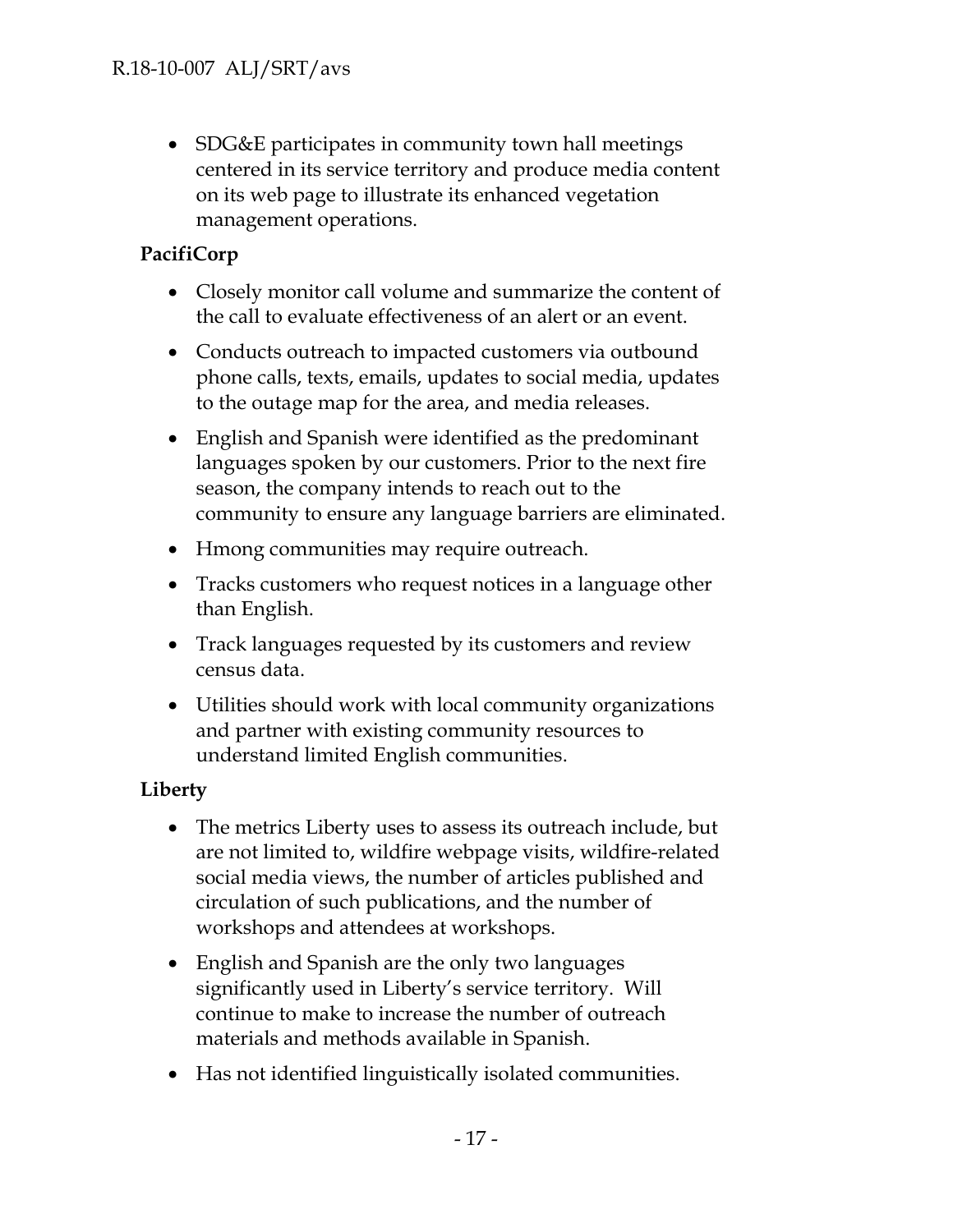# **Bear Valley**

- Assess the effectiveness of outreach through analytics, like number of calls received, number of emails viewed, social media. Focus groups could work but are expensive.
- Plans to ensure key audiences receive important info on topics like wildfire mitigation efforts. Measure through feedback and working closely with community leaders on whether outreach methods are required.
- Has no linguistically isolated communities.
- No current need for linguistic geography analysis. City or County would do it because it would be useful to more than just the electric utility.
- Suggests contact with community groups, like churches, schools, nonprofits, etc. that serve limited English proficient communities.
- Regularly checking in with contacts to gauge awareness is a way to effectiveness.
- Establish trust by working with community groups.
- Aggressive campaigning to educate the community regarding wildfire mitigation. Utilize all available channels.

# **Will Abrams**

- Quantity of communications should not be the criteria for outreach and community awareness regardless of the language or target audience because the PSPS events have been mismanaged by PG&E.
- IOUs should conduct focus groups, pre/post surveys and other assessments to evaluate communications and outreach relative to wildfire mitigation.

# **Green Power Institute (GPI)**

Critical of utilities' inadequate outreach efforts.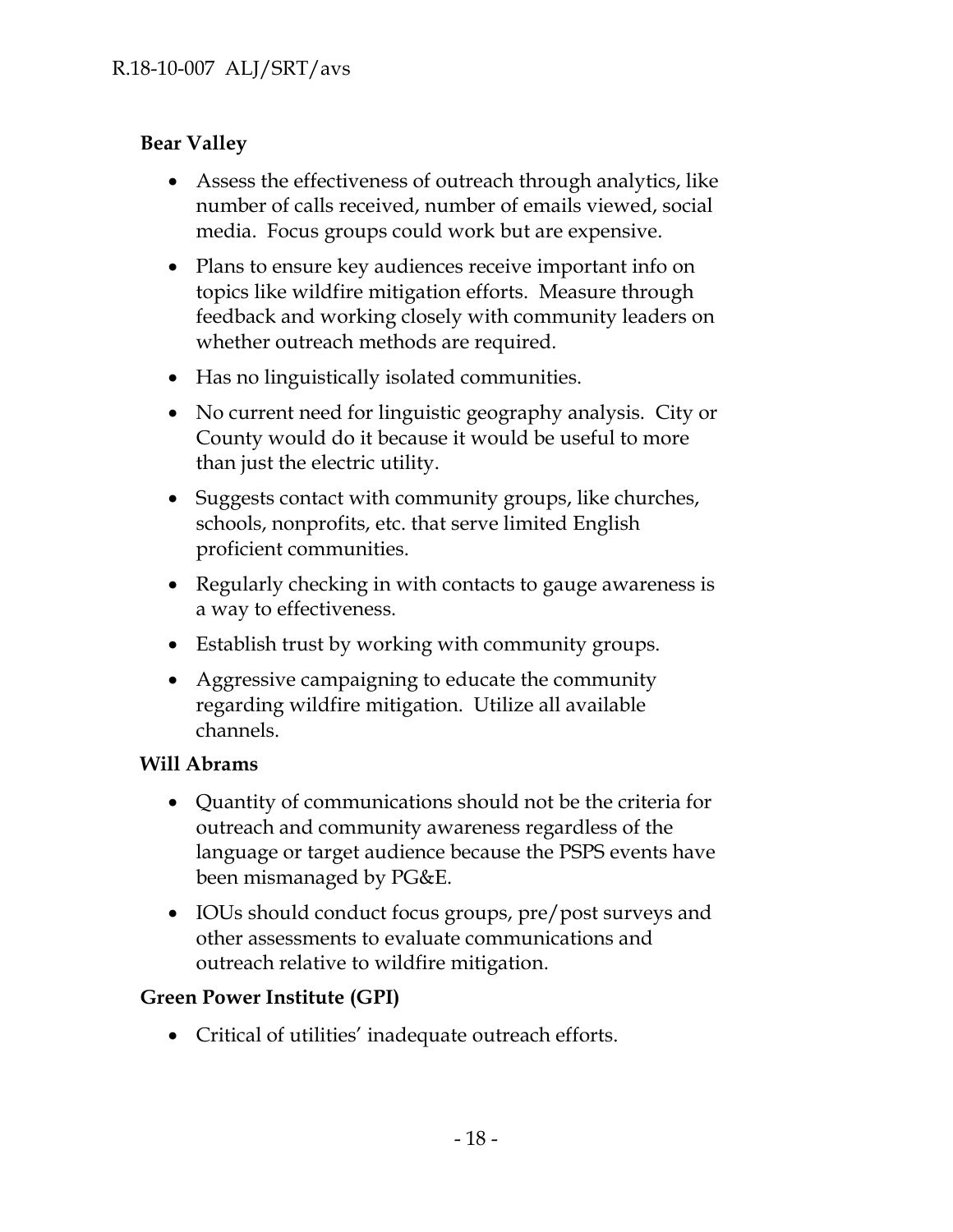### **Small Business Utility Advocates (SBUA):**

- Increase outreach to small business customers, which are at heightened risk of permanent wildfire-related closures.
- Evaluations should not only assess the quantity of outreach but also the extent to which those who are reached in fact are achieving the educational and informational objectives of the outreach.

#### **3.3. Discussion**

### <span id="page-19-1"></span>**3.3.1. In Language Requirements**

<span id="page-19-0"></span>Communication before, during and after a wildfire may be a life-or-death matter. The diversity of California's population and the vast number of languages spoken here is part of what makes the state strong, vibrant, tolerant, and forward-looking. We should honor and support all residents of the state, especially when dealing with public safety and catastrophic risk. However, people cannot act on outreach they cannot understand; public safety requires that outreach actually reach the intended audience. Outreach that is not in-language simply will not be effective in protecting all California residents.

Therefore, the Commission will require each of the IOU and SMJU respondents in this proceeding to communicate before, during and after a wildfire with community residents, businesses, state and local first responders, and CBOs in all languages that are prevalent in their service territories. Prevalent means that 1,000 or more people speak the language in an IOU's or SMJU's territory. We further describe below how the IOUs and SMJUs will be required to determine language prevalence. Further, nothing in this decision limits an IOU or SMJU from communicating in a language that is not prevalent, or changes the requirement that the IOUs and SMJUs communicate in English, Spanish, and the top three primary languages adopted in Phase 1 regardless of prevalence.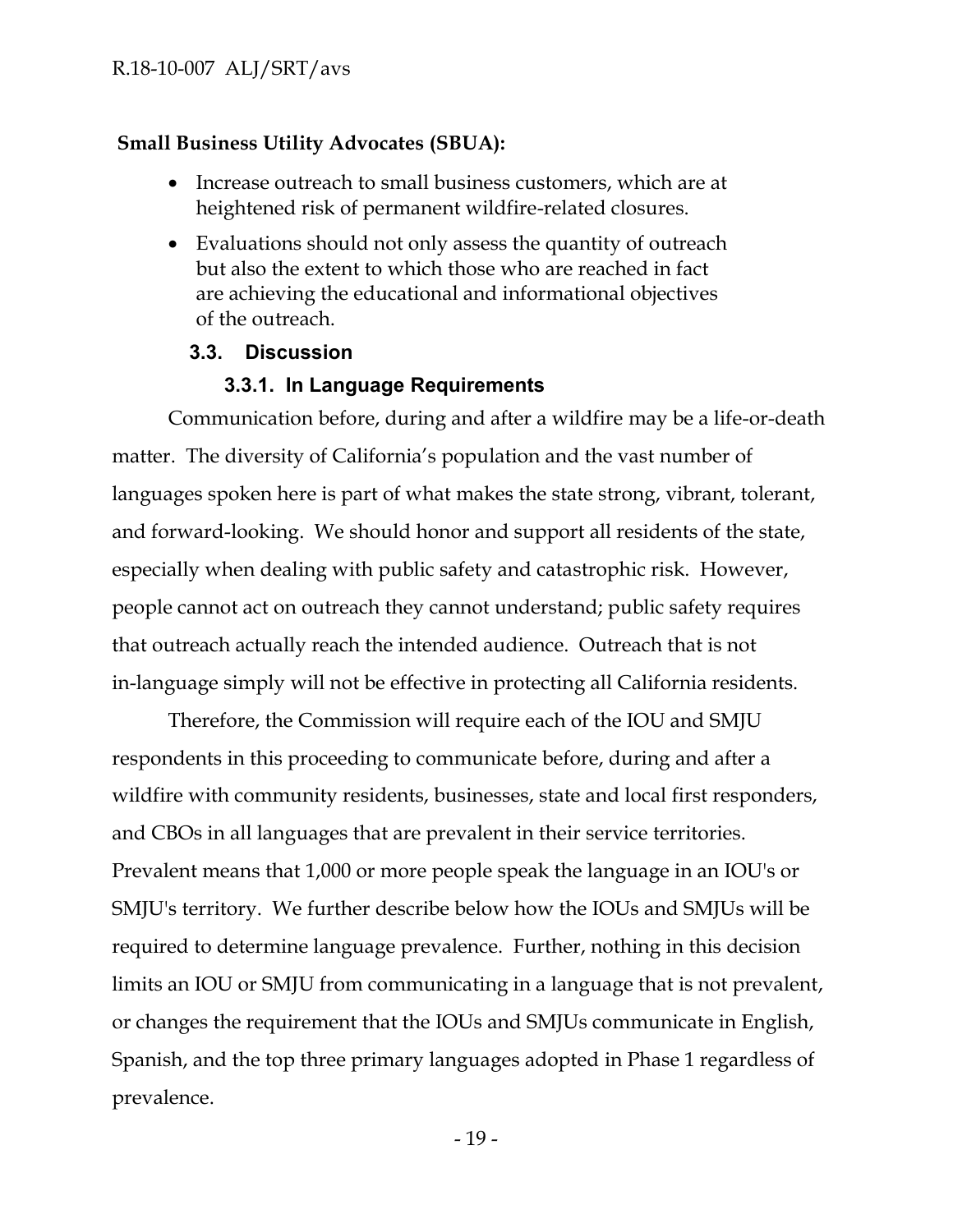#### R.18-10-007 ALJ/SRT/avs

The communication methods need not all be the same, because different communities may get their information in different ways. However, all IOUs and SMJUs, at a minimum, should consider using radio, broadcast, cable and print earned and unearned media, shareable video or audio content, door-to-door contact, social media and websites, texting and other communications-based methods such as live phone calls, emergency alerts, emails, or prerecorded messages to communicate with their customers in-language.

Further, the audience targeted by the communication may vary based on the reason for the communication. For example, outreach *before* a wildfire (*i.e.,* to educate the public about preparedness) will likely target all customers in an IOU's or SMJU's territory, and language prevalence for those communications should be determined using service territory boundaries. However, outreach *during and after* a wildfire may need to be more focused on the affected area(s). This decision leaves to the IOUs and SMJUs determination of the appropriate area and content of communications as long as the communications are appropriately designed to reach persons affected by each event.

The Commission may provide additional guidance on content and reach of communications in this or other proceedings. Further, nothing in this decision is intended to change any state or local emergency requirements, rules, protocols or agreements on the content of utility communications during a wildfire. Appendix A to this decision provides the details of how IOUs and SMJUs shall obtain in-language information using the American Community Survey (ACS). The IOUs and SMJUs may also use U.S. Census data, where available, to determine prevalent languages in their service territories, as well as the data sources suggested by CEJA ("California Complete Count," "Hard to Count"

- 20 -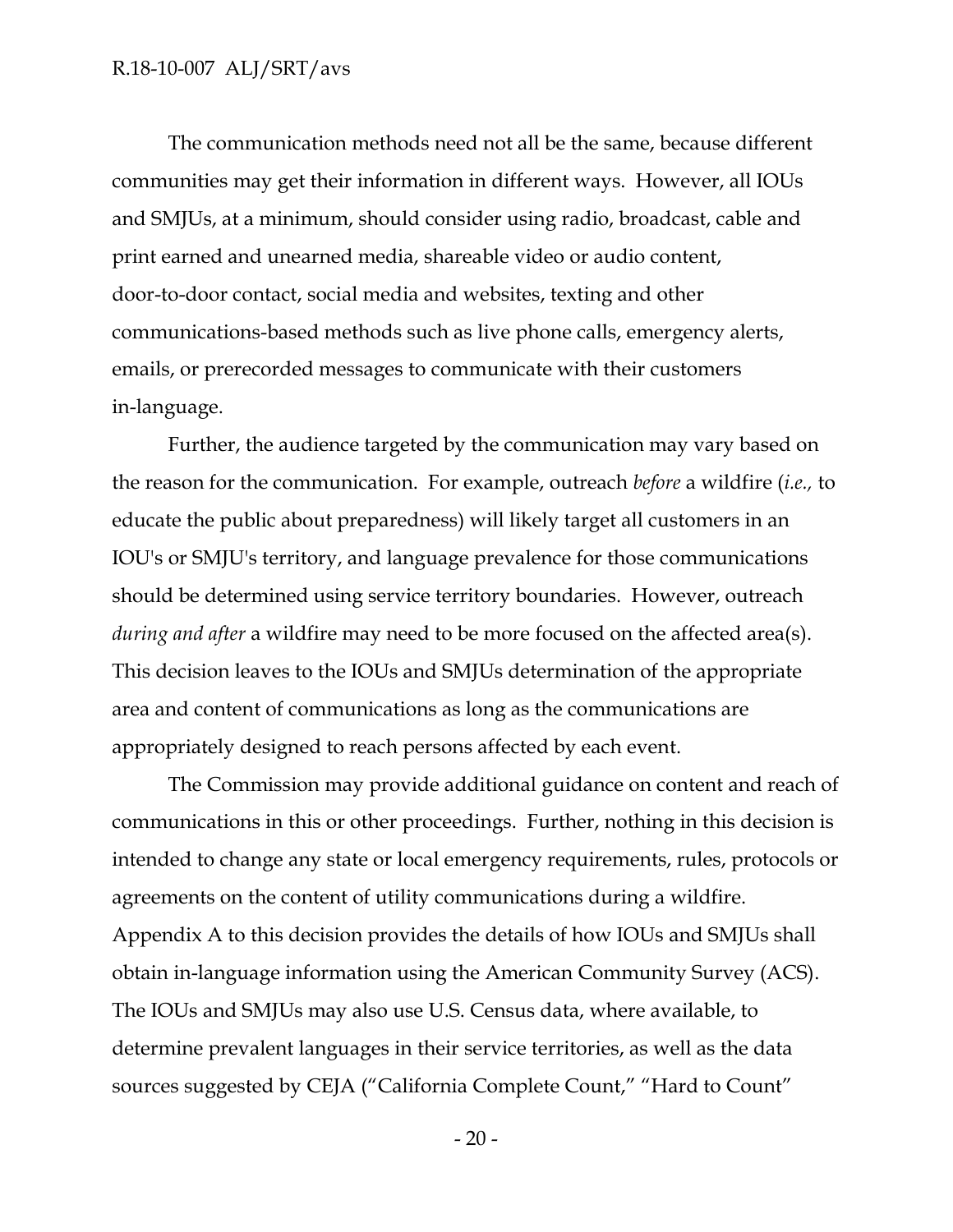$\overline{a}$ 

data) if ACS data is not sufficient in determining languages spoken in the target area. <sup>11</sup> They should also use lessons from the San Joaquin Valley proceeding, R.15-03-010 to inform them on appropriate language outreach. CEJA shall forward relevant information from that proceeding to the IOUs and SMJUs no later than 30 days after issuance of this decision.

In addition to the foregoing analysis and Appendix A, the IOUs and SMJUs shall include data based on prior experience and information from CBOs, community representatives and leaders (*i.e*., identifying key sites like a migrant housing site or mobile home park). To the extent the IOUs' and SMJUs' own customer data reveals language usage or preference, they shall also utilize customer information data to determine language prevalence.

IOUs and SMJUs shall, to the maximum extent, use their existing CBO networks, and partner with new CBOs where they do not have existing relationships with a specific language minority community. Some principles that should guide CBO relationships are the following:

- Ensure partnerships, particularly with community partners, are resourced and include a clear Memorandum of Understanding to articulate roles, responsibilities, and activities. This should include outreach and translation needs.
- Consider strategies such as phone trees to help quickly disseminate information across trusted sources.
- Create a team of cross-sector partners, with a designated coordinator, to be able to work across purposes, share feedback, and steer the effort.

<sup>11</sup> *See* https://census.ca.gov/htcfactsheets, and https://census.ca.gov/HTC-map/.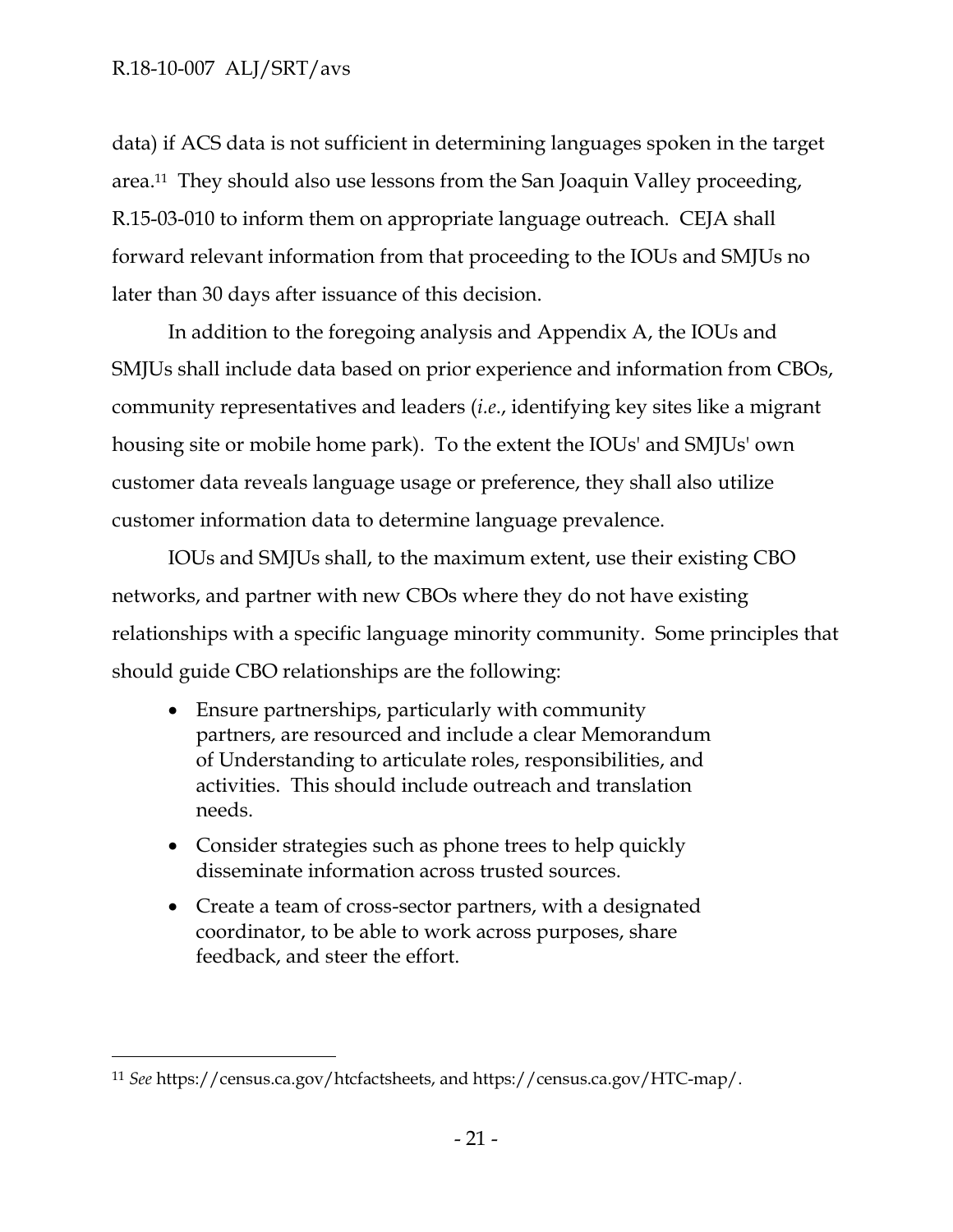• Include methods and strategies for information sharing and dealing with confidentiality between partner organizations (both CBO and government).

The IOUs and SMJUs should consider the following community

partnerships in developing and carrying out community outreach:

- Community Organization Partnerships:
	- Churches, schools, non-profits, medical clinics and hospitals, social service providers, legal services, and small businesses.
- Local Government Partnerships:
	- Emergency services, public health departments, other service providers, and first responders.

The IOUs and SMJUs shall take input from parties to this proceeding in a meet and confer format to ensure they are reaching the appropriate CBOs. They need not communicate their meet and confer process to the Commission unless there are problems or concerns. In the event of problems or concerns, the parties shall first contact and work with [Monica.Palmeira@cpuc.ca.gov](mailto:Monica.Palmeira@cpuc.ca.gov) (the September 2019 workshop moderator), or such other contact person the Commission shall later designate, and s/he will determine whether to involve the ALJ and other parties to the proceeding.

The IOUs and SMJUs shall also reach out to the telecommunications, water and transportation utilities in their territory in order to partner with language access services and CBO relationships those utilities may have. Further, they shall gather – with the assistance of the parties to this proceeding – information on available governmental and non-governmental communications before, during and after a wildfire and coordinate their efforts with those communications to the maximum extent possible.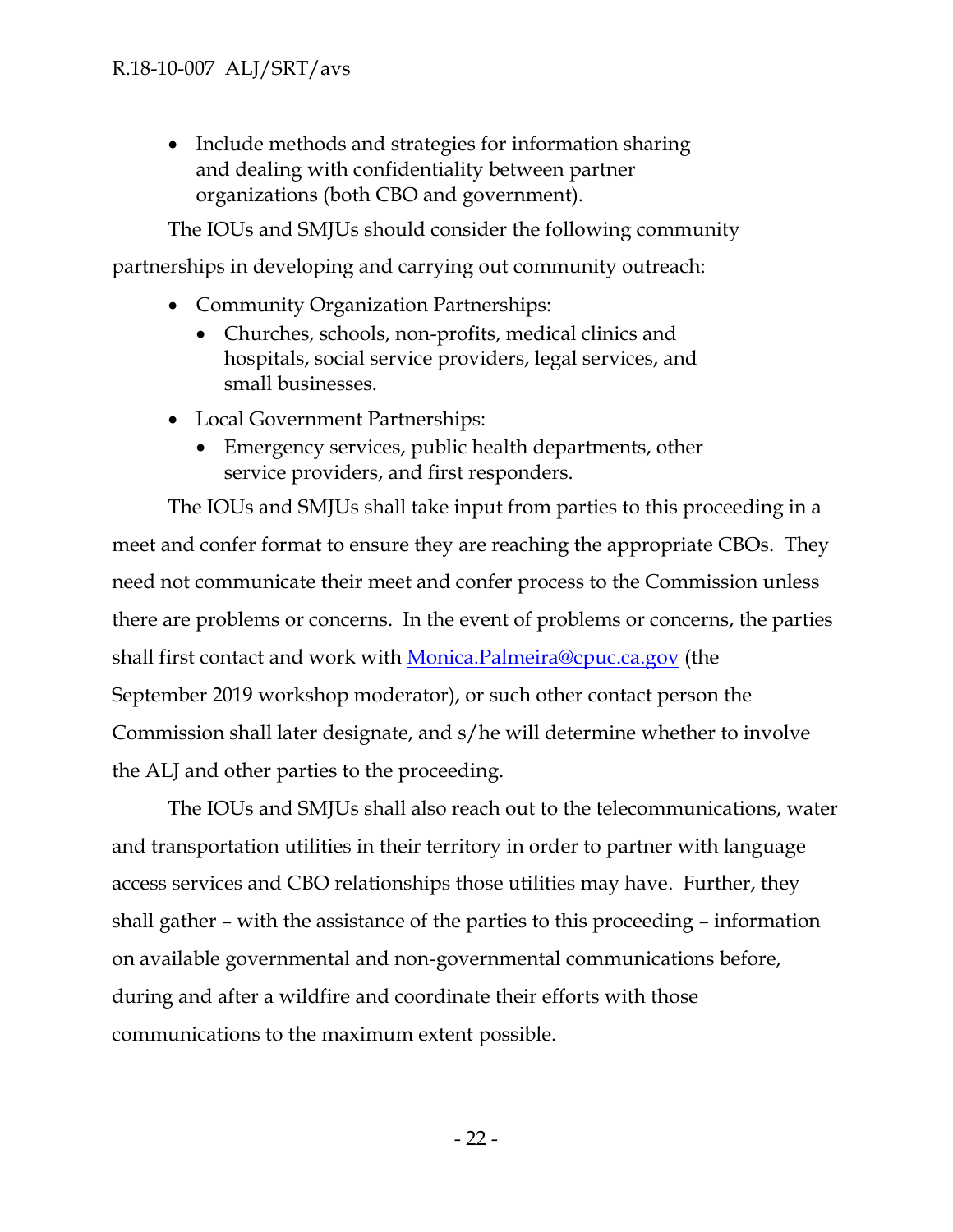The IOUs' and SMJUs' communications methods shall accommodate language minorities without a common written language, as well as the indigenous languages Mixteco and Zapoteco. At the workshop, it appeared Triqui use is rare, <sup>12</sup> but if it meets the definition of prevalence, the IOUs and SMJUs should also use Triqui.

In summary, the IOUs and SMJUs shall be prepared to conduct the outreach before, during and after a wildfire in time for the 2020 wildfire season.

### **3.3.2. Surveys and Metrics to Determine Effectiveness of Outreach**

<span id="page-23-0"></span>Public safety requires that the IOUs and SMJUs survey the communities where they conduct outreach and use other metrics to determine that they are using effective methods. Several parties have commented – both in this Phase and in Phase 1 – that community meetings, conference calls or other group events the IOUs hold may not adequately inform communities about wildfire risk. Existing surveys that meet all of the requirements of this decision may be used.

No later than May 30, 2020, the IOUs and SMJUs shall prepare, file and serve the results of an independent survey that assesses the effectiveness of their community outreach in 2019 pursuant to Public Utilities Code Section  $8386(c)(16)(B)$ . For the 2020 wildfire season, the survey results are due no later than December 31, 2020. At a minimum, the IOUs and SMJUs shall:

 Ask communities and individuals to which the IOU or SMJU has conducted outreach if the outreach was effective in helping them before, during and after a wildfire.

 $\overline{a}$ 

<sup>12</sup> *See* Chart 2, used at the workshop, at

http://www.indigenousfarmworkers.org/indigenous\_languages.shtml.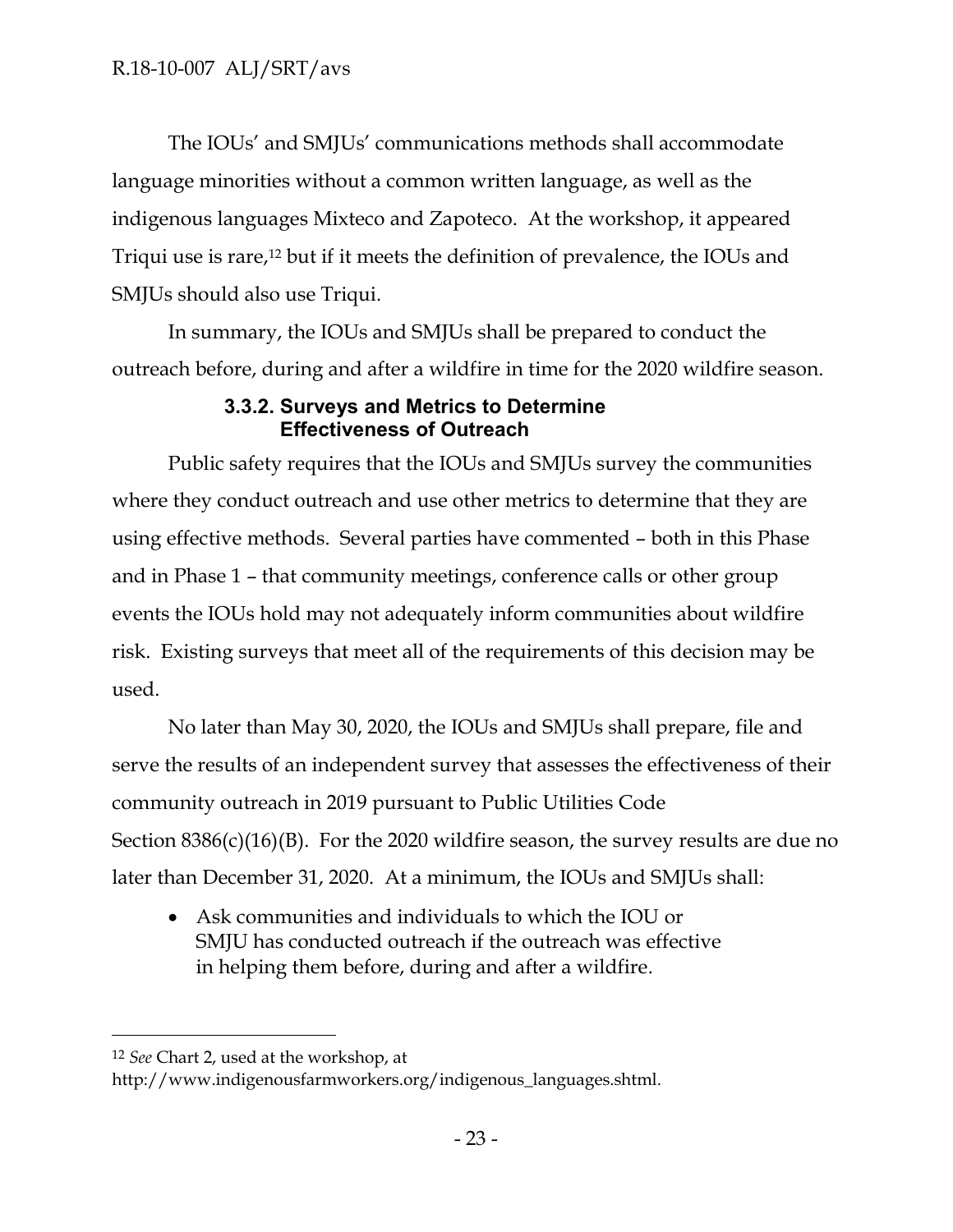#### R.18-10-007 ALJ/SRT/avs

- Provide survey responses categorized by type of outreach – *e.g*., community meetings, over the air broadcast information, social media, print media, etc. – so that there is data in the proceeding showing what outreach is most effective that the Commission and stakeholders may use to direct future outreach.
- File and serve any existing survey results that assess the effectiveness of outreach before, during and after a wildfire conducted since the passage of SB 901.

Prior to conducting either survey, the IOUs and SMJUs, alone or in combination, shall gather input from the parties to this proceeding on appropriate survey questions and methodology through a meet and confer process that is open to all parties. This meet and confer process shall conclude no later than 30 days before the surveys are conducted.

In addition to surveys, the IOUs and SMJUs should use metrics to determine the *reach* of their efforts. One set of metrics should be quantitative in nature, and include data related to web site visits, click rates, conversions, in-person meetings, radio spots, number of partners, number of customers reached, customer acknowledging information, read receipts, video shares, and other quantitative measurement.

Another set of metrics should document *comprehension*, especially after a significant wildfire event. Such metrics can be more qualitative in nature and include metrics collected from surveys and post-event interviews/sessions with stakeholders and partners. Metrics should capture satisfaction with outreach and engagement from utility, understanding of information and whether communities or individuals feel equipped to act, and whether communities or individuals feel connected to resources they may call upon before, during and after a wildfire. Potential avenues for collecting this information include debriefs with partners to discuss what could be improved, public listening sessions to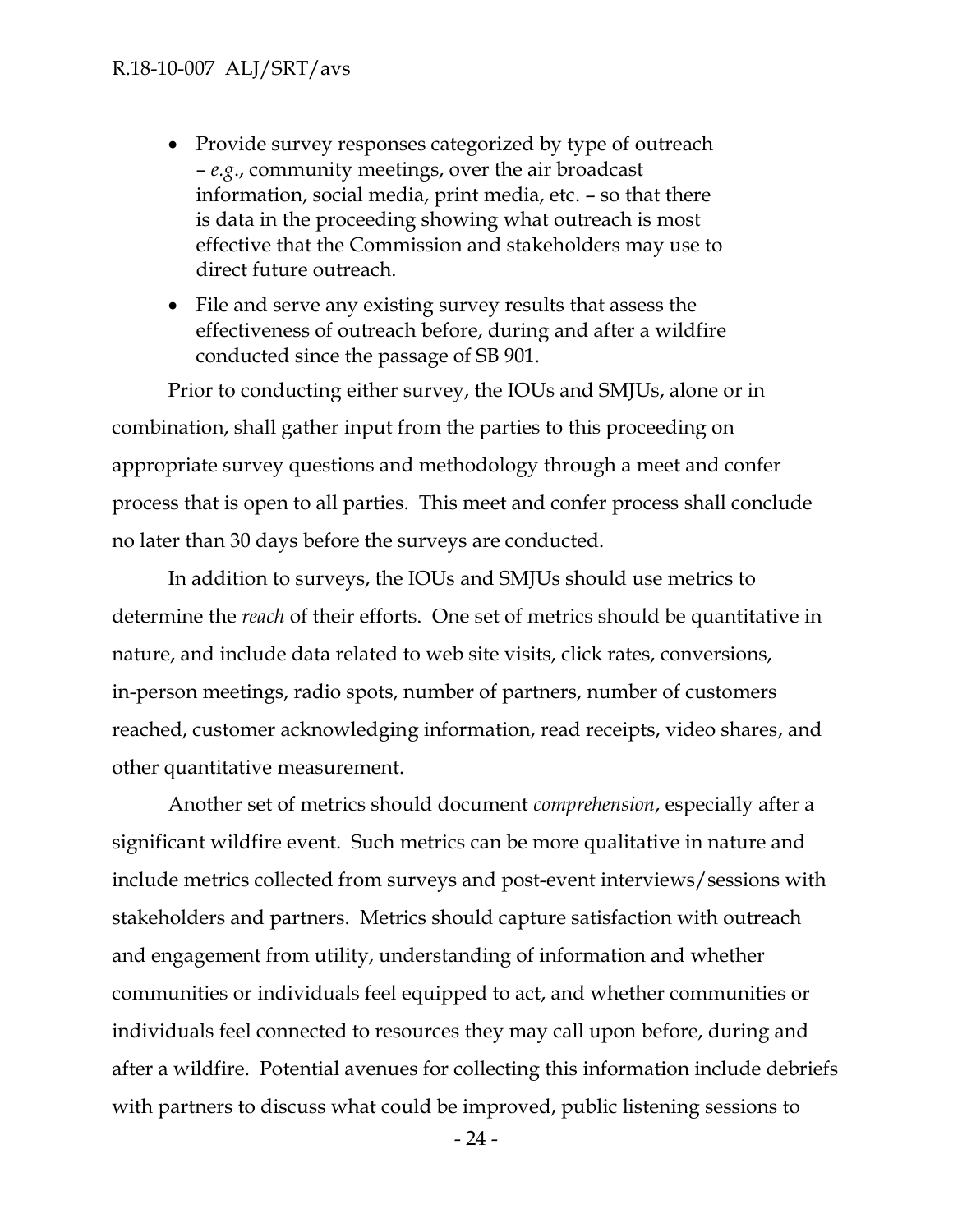discuss what could be improved, and customer surveys to understand what could be improved.

#### **3.3.3. Cost and Budget**

<span id="page-25-0"></span>To the extent IOUs and SMJUs require additional budgets for the activity this decision requires, they may track costs in their existing Wildfire Mitigation Plan memorandum accounts, which will be subject to recovery in accordance with SB 901 and AB 1054. No later than 60 days following issuance of this decision the IOUs and SMJUs shall file and serve in this proceeding a budget and workplan for the community outreach required by this decision.

#### **3.3.4. Languages Ordered in Phase 1 Decisions**

<span id="page-25-1"></span>The requirements in Sections 3.3.1, 3.3.2 and 3.3.3 shall also apply to IOU and SMJU communications in English, Spanish, and the top three primary languages used in the state other than English or Spanish, as determined by the Commission based on the United States Census data, except for the definition of prevalence. The statute requires use of these language without regard to whether they are spoken by 1,000 or more persons in the relevant affected area(s).

The Commission determined in Phase 1 that the following languages are the three most common languages used in the state other than English or Spanish: Chinese (including Cantonese, Mandarin and other Chinese languages), Tagalog, and Vietnamese. We also required the IOUs and SMJUs to conduct outreach before, during and after a wildfire in Korean and Russian where prevalent in their service territories. The term "prevalent" adopted here shall also apply to the Phase 1 languages; that is, a language is "prevalent" if spoken by 1,000 or more persons in the IOU or SMJU territory, except for English, Spanish, and the top three primary languages as determined in Phase 1.

- 25 -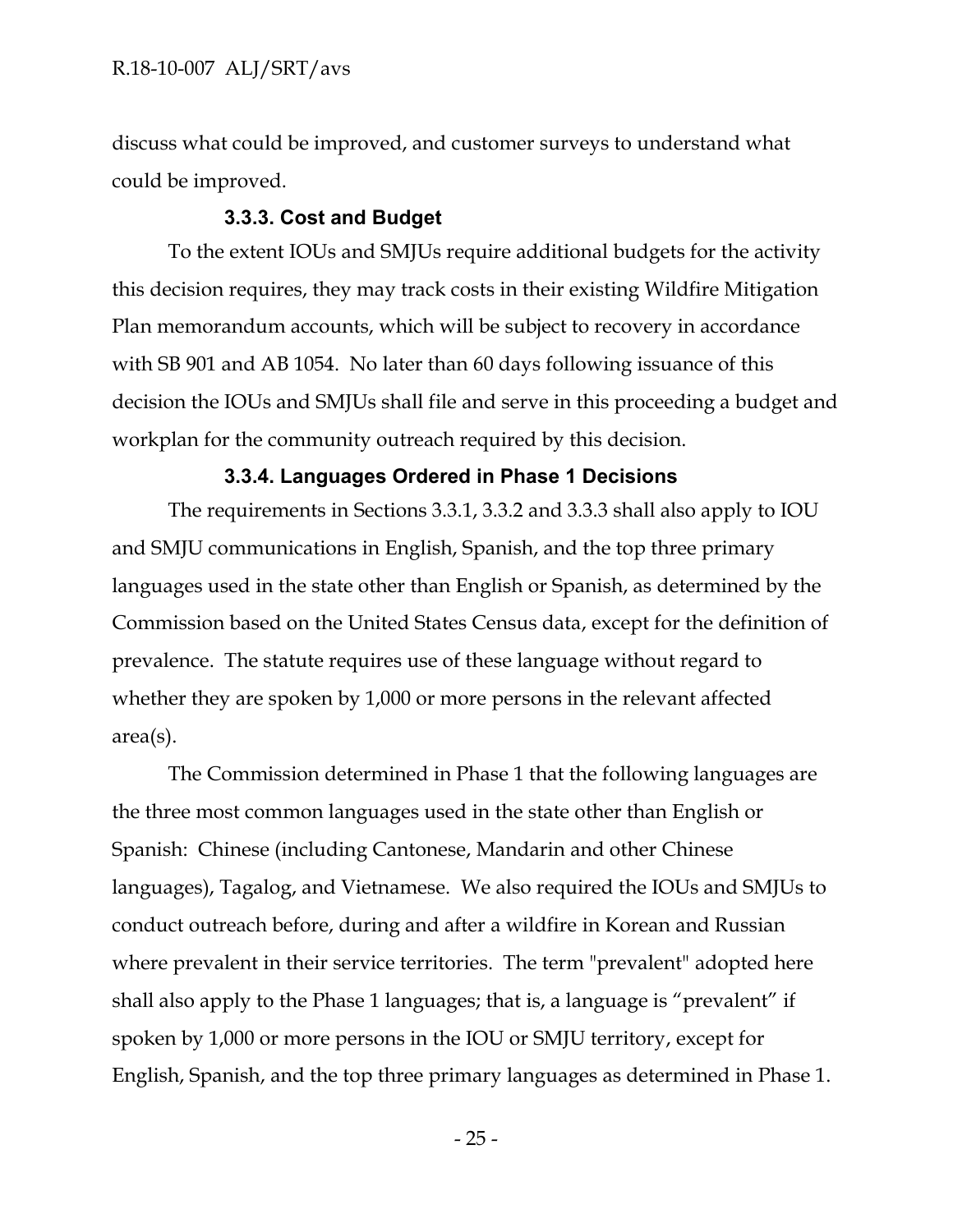# <span id="page-26-0"></span>**4. Off Ramp Advice Letters to Be Addressed in this Proceeding**

In D.19-05-036, the "Guidance" decision issued in Phase 1, the Commission provided for the electrical corporations to file Tier 3 Advice Letter proposals for "Off-Ramps" to their Wildfire Mitigation Plans. The decision provides:

It is essential that there be a process for modifying, reducing, increasing, or ending mitigation measures that are not working, or otherwise require modification. Therefore, all electrical corporations named as respondents shall file via a Tier 3 Advice Letter "Reports on Possible Off Ramps" describing any concerns about the effectiveness of any program in the WMP. The first Advice Letter shall be filed no later than 6 months from the effective date of this decision and the second one no later than 12 months after the effective date of this decision.

The reports shall clearly describe the concern, contain a specific proposal for action, including if applicable a recommendation to modify, reduce, increase, or end the specific mitigation identified, and include any expert or other authoritative information available on the efficacy of the mitigation.

Several IOUs and SMJUs filed Tier 3 Advice Letters, but some of them go beyond the parameters set forth in D.19-05-036 and propose new programs that were never considered or evaluated during the 2019 WMP review process. While such programs may be meritorious, the clear language of the Off-Ramp provision was to allow IOUs and SMJUs to decrease wildfire mitigation measures to avoid waste of potential ratepayer funds on measures that were not effective and increase the scope of work where effectiveness was significant. The provision was not a place to vet entirely new programs, but rather provided a mechanism for IOUs and SMJUs to report on the effectiveness of WMP programs more frequently than the next WMP filing. The foundational element of the Off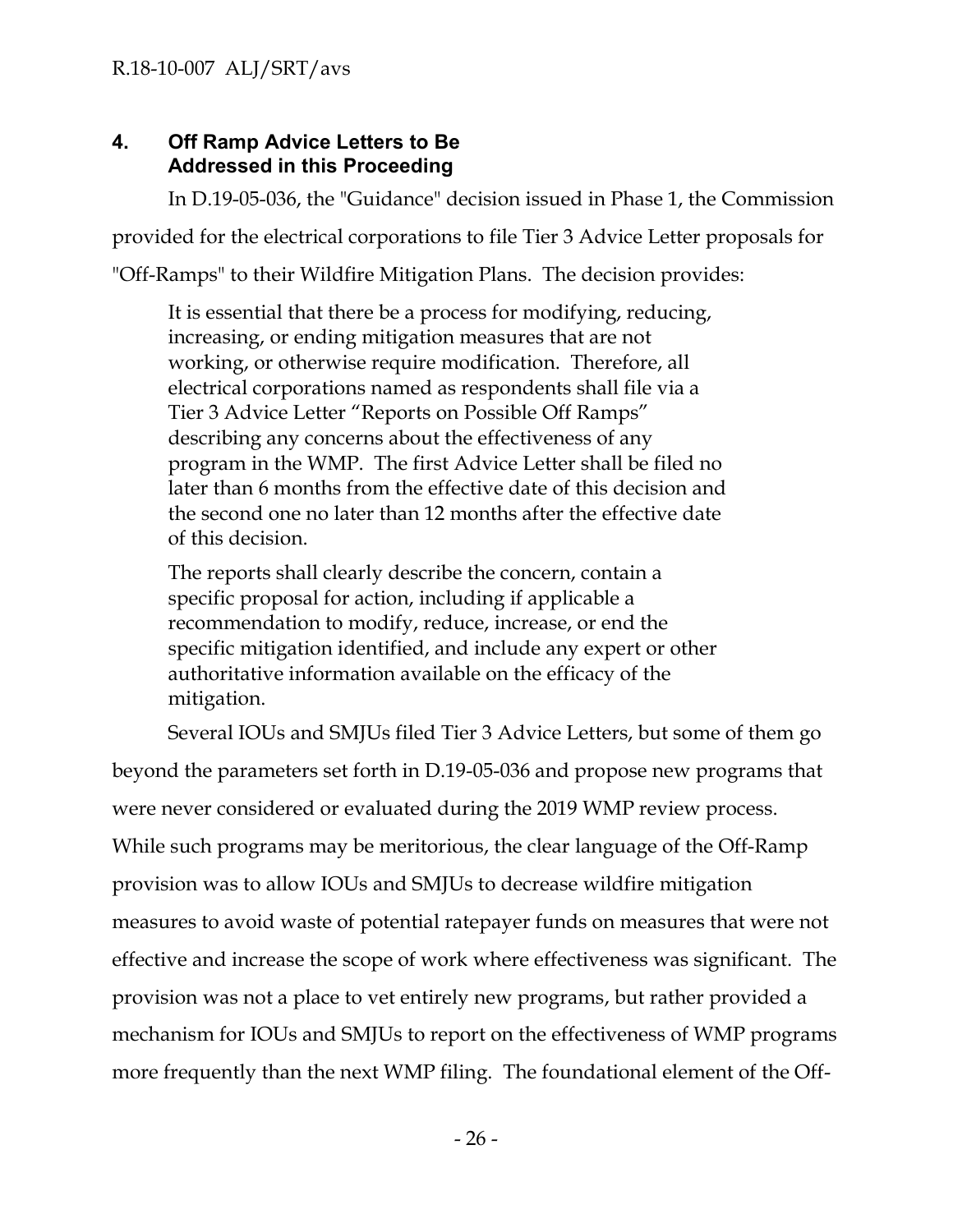Ramp provision is the measure of mitigation program effectiveness supported by expert and authoritative information, which is fundamentally lacking in all Off-Ramp ALs.

Several parties protested the ALs on the ground they exceeded the scope of the Off-Ramp provision. We amend D.19-05-036 to address the Off-Ramp ALs in this formal proceeding rather than by resolution, since passing on the ALs requires interpretation of the language of D.19-05-036.

| <b>Utility</b>     | ${\bf AL}$ | Protests?                               |
|--------------------|------------|-----------------------------------------|
| PG&E               | 5703-E     | <b>Public Advocates Office</b>          |
| <b>SCE</b>         | 4120-E     | <b>TURN and Public Advocates Office</b> |
| SDG&E              | 3472-E     | The Protect Our Communities Foundation  |
| <b>Bear Valley</b> | 374-E      | N <sub>0</sub>                          |
| Liberty            | $133-E$    | N <sub>0</sub>                          |
| PacifiCorp         | 596-E      | N <sub>0</sub>                          |

A summary of the Advice Letters appears below.

# **4.1. PG&E 5703-E**

<span id="page-27-0"></span>PG&E's AL states that several risk factors impacting the execution of wildfire mitigation activities, generally identified in PG&E's WMP (namely Table 9 at 39-46), have been experienced. As a result, PG&E says it previously identified and communicated specific modifications to mitigation timelines or targets to address specific external conditions. However, PG&E concludes none of these modifications to program timelines constitute a concern about the effectiveness of the mitigations, but rather a reflection of necessary execution timelines given external factors. PG&E concludes "PG&E has not identified concerns about the effectiveness of the programs identified in its approved 2019 WMP."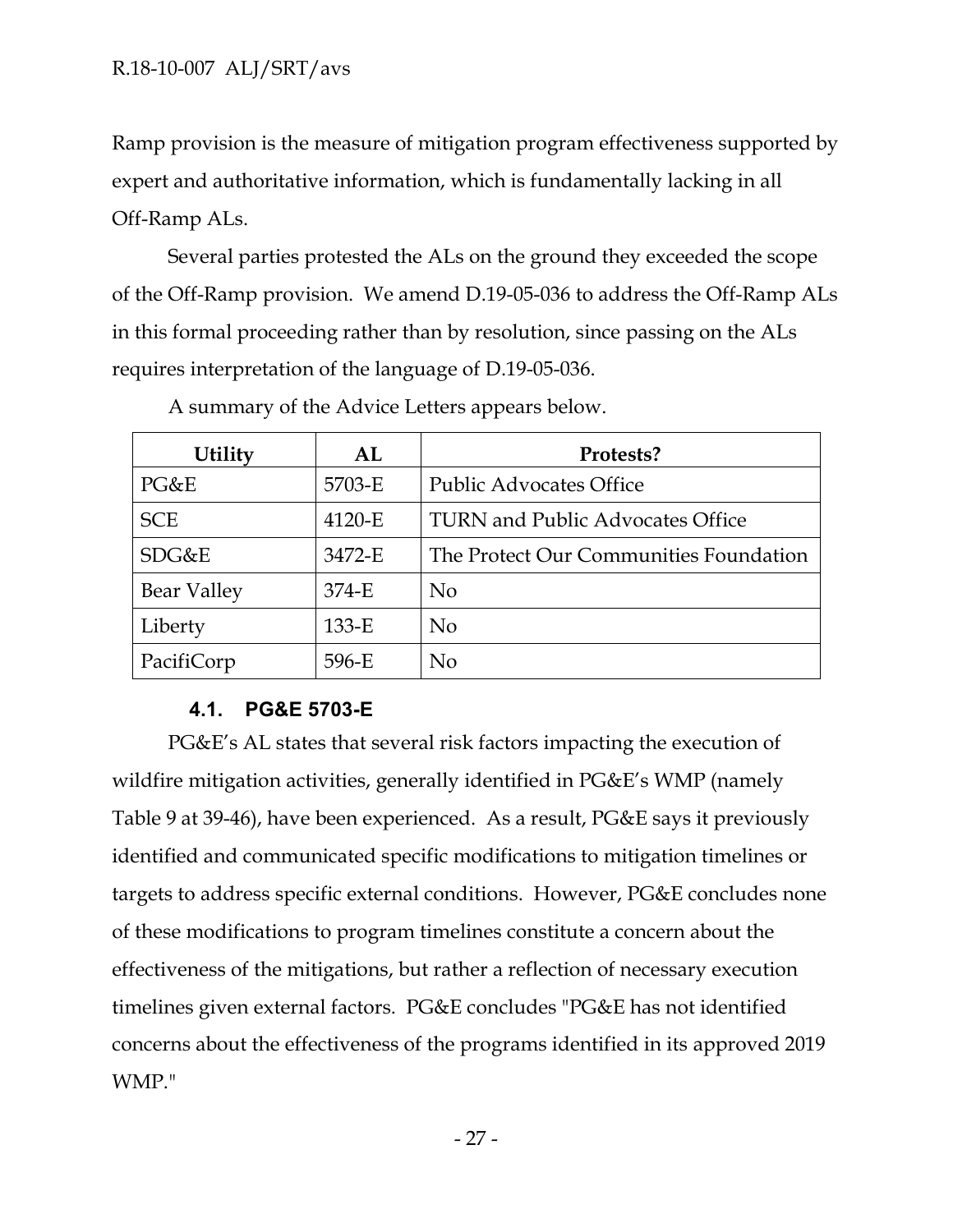Public Advocates Office protested the AL, recommending the Commission reject the AL as inadequate because there is evidence of shortcomings in PG&E's wildfire mitigation activities. Further, Public Advocates argue PG&E should be directed to resubmit its Off-Ramp Report using the same template as SCE to identify programs needing modification. PG&E's reply to the protest argues that no PG&E program merited off ramping and therefore Public Advocates' recommendations go beyond the scope of what is required in the AL.

PG&E's Advice Letter does not list any programs as requiring "Off-Ramp" treatment. The Off-Ramp provision states the following:

It is essential that there be a process for modifying, reducing, increasing, or ending mitigation measures that are not working, or otherwise require modification. Therefore, all electrical corporations named as respondents shall file via a Tier 3 Advice Letter "Reports on Possible Off Ramps" describing any concerns about the effectiveness of any program in the WMP. The first Advice Letter shall be filed no later than 6 months from the effective date of this decision and the second one no later than 12 months after the effective date of this decision.

The reports shall clearly describe the concern, contain a specific proposal for action, including if applicable a recommendation to modify, reduce, increase, or end the specific mitigation identified, and include any expert or other authoritative information available on the efficacy of the mitigation.

The provision asks the IOU to describe concerns, not other parties. While the Commission may disagree with an IOU's or SMJU's determination in its Off-Ramp Advice Letter of whether a mitigation measure is effective, the Commission's process for determining effectiveness is separate from the Off-Ramp Advice Letter process. As noted earlier in this decision, Wildfire Safety Division will oversee the independent evaluation of WMPs, and metrics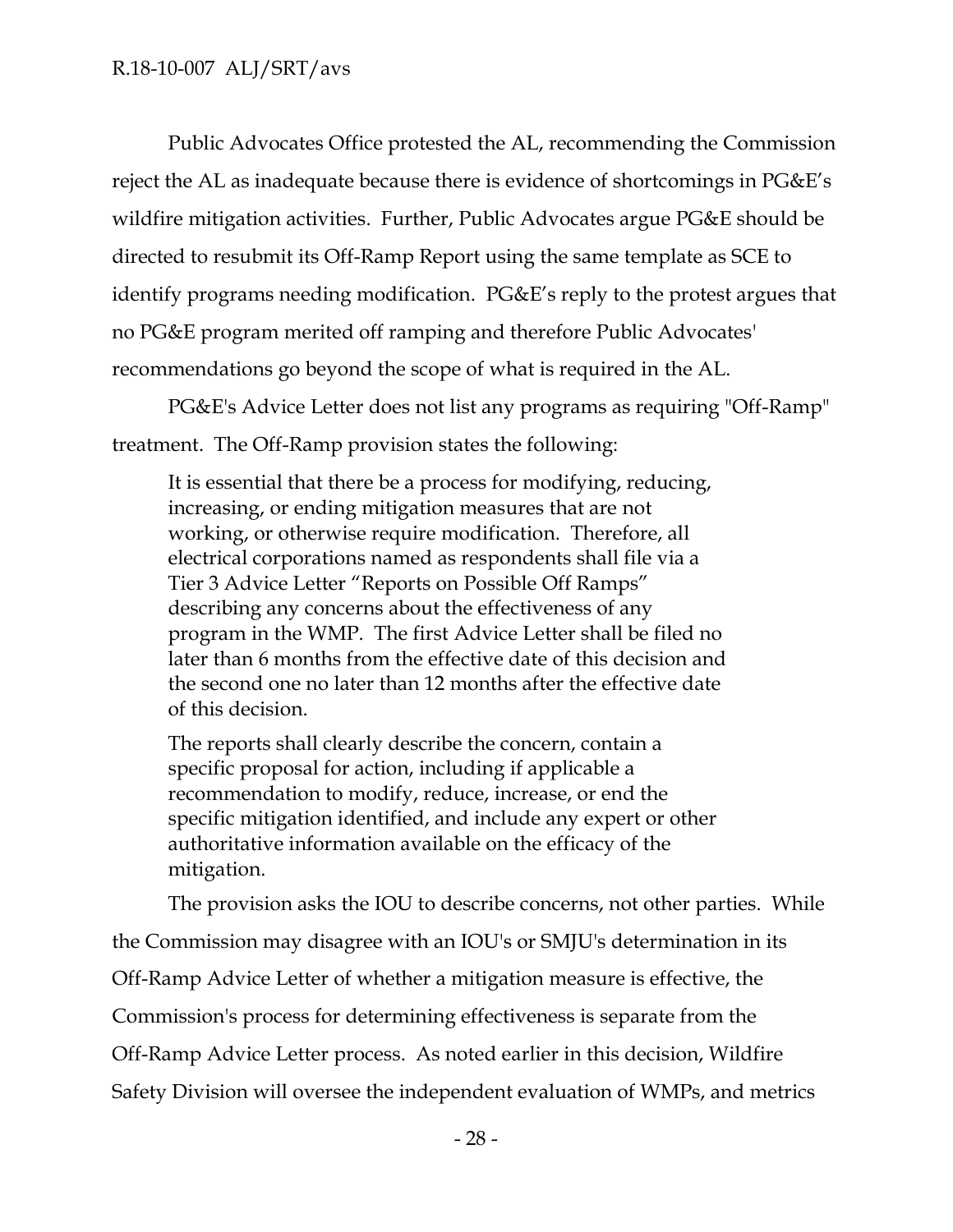for determining WMPs' effectiveness will be applied at that time. Therefore, the Advice Letter has no bearing on whether the Commission or other parties believe any of PG&E's wildfire mitigation is effective. Further, nothing in this decision acts on the timelines of PG&E's wildfire mitigation activity as noted in the Advice Letter.

Therefore, PG&E's Advice Letter is approved, subject to the limitations set forth above.

### **4.2. SCE 4120-E**

<span id="page-29-0"></span>The majority of SCE's AL relates to proposed minor modifications to its WMP reflecting lessons learned to-date for existing programs. TURN and Public Advocates Office protested the AL's proposal related to a "Battery Backup Incentive Program" for medical baseline CARE customers. The protests argue this portion of the AL must be rejected, as it exceeds the authority provided in D.19-05-036, and any such program must be more closely reviewed in an appropriate proceeding addressing this topic.

In reply to the protests, SCE argues the AL should be approved because the program is a modification to a program in its approved WMP, meets the requirements in the WMP Guidance Decision, and is consistent with requirements of R.18-10-007.

We agree with TURN and Public Advocates that the Off-Ramp Advice Letters were not intended as a means of proposing new resiliency programs, regardless of their merits. The clear language of the provision calls for Advice Letters on *existing* mitigation, not new programs. The provision states: "It is essential that there be a process for modifying, reducing, increasing, or ending *mitigation measures that are not working, or otherwise require modification*. Therefore, all electrical corporations named as respondents shall file via a Tier 3

- 29 -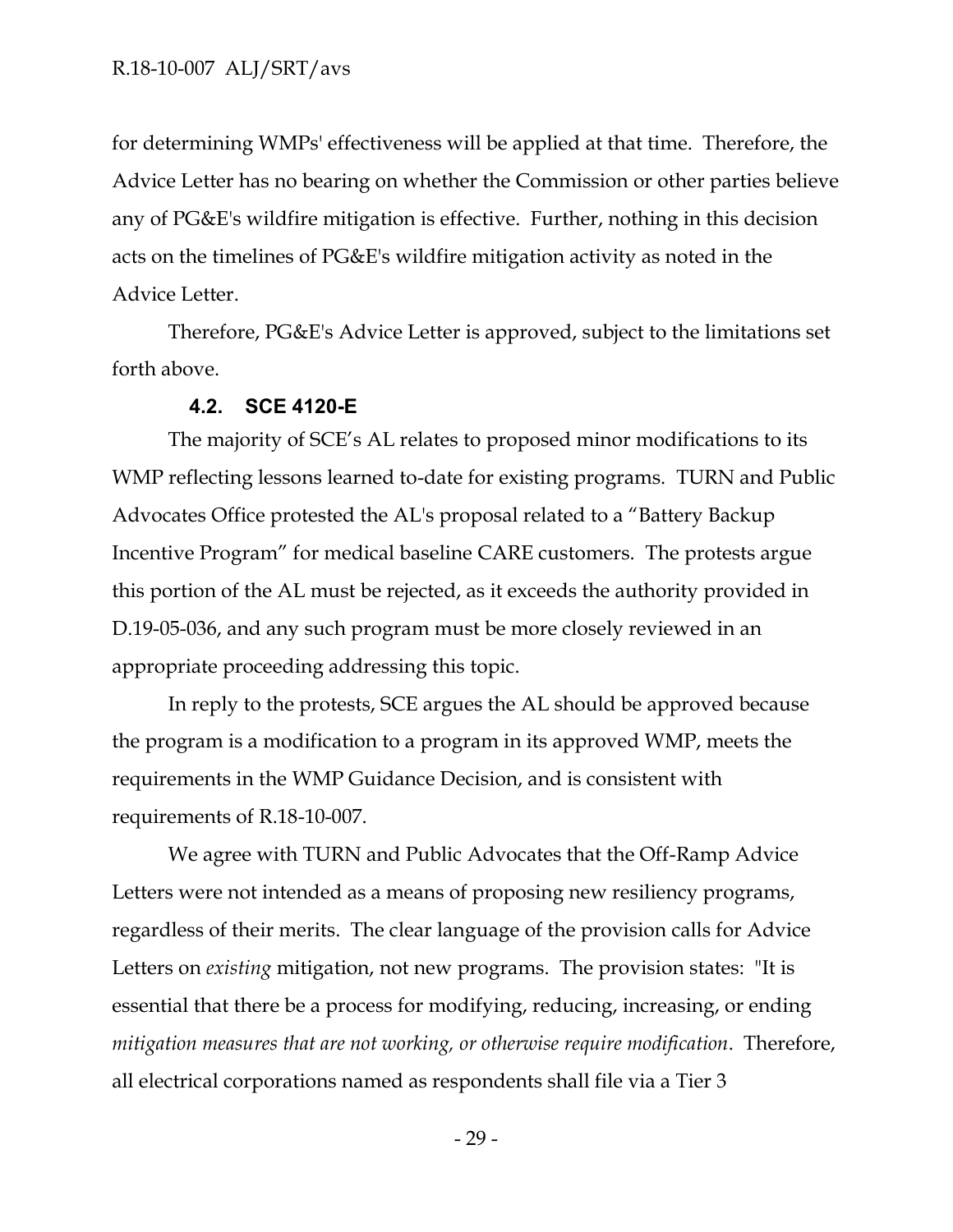Advice Letter "Reports on Possible Off Ramps" describing any concerns about the effectiveness *of any program in the WMP*." (D.19-05-036, at 29; emphasis added.) SCE's Advice Letter is denied as to the "Battery Backup Incentive Program" without prejudice to SCE's right to apply for the same program in an appropriate proceeding.

#### **4.3. SDG&E 3472-E**

<span id="page-30-0"></span>SDG&E's AL states it does not have any specific concerns about the effectiveness of any programs in its WMP and therefore does not have any modifications to report.

The Protect Our Communities Foundation (POC) protested SDG&E's AL, arguing it contains material omissions. POC contends SDG&E's failure to identify or analyze issues with the implementation of its WMPs does not constitute a good faith attempt to comply with the Commission's directive and fails to bring SDG&E into compliance with Public Utilities Code Section 8386. In its reply to POC's protest, SDG&E asserts it has met all the 2019 WMP planned activities and has not identified any of the activities needing to be reduced, modified, or increased prior to filing of the 2020 WMP Plan.

For the same reason as we grant PG&E's Off-Ramp Advice Letter, we grant SDG&E's Advice Letter. Such grant means simply that SDG&E has complied with the requirement that it identify mitigation measures about which SDG&E has concerns. This decision has no bearing on whether the Commission or parties may have concerns about the effectiveness of SDG&E's wildfire mitigation efforts.

#### **4.4. Bear Valley 374-E**

<span id="page-30-1"></span>Bear Valley's WMP included a system-hardening proposal to replace bare electric conductors with high performance covered conductors on its "Radford

- 30 -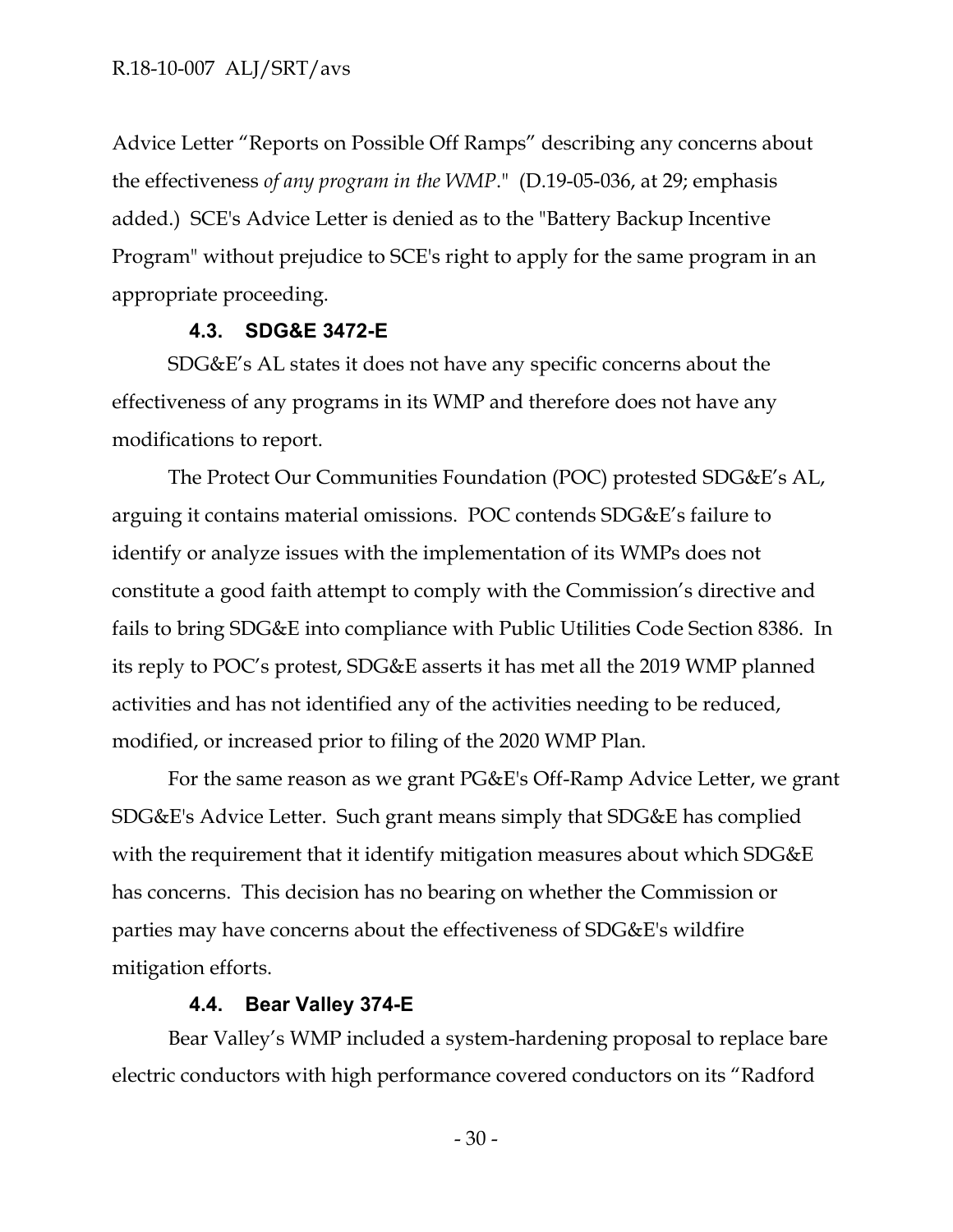#### R.18-10-007 ALJ/SRT/avs

Line." Bear Valley has modified the timeline for implementation of the project due to higher than expected costs. Bear Valley's WMP stated the project may be deferred until the spring of 2020. Bear Valley now expects the project to commence in May 2020. Bear Valley also proposes measures to mitigate wildfire risks associated with the line until the project is complete, including de-energizing the line from April to October 31, vegetation clearance on the line, and implementing a policy to place the recloser in "manual" when weather conditions increase the risk of wildfires.

Bear Valley's Advice Letter is approved with conditions, as it concerns an existing Bear Valley mitigation measure and proposes a substitute approach to ensure adequate wildfire mitigation until Bear Valley's proposed system hardening is complete. However, Bear Valley may only de-energize the line if such de-energization complies with the Commission's existing de-energization rules, as set forth in Resolution ESRB-8 and R.18-12-005.

#### **4.5. Liberty 133-E**

<span id="page-31-0"></span>Liberty will increase investment in its GIS, in addition to upgrades described in the WMP, to enable the system to track a more complete inventory of assets. When upgrading the GIS, Liberty will focus on adding/updating relevant fields so they can be used to track and evaluate WMP programs. Liberty's AL is approved as a change to an existing mitigation measure.

#### **4.6. PacifiCorp 596-E**

<span id="page-31-1"></span>PacifiCorp states it has yet to identify any programs in its plan that would specifically qualify as "Off-Ramp" candidates. However, the company does identify one area of possible modification and calls attention to an area of the plan that is not on pace in its execution. As a part of the company's structural resilience pole replacement program, PacifiCorp proposed replacement of its

- 31 -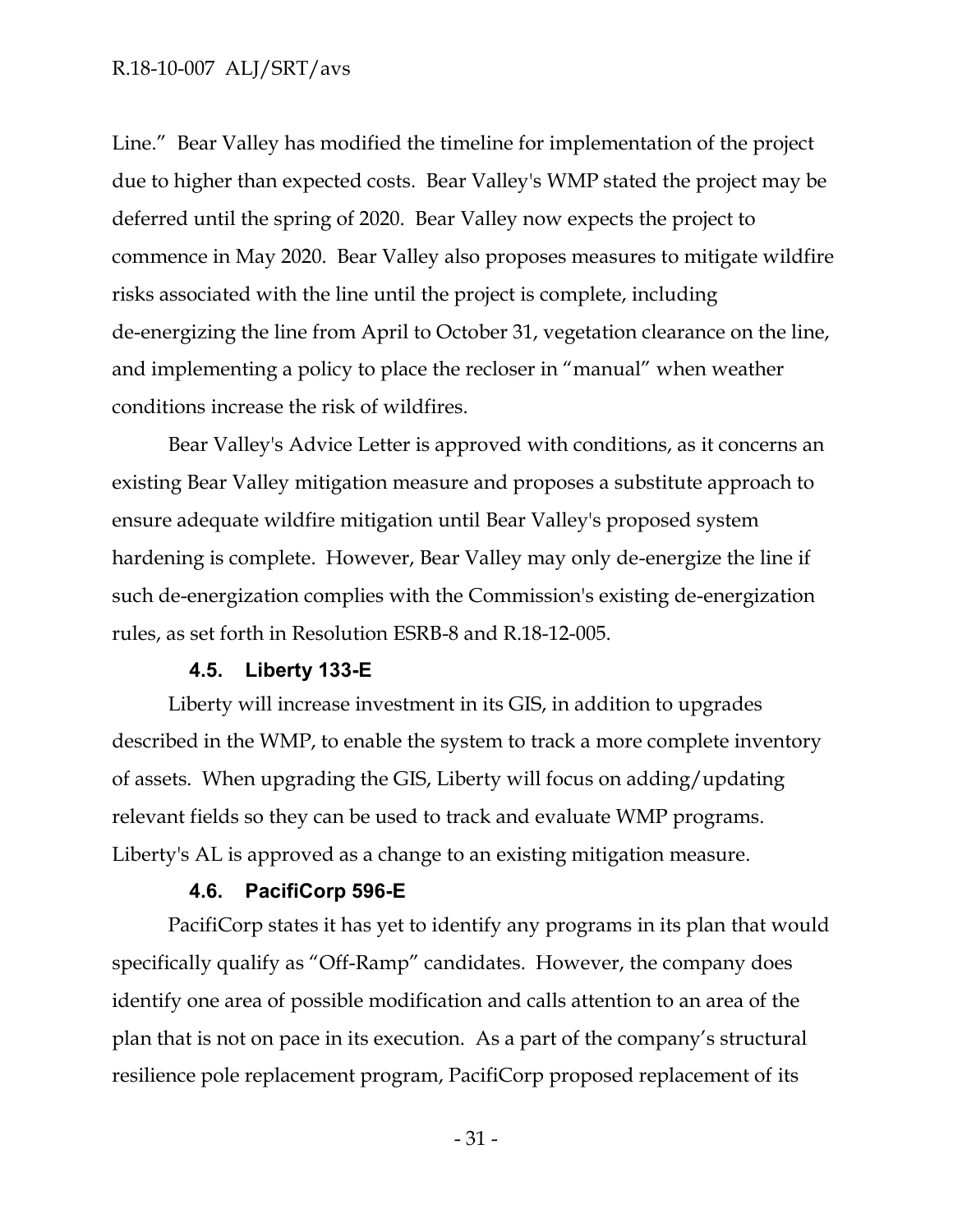### R.18-10-007 ALJ/SRT/avs

existing wood poles with steel. Since filing the WMP, alternative technologies continue to be identified, including considering the use of composite materials (*e.g*. fiber reinforced polymer) as another means of strengthening poles in place of steel. PacifiCorp states it raised the possible substitution at the September 2019 workshop, but a review of its presentation<sup>13</sup> reveals only 2 stray references to "polymer" and "composite" without detail.

PacifiCorp also raises delays in its reconductoring work but states it will still be able to complete the work during the three-year WMP period. Therefore, PacifiCorp does not see an "Off-Ramp" issue with regard to its reconductoring activity.

PacifiCorp's Advice Letter does not provide enough detail for the Commission to determine the extent to which it will use composite poles, why it believes they are appropriate, the results of its analysis of composite poles, so we deny the Advice Letter without prejudice. PacifiCorp may resubmit the Advice Letter or include the issues raised in its 2020 WMP.

#### <span id="page-32-0"></span>**5. 2020 WMP Templates**

 $\overline{a}$ 

The ALJ's December 16, 2019 Ruling in this proceeding included as attachments the 2020 WMP Templates, consisting of a set of new templates, models, data requests, metrics and other materials WSD plans to use for the 2020 WMPs and beyond. Parties commented on the materials on January 7, 2020. Further, parties proposed their own metrics during the Phase 2 comments on November 6 and November 18, 2019, and on November 18, 2019 at the ALJ's request, Public Advocates Office filed a table that combined all parties' proposed

<sup>&</sup>lt;sup>13</sup> The power point presentation of PacifiCorp was attached to the ALJ's October 10, 2019 ruling requesting comments on the Phase 2 workshops.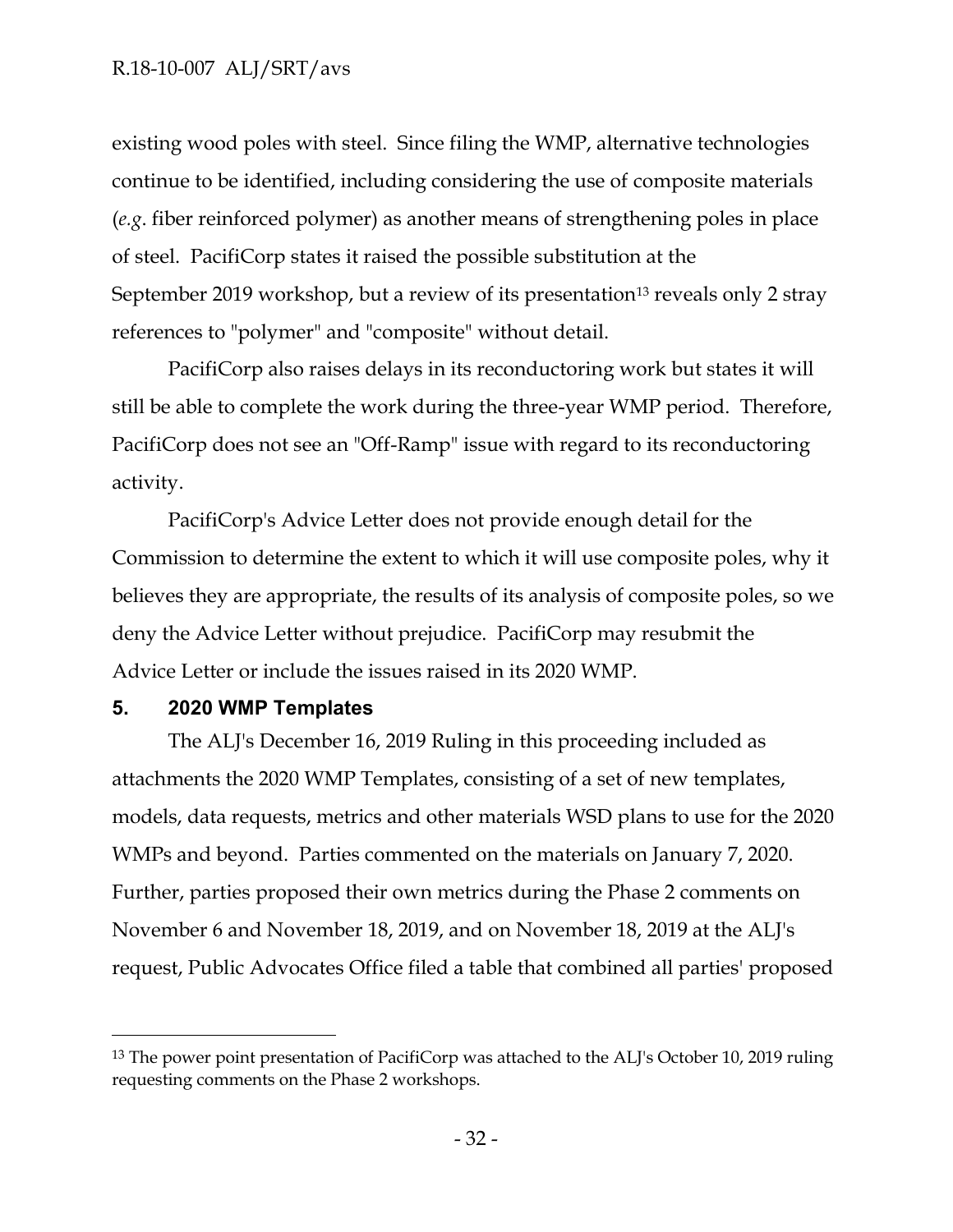metrics. Finally, Public Utilities Code Section 326.2 provides for metrics from the Wildfire Safety Advisory Board.

These materials will require consideration of party comments, changes the Wildfire Safety Division makes, and metrics proposed by the Wildfire Safety Advisory Board. Thus, both this proceeding and the Wildfire Safety Division acting pursuant to delegated authority from AB 1054 and Resolution WSD-001 will be the forum for further action on the 2020 WMP Templates. We anticipate at least one decision on the 2020 WMP Templates in this proceeding.

#### <span id="page-33-0"></span>**6. Comments on Proposed Decision**

 $\overline{a}$ 

The proposed decision in this matter was mailed to the parties in accordance with Section 311 of the Public Utilities Code and comments were allowed under Rule 14.3 of the CPUC's Rules of Practice and Procedure.

Comments were filed on February 25, 2020 by CEJA, PG&E, SCE, SDG&E, PacifiCorp and reply comments were filed on March 2, 2020 by CEJA, PG&E, SCE, SDG&E, Bear Valley, TURN, Public Advocates Office, POC and SBUA. We address the comments as noted below and reject other suggested changes.

*Definition of prevalent languages*: the large IOUs ask us to limit languages significantly by increasing the definition to a minimum of 10,000 (PG&E) or 5,000 (SDG&E) speakers. SCE asks that we not add any additional languages. PacifiCorp and Bear Valley support the 1,000-person definition. CEJA supports the decision as is, and cites sources supporting the definition.14 We decline to

<sup>&</sup>lt;sup>14</sup> CEJA states that the Public Utilities Code requires that notice of the right of mobile homeowners to file a complaint be provided in the "languages of primary communication with the residents receiving the notice," citing Cal. Public Utilities Code § 2705.6. CEJA states that this provision requires translation into *every* individual language, which is far more than the requirement here for prevalent languages. CEJA notes that other parts of the California Code require that interpretation be available in "any language," again showing that the Commission is justified in the 1,000 value for prevalence, especially considering that wildfires and power-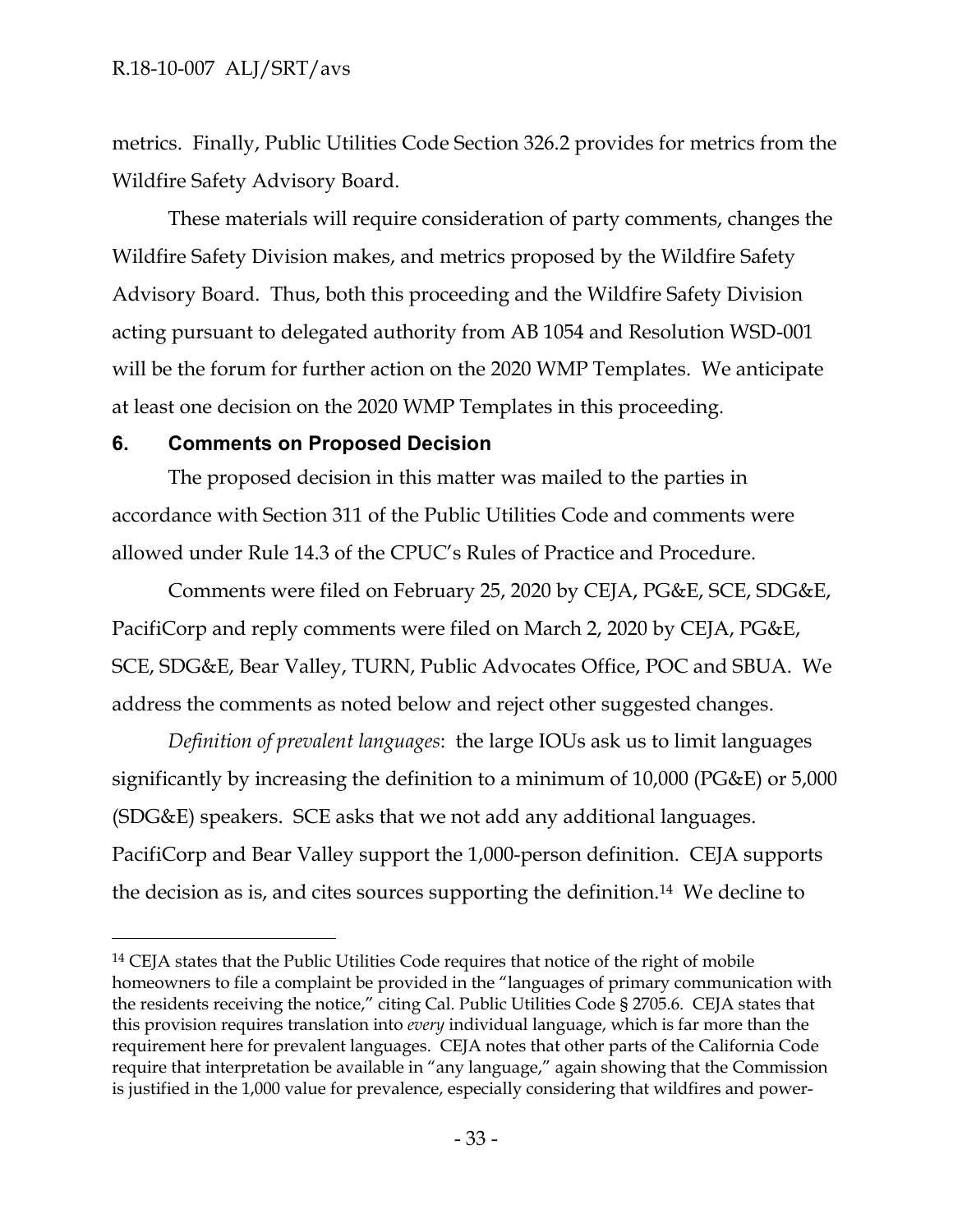increase the threshold but add additional clarifying and supporting text to the decision.15 We clarify that if a notification occurs in an area smaller than service territory, outreach shall occur in languages spoken by the number of speakers in proportionate size to the "1,000 speakers by service territory" threshold.

*Public Safety Power Shut Off/De-Energization (PSPS)*. Several parties ask us to extend the in-language requirements adopted here to PSPS. While we anticipate, if appropriate, extending the requirements adopted here both to PSPS and to the Commission's other emergency preparedness proceedings,<sup>16</sup> the question posed in Phase 2 of this proceeding related to outreach "before, during and after *a wildfire."* Pub. Util. Code § 8386(c)(18)(B) (emphasis added).

*Off-Ramp Advice Letters.* Public Advocates Office repeats its argument that off-ramps must cover all programs that third parties believe have problems. We decline to make its suggested changes.

shutoffs represent a life-or-death situation. CEJA cites Cal. Government Code § 100503 (requiring that the Health Insurance Exchange "provides oral interpretation services in any language for individuals seeking coverage through the Exchange"). Finally, CEJA notes that the Government Code requires emergency operators who speak languages spoken by 5% or more of the population within a "public safety answering point," citing Cal. Government Code § 53112. According to CEJA, this translates into some 911 offices requiring translation services always be available for languages spoken by fewer than 1,000 people because public safety answering points in California are largely defined by counties, and some counties have populations fewer than 20,000 people. CEJA Reply Comments at 4.

<sup>15</sup> *See also* 

 $\overline{a}$ 

[https://www.waterboards.ca.gov/drinking\\_water/certlic/drinkingwater/CCR.html,](https://www.waterboards.ca.gov/drinking_water/certlic/drinkingwater/CCR.html) Appendix H – Translations of "Note of Importance" (noting that translations of certain water quality reports are provided in Spanish, Mandarin, Tagalog, Vietnamese, and Hmong for use by water systems, but that regulations require the reports to specify where residents may obtain other languages where non-English speaking groups exceed 1,000 residents or 10 percent of the residents in a community).

<sup>16</sup> These proceedings are listed in the "Summary" section of this decision.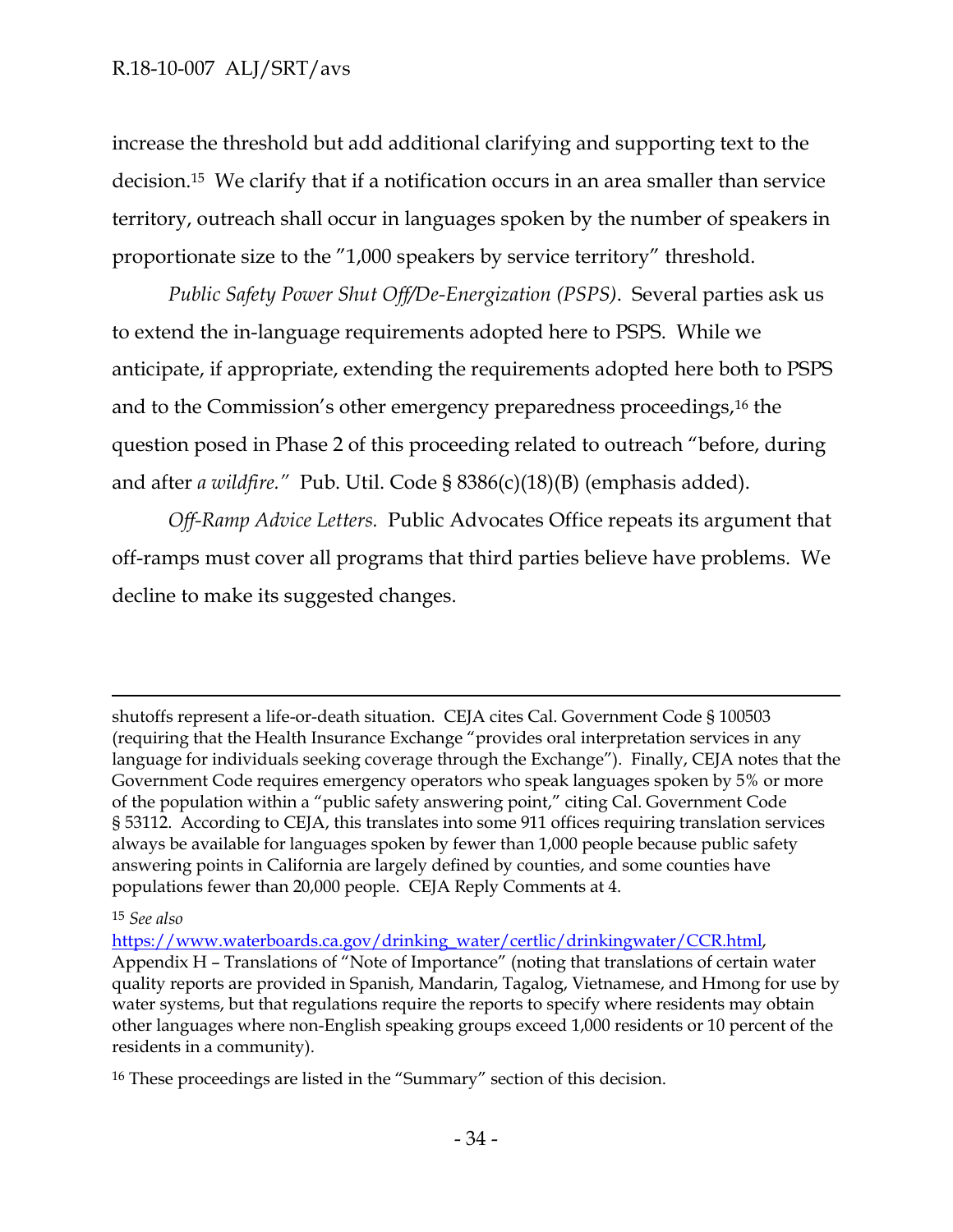#### <span id="page-35-0"></span>**7. Assignment of Proceeding**

Marybel Batjer is the assigned Commissioner and Sarah R. Thomas and Peter V. Allen are the assigned ALJs for this proceeding.

#### <span id="page-35-1"></span>**Findings of Fact**

1. Circumstances have changed since the Commission issued the Phase 1 decisions.

2. Communication before, during and after a wildfire may be a life-or-death matter.

3. The diversity of California's population and the vast number of languages spoken is part of what makes the state strong, vibrant, tolerant, and forward-looking.

4. People cannot act on outreach they do not understand and outreach that is not in-language will not be effective in protecting all California residents.

5. PG&E's Advice Letter does not list any programs requiring "Off-Ramp" treatment.

6. SCE's Advice Letter proposes a new "Battery Backup Incentive Program" for medical baseline CARE customers.

7. SDG&E's Advice Letter neither states any specific concern nor proposes any modification to any WMP programs.

8. Liberty's Advice Letter proposes increasing GIS investment with a focus on adding/updating relevant fields so that they can be used to track and evaluate WMP programs.

9. PacifiCorp's Advice Letter seeks to substitute composite poles for wood, instead of steel poles, without detail on quantities, reasoning or other information.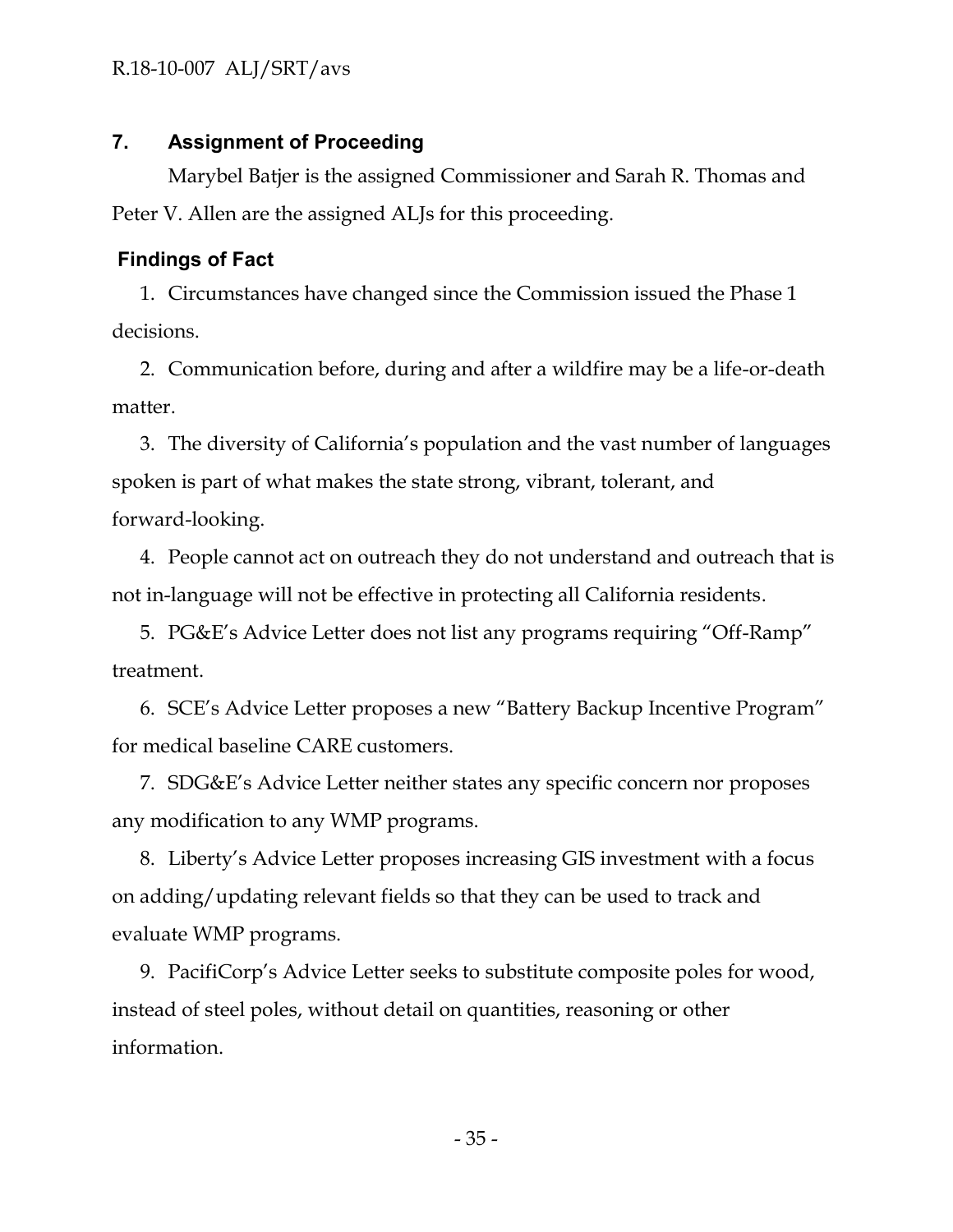### <span id="page-36-0"></span>**Conclusions of Law**

1. AB 1054 added Public Utilities Code Section 8386.3 which establishes the Wildfire Safety Division within the Commission to process, review, and independently evaluate WMPs.

2. Under AB 1054 and Commission Resolution WSD-001, the Commission's Wildfire Safety Division will review 2020 Wildfire Mitigation Plans, present resolutions for Commission consideration on the 2020 Plans, and oversee independent evaluation and other compliance activity with regard to both 2019 and 2020 Plans.

3. AB 1054 added Public Utilities Code Section 326.2, providing that the Wildfire Safety Advisory Board established in Section 326.1 shall "develop and make recommendations to the Wildfire Safety Division related to wildfire safety and mitigation performance metrics."

4. D.19-05-036, the Phase 1 Guidance Decision, included an Off-Ramp provision to allow the IOUs and SMJUs to decrease wildfire mitigation measures that were not effective and increase the scope of effective work. The Off-Ramp provision calls for Advice Letters to address existing mitigation, not to propose new programs.

5. Some of the Off-Ramp Advice Letters filed seek relief that goes beyond the language of D.19-05-036.

| <b>Utility</b>     | AL     | <b>Grant or Deny</b>                                                 |
|--------------------|--------|----------------------------------------------------------------------|
| PG&E               | 5703-E | Grant with limitations                                               |
| <b>SCE</b>         | 4120-E | Deny "Battery Backup Incentive Program"<br>portion without prejudice |
| SDG&E              | 3472-E | Grant                                                                |
| <b>Bear Valley</b> | 374-E  | Grant with conditions                                                |

6. The Off-Ramp Advice Letters should be granted or denied as follows: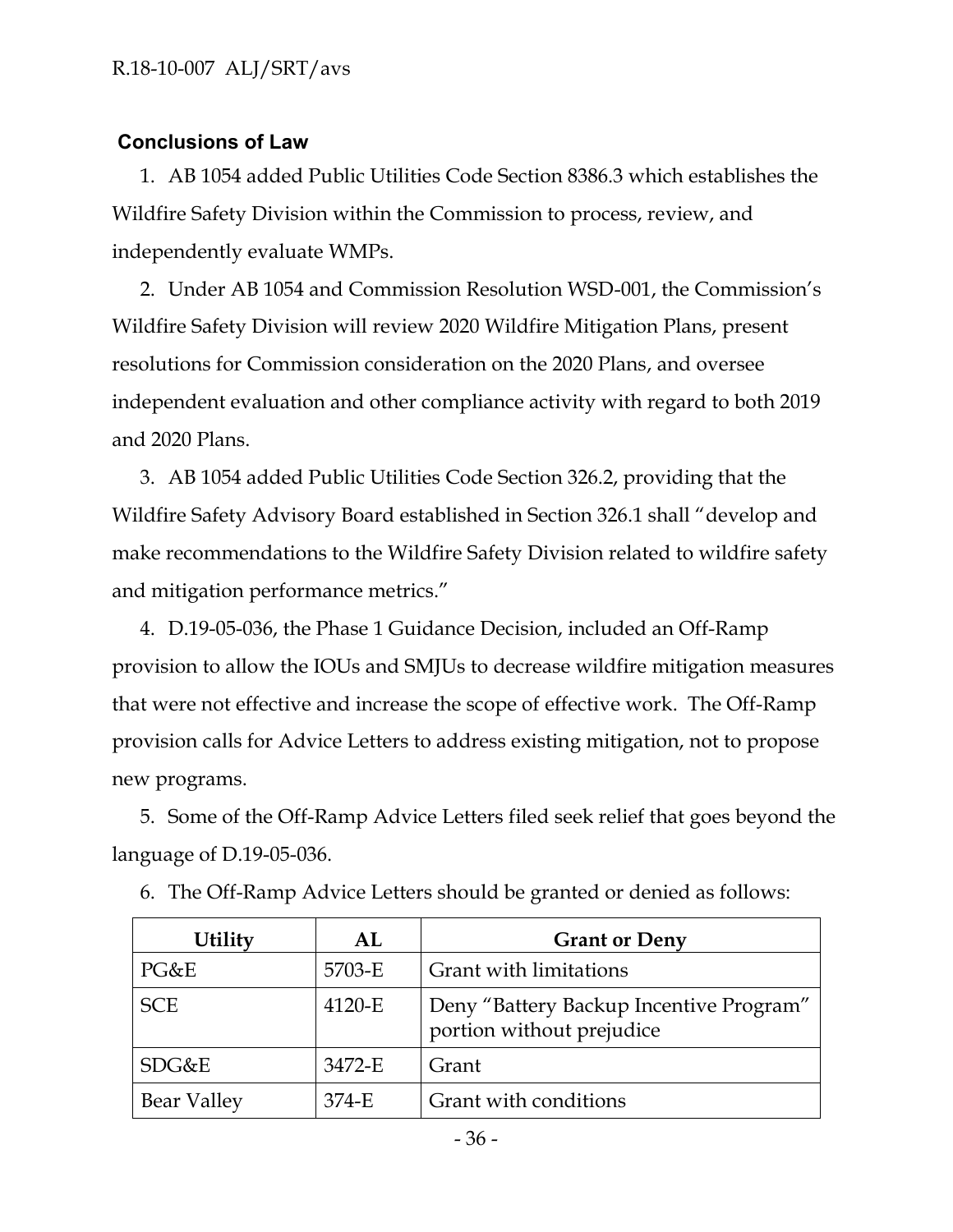| Liberty    | $133-E$ | Grant                  |
|------------|---------|------------------------|
| PacifiCorp | 596-E   | Deny without prejudice |

7. Bear Valley may only de-energize the line it identifies as the "Radford Line" if such de-energization complies with the Commission's existing de-energization rules, as set forth in Resolution ESRB-8 and R.18-12-005.

8. The Commission's process for determining effectiveness of a wildfire mitigation measure is separate from the Off-Ramp Advice Letter process.

9. Public safety requires that outreach reaches the intended audience.

10. Public safety requires that the IOUs and SMJUs survey the communities where they conduct outreach and use other metrics to determine that they are using effective methods.

11. The Commission issues expanded outreach requirements pursuant to its obligation to assure Californians' access to safe and reliable utility infrastructure and services.

### **ORD E R**

#### <span id="page-37-0"></span>**IT IS ORDERED** that:

1. No later than May 15, 2020, each Investor Owned Utility (IOU) and Small and Multi-Jurisdictional Utility (SMJU) shall demonstrate to the Commission's satisfaction that it conducts community awareness and public outreach before, during, and after a wildfire in any language that is "prevalent" in its service territory or portions thereof. A language is "prevalent" if it is spoken by 1,000 or more people in the affected IOU's or SMJU's service territory. Such languages shall include languages spoken by indigenous communities, such as Mixteco and Zapoteco, spoken by indigenous people that occupy significant roles in California's agricultural economy regardless of prevalence. An IOU or SMJU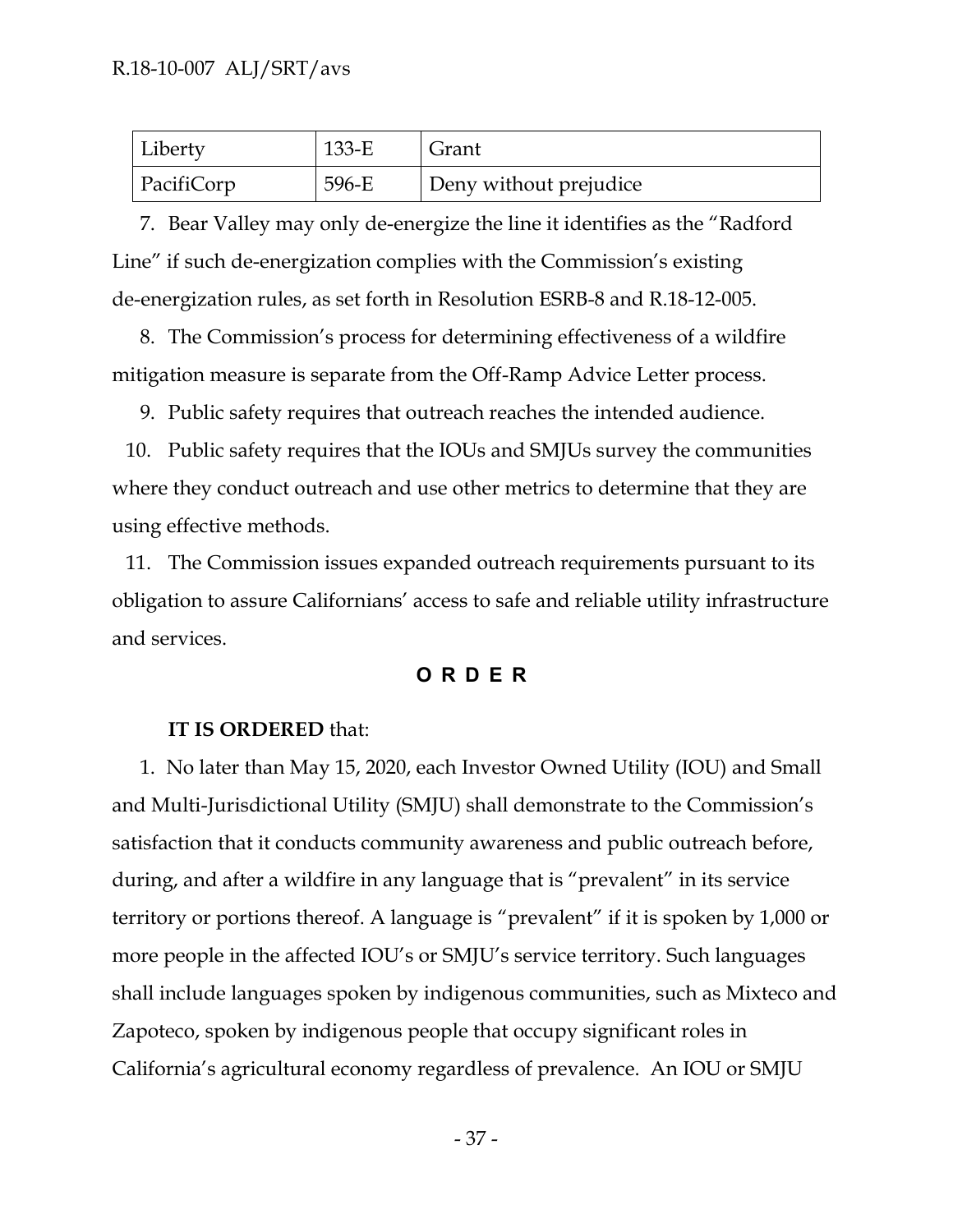#### R.18-10-007 ALJ/SRT/avs

may conduct outreach in languages that are less prevalent at its option, but prevalent languages are a minimum requirement for all IOUs and SMJUs.

2. Because English, Spanish, and the top three primary languages are required by statute regardless of the 1,000 person "prevalence" threshold adopted here, Investor Owned Utility and Small and Multi-Jurisdictional Utility shall conduct outreach in those languages regardless of prevalence.

3. All Investor Owned Utilities and Small and Multi-Jurisdictional Utilities shall, at a minimum, consider using radio, broadcast, cable and print earned and unearned media, shareable video or audio content, door-to-door contact, social media and websites, texting and other communications-based methods such as live phone calls, emergency alerts, e-mails, or prerecorded messages to communicate with their customers in-language.

4. To identify prevalent languages, the Investor Owned Utilities and Small and Multi-Jurisdictional Utilities shall use American Community Survey and their own data in accordance with the process in Appendix A.

5. For communications to an area smaller than the entire territory, Investor Owned Utilities (IOUs) and Small and Multi-Jurisdictional Utilities (SMJUs) shall conduct in-language outreach in the dominant languages in the targeted area. Dominant languages are defined by languages spoken by a number of people in proportionate size to the 1,000 speakers by service territory threshold. For example, if a target area is  $1/10<sup>th</sup>$  the size of the service territory, in-language outreach should be conducted in languages spoken by 100 people or more.

6. The Investor Owned Utilities and Small and Multi-Jurisdictional Utilities may also use United States Census data as well as the data sources suggested by California Environmental Justice Alliance ("California Complete Count," and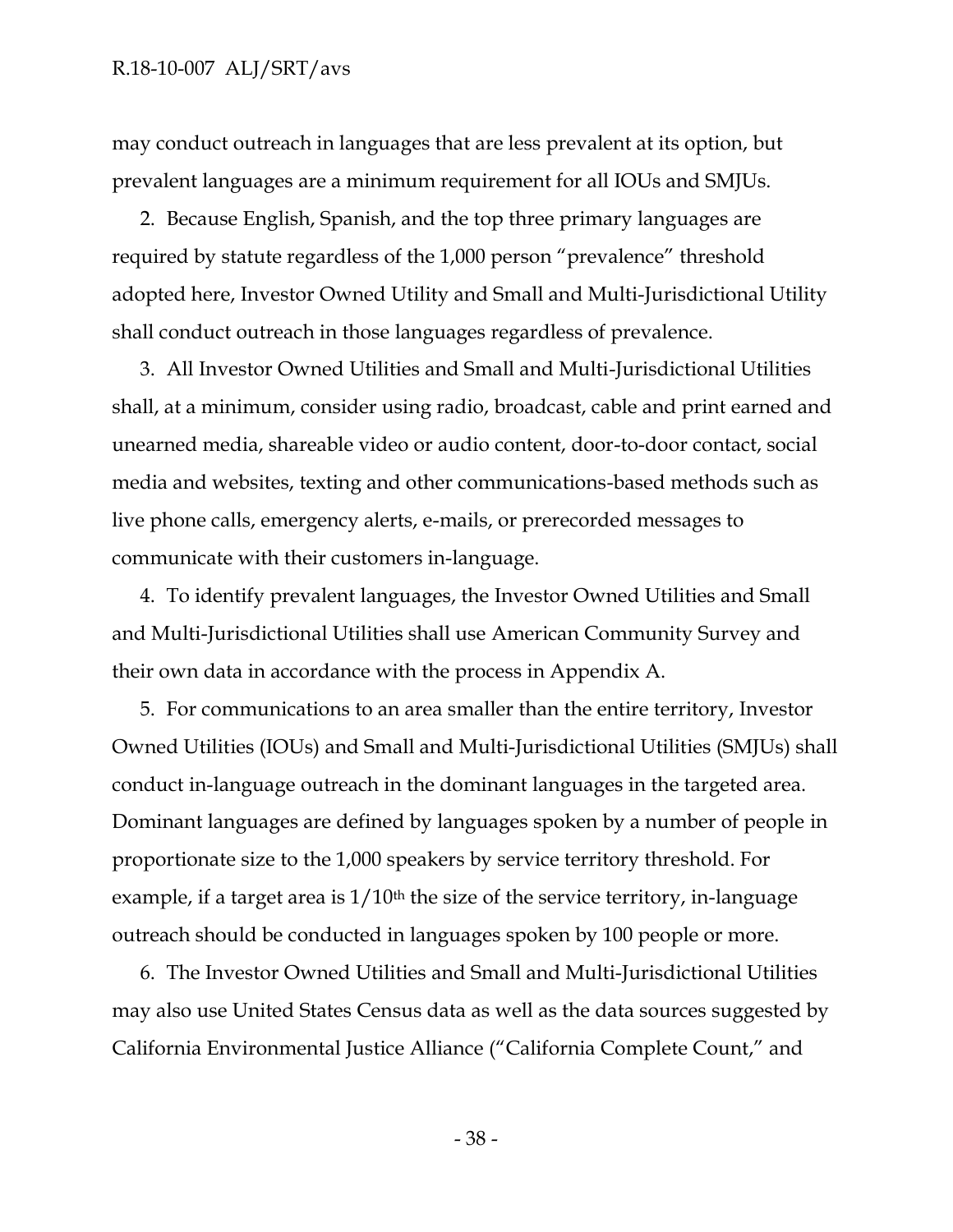"Hard to Count" data) if American Community Survey data is not sufficient in determining languages spoken in the target area.

7. California Environmental Justice Alliance shall forward relevant information from the San Joaquin Valley proceeding, Rulemaking 15-03-010 to the Investor Owned Utility (IOU) and Small and Multi-Jurisdictional Utility (SMJU) no later than 30 days after issuance of this decision. The IOUs and SMJUs shall use lessons from that proceeding to inform their appropriate language outreach.

8. In addition to the approach required in Appendix A, the Investor Owned Utilities and Small and Multi-Jurisdictional Utilities shall include data based on prior experience and information from Community Based Organizations, community representatives, and leaders to identify prevalent languages.

9. To the extent that the Investor Owned Utilities' and Small and Multi-Jurisdictional Utilities' own customer data reveals language usage or preference, they shall also utilize customer information data to determine language prevalence.

10. Investor Owned Utilities and Small and Multi-Jurisdictional Utilities shall, to the maximum extent, use their existing Community Based Organization (CBO) networks, and partner with new CBOs where they do not have existing relationships with a specific language minority community.

11. Some principles that shall guide Community Based Organization relationships are as follows:

 Ensure partnerships, particularly with community partners, are resourced and include a clear Memorandum of Understanding to articulate roles, responsibilities, and activities. This should include outreach and translation needs.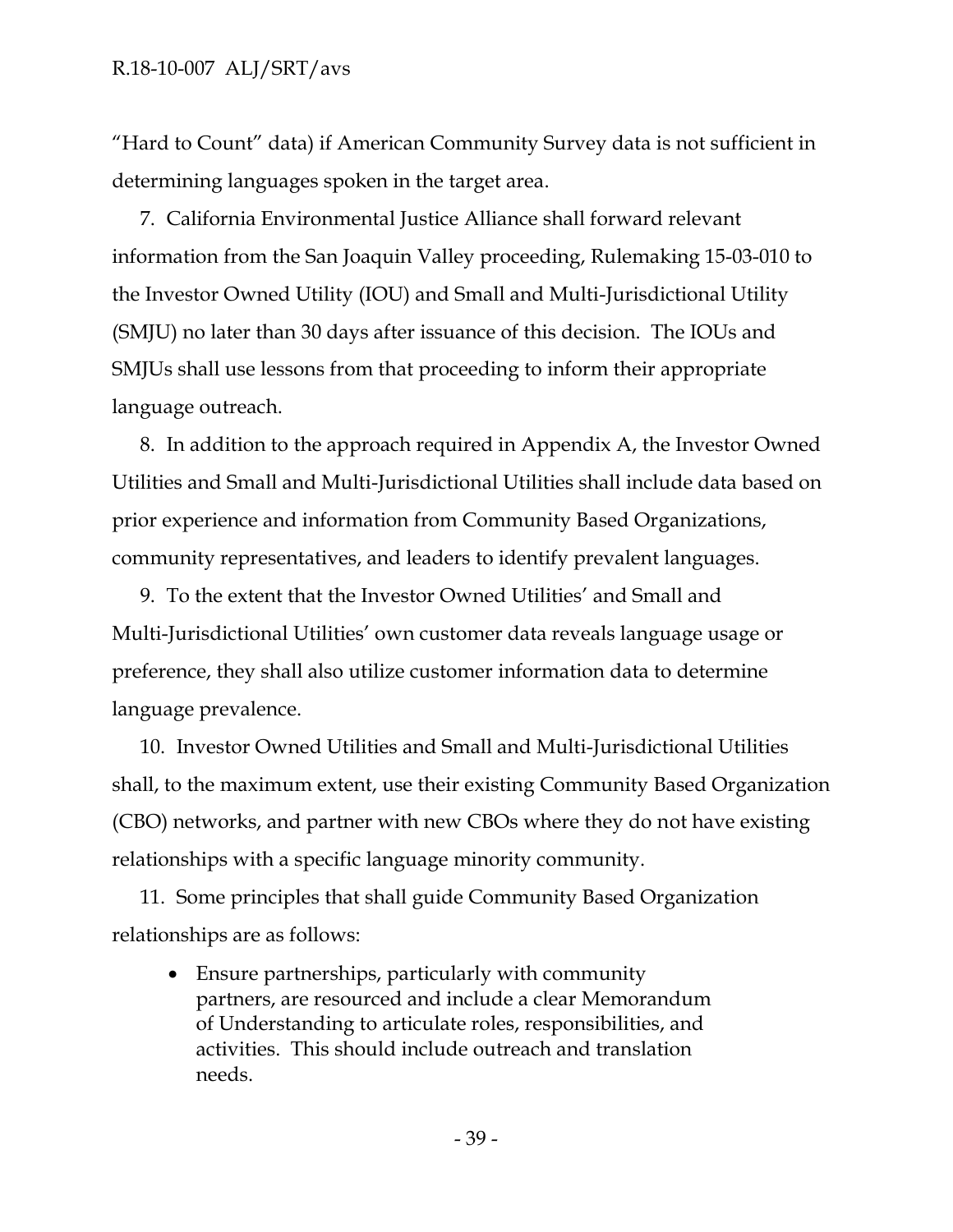- Consider strategies such as phone trees to help quickly disseminate information across trusted sources.
- Create a team of cross-sector partners, with a designated coordinator, to be able to work across purposes, share feedback, and steer the effort.
- Include methods and strategies for information sharing and dealing with confidentiality between partner organizations (both CBO and government).

12. The Investor Owned Utilities and Small and Multi-Jurisdictional Utilities shall take input from parties in this proceeding in a meet and confer format to ensure they are reaching the appropriate Community Based Organizations. They do not need to communicate their meet and confer process to the Commission unless there are problems or concerns. In the event of problems or concerns, the parties shall first contact and work with [Monica.Palmeira@cpuc.ca.gov](mailto:Monica.Palmeira@cpuc.ca.gov) or such other contact person the Commission shall later designate, and s/he will determine whether to involve the Administrative Law Judge and other parties to the proceeding.

13. The Investor Owned Utilities and Small and Multi-Jurisdictional Utilities shall reach out to the telecommunications, water, and transport utilities in their territory in order to partner with language access services and Community Based Organization relationships those utilities may have. With the assistance of the parties to this proceeding, they shall gather information on available governmental and non-governmental communications before, during, and after a wildfire and coordinate their efforts with those communications to the maximum extent possible.

14. Investor Owned Utilities and Small and Multi-Jurisdictional Utilities shall demonstrate that their communications and outreach are effective through surveys and metrics.

- 40 -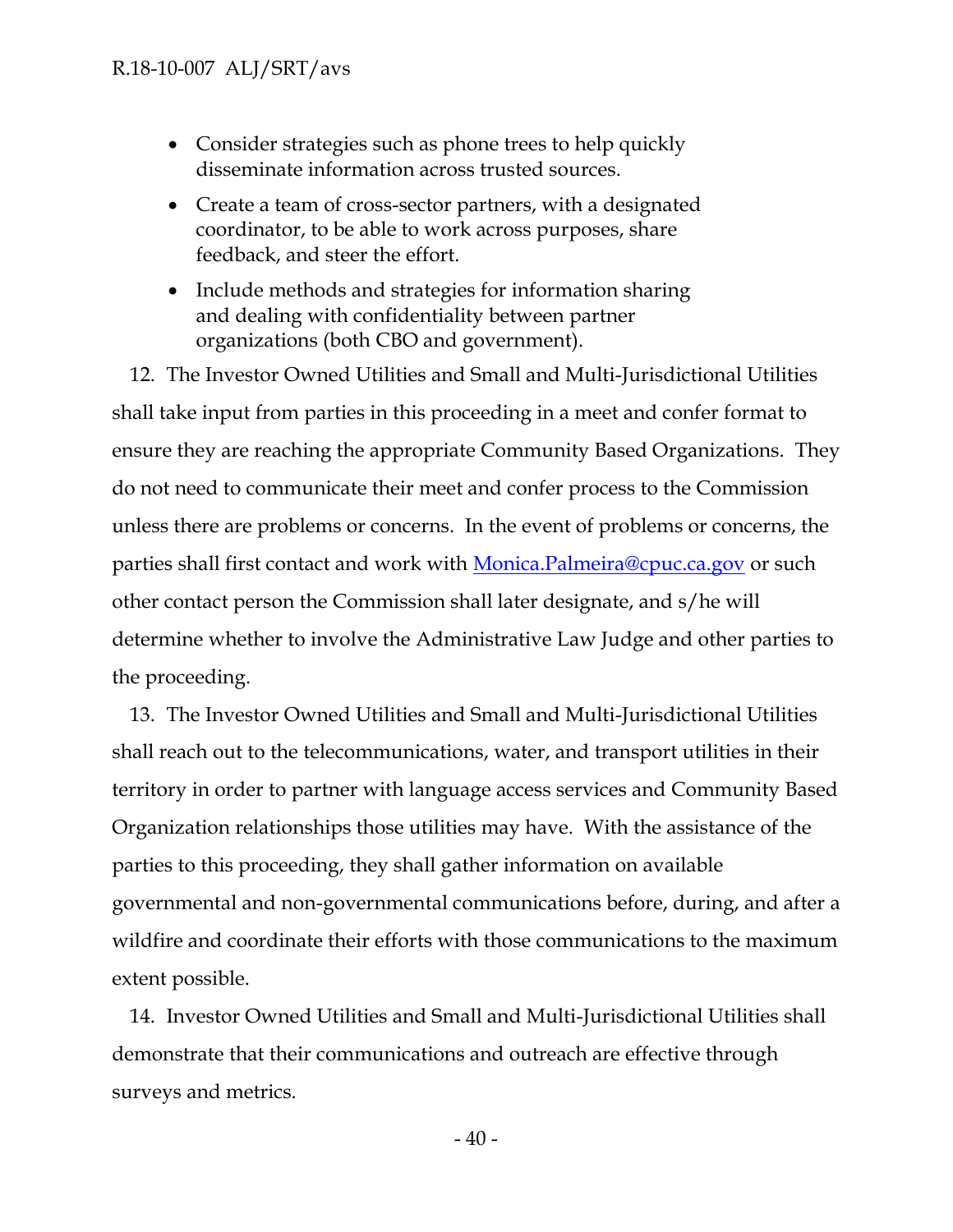15. No later than May 30, 2020, the Investor Owned Utilities and Small and Multi-Jurisdictional Utilities shall prepare, file, and serve independent survey results that assesses the effectiveness of their community outreach in 2019 pursuant to Public Utilities Code Section 8386(c)(16)(B).

16. For the 2020 wildfire season, the Investor Owned Utilities and Small and Multi-Jurisdictional Utilities shall prepare, file, and serve independent survey results that assesses the effectiveness of their community outreach in 2020. The survey results must be filed no later than December 31, 2020.

17. The Investor Owned Utilities and Small and Multi-Jurisdictional Utilities may use existing surveys to comply with this decision only if the surveys meet all requirements of this decision.

18. At a minimum, the Investor Owned Utilities and Small and Multi-Jurisdictional Utilities shall do the following regarding community outreach for 2019 and 2020 wildfires:

- Ask communities and individuals to which the Investor Owned Utilities or Small and Multi-Jurisdictional Utilities has conducted outreach if the outreach was effective in helping them before, during, and after wildfire.
- Provide survey responses categorized by type of outreach so that there is data in the proceeding showing what outreach is most effective that the Commission and stakeholders may use to direct future outreach.
- File and serve any existing survey results that assess the effectiveness of outreach before, during, and after wildfire conducted since the passage of Senate Bill 901.

19. Prior to conducting the surveys required regarding community outreach for 2019 and 2020 wildfires, the Investor Owned Utilities and Small and Multi-Jurisdictional Utilities, alone or in combination, shall gather input from the parties to this proceeding on appropriate survey questions and methodology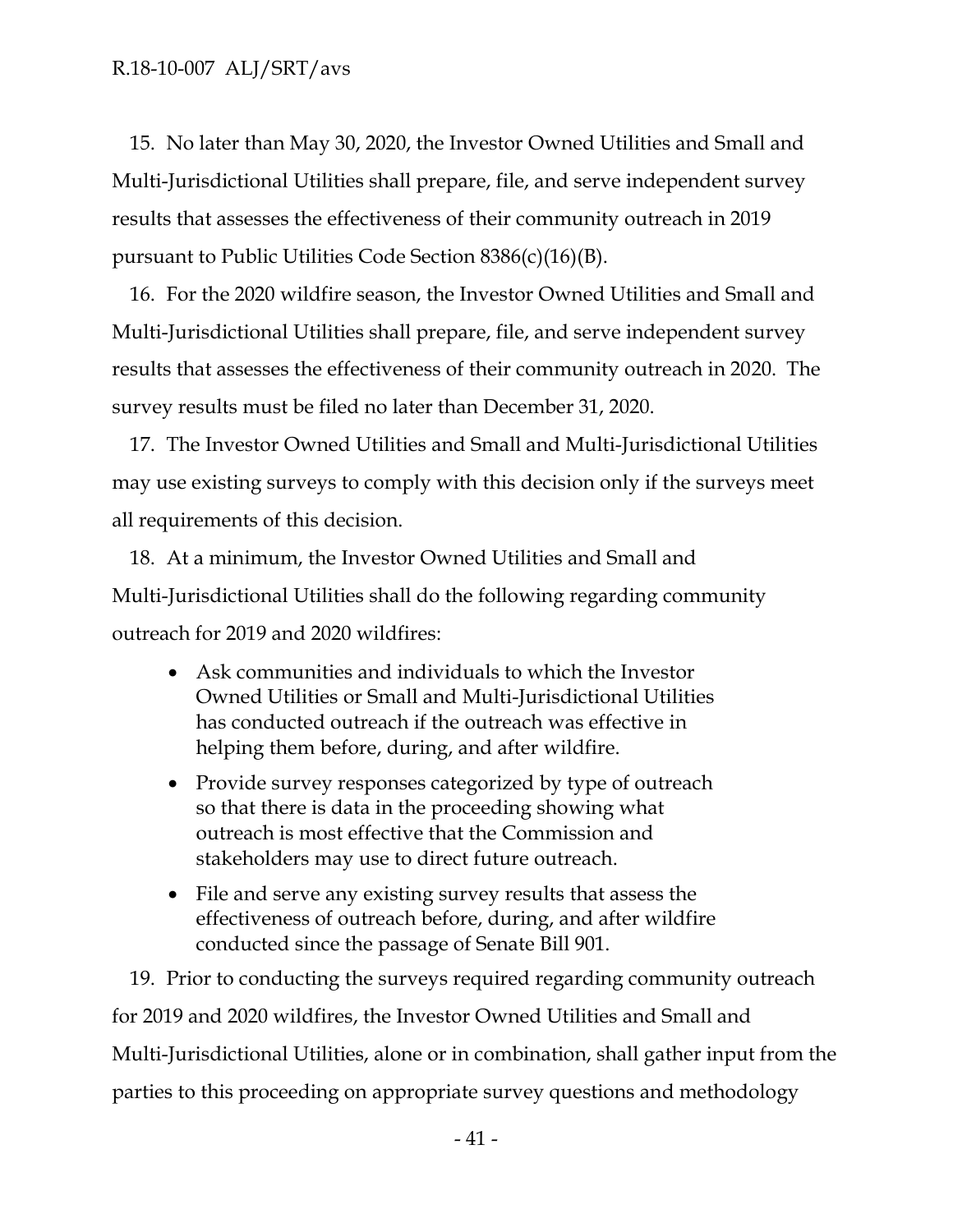through a meet and confer process to that is open to all parties. This meet and confer process shall conclude no later than 30 days before the surveys are conducted.

20. The Investor Owned Utilities and Small and Multi-Jurisdictional Utilities shall use metrics to determine the reach of their community outreach efforts. One set of metrics should be quantitative in nature and include data related to web site visits, click rates, conversions, in-person meetings, radio spots, number of partners, number of customers reached, customer acknowledging information, read receipts, video shares, and other quantitative measurement. Another set of metrics should document comprehension. Such metrics can be more qualitative in nature and include metrics collected from surveys and post-event interviews/sessions with stakeholders and partners. Metrics should capture satisfaction with outreach and engagement from the utility, understanding of information and whether communities or individuals feel equipped to act, and whether communities or individuals feel connected to resources they may call upon before, during, and after wildfire.

21. To the extent that the Investor Owned Utilities and Small and Multi-Jurisdictional Utilities require additional budgets for the activity this decision requires, they may track costs in their existing Wildfire Mitigation Plan memorandum accounts, which will be subject to Commission review applicable to such memorandum accounts in accordance with Senate Bill 901 and Assembly Bill 1054.

22. No later than 60 days following issuance of this decision, the Investor Owned Utilities and Small Multi-Jurisdictional Utilities shall file and serve in this proceeding a budget and workplan for the community outreach required by this decision.

- 42 -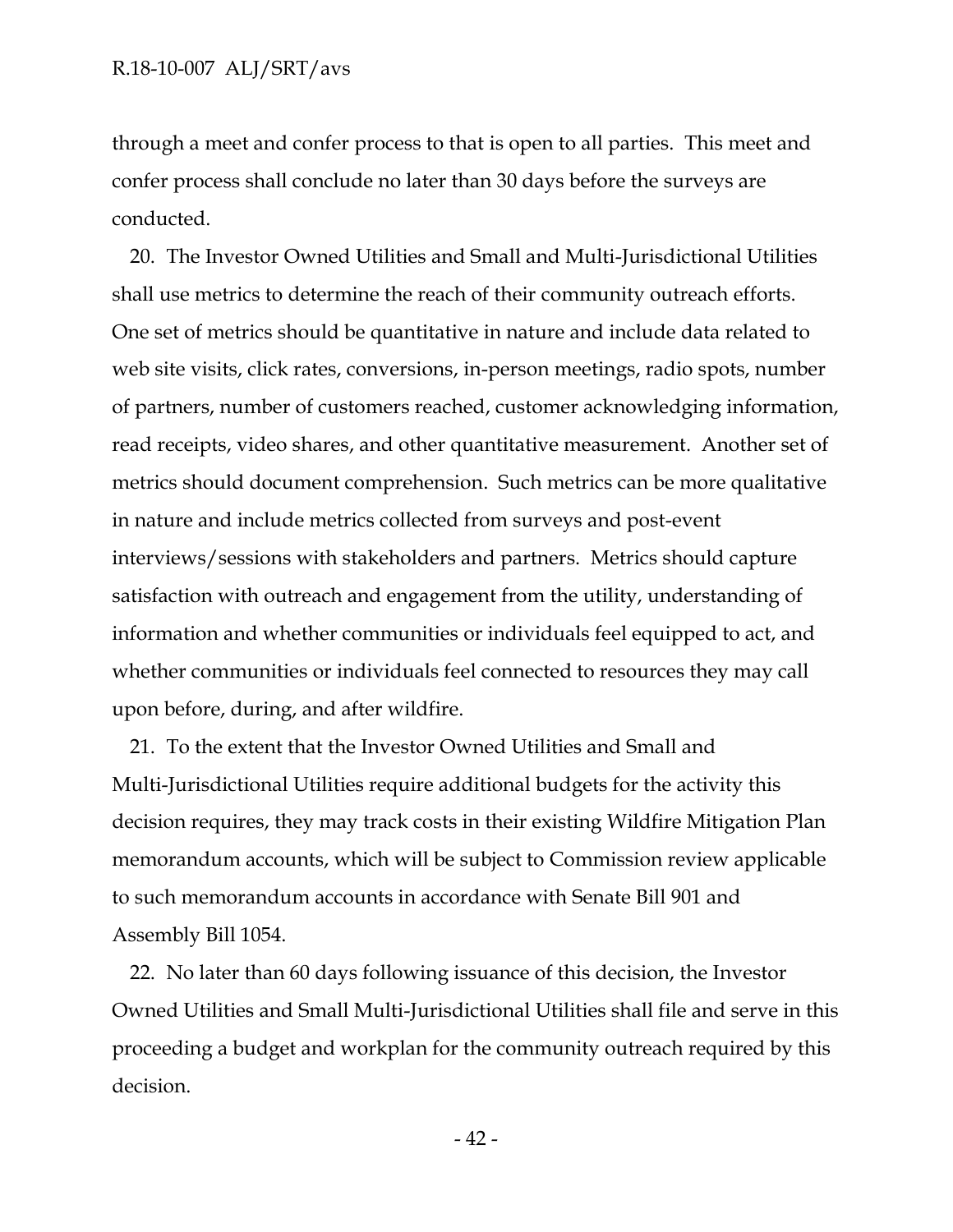23. The Tier 3 Off-Ramp Advice Letters filed by Pacific Gas and Electric Company (PG&E), Southern California Edison Company (SCE), San Diego Gas & Electric Company (SDG&E), Bear Valley Electric Service (Bear Valley), Liberty Utilities (Liberty), and PacifiCorp,) in accordance with Decision 19-05-036 are granted or denied as set forth in the following table.

| <b>Utility</b> | AL      | <b>Grant or Deny?</b>                                                                                                                                                    |
|----------------|---------|--------------------------------------------------------------------------------------------------------------------------------------------------------------------------|
| PG&E           | 5703-E  | Grant with limitations.<br>This decision takes no action on PG&E's timelines.                                                                                            |
| <b>SCE</b>     | 4120-E  | Deny "Battery Backup Incentive Program" portion<br>without prejudice                                                                                                     |
| SDG&E          | 3472-E  | Grant                                                                                                                                                                    |
| Bear Valley    | 374-E   | Grant with conditions.<br>Bear Valley must comply with the Commission's<br>existing de-energization rules as set forth in<br>Resolution ESRB-8 and Rulemaking 18-12-005. |
| Liberty        | $133-E$ | Grant                                                                                                                                                                    |
| PacifiCorp     | 596-E   | Deny without prejudice                                                                                                                                                   |

The foregoing Advice Letters and protests to them are incorporated into the record of this decision and the ex parte rules related to ratesetting proceedings apply to them.

24. This decision makes no determination on the effectiveness of wildfire mitigation measures addressed or proposed in the Advice Letters filed by Pacific Gas and Electric Company, Southern California Edison Company, San Diego Gas & Electric Company, Bear Valley Electric Service, Liberty Utilities, and PacifiCorp.

25. Nothing in this decision is intended to change any state or local emergency requirements, rules, protocols or agreements on the content of utility communications during a wildfire.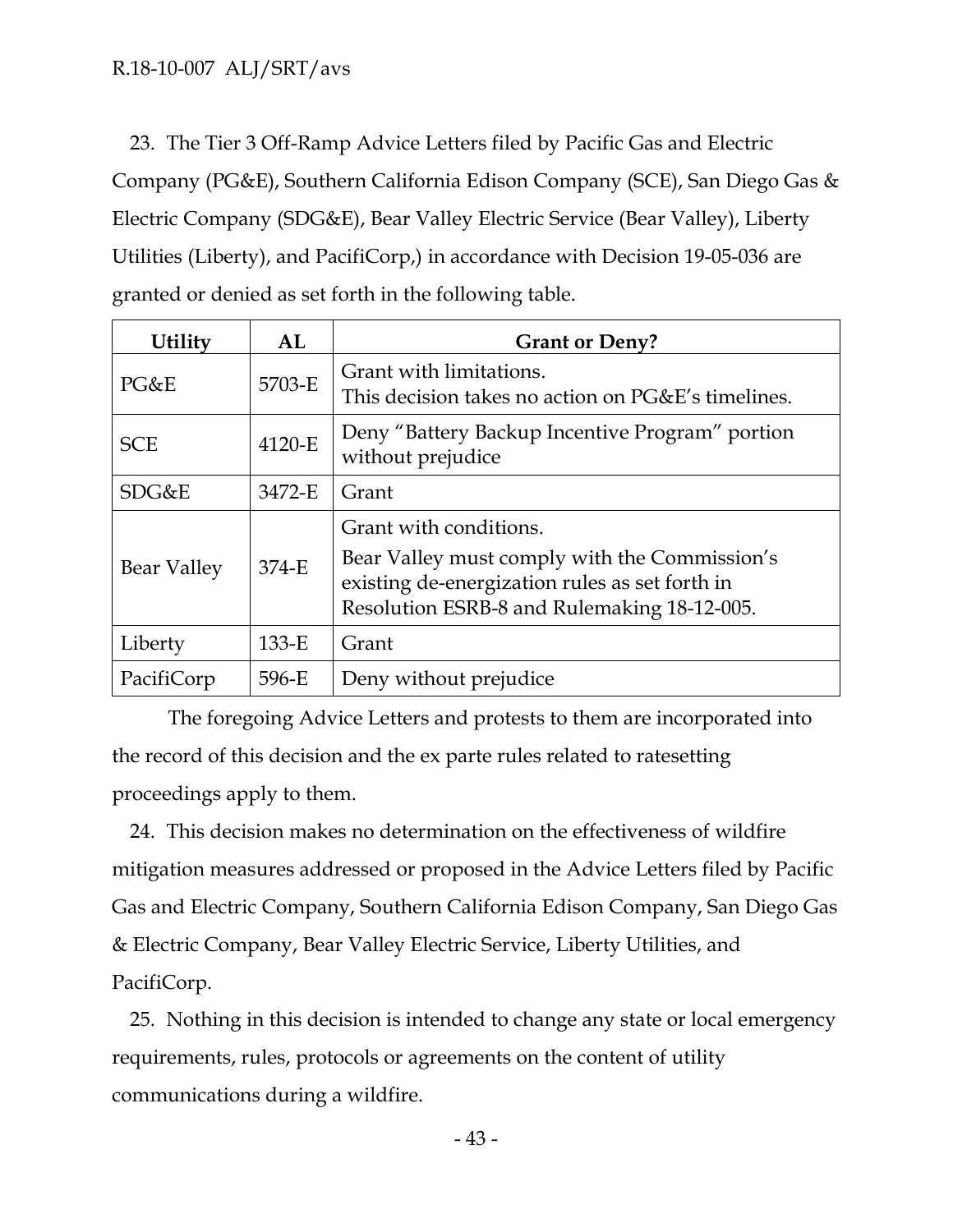# R.18-10-007 ALJ/SRT/avs

26. This proceeding remains open.

This order is effective today.

Dated March 12, 2020, at Sacramento, California.

MARYBEL BATJER President LIANE M. RANDOLPH MARTHA GUZMAN ACEVES CLIFFORD RECHTSCHAFFEN GENEVIEVE SHIROMA Commissioners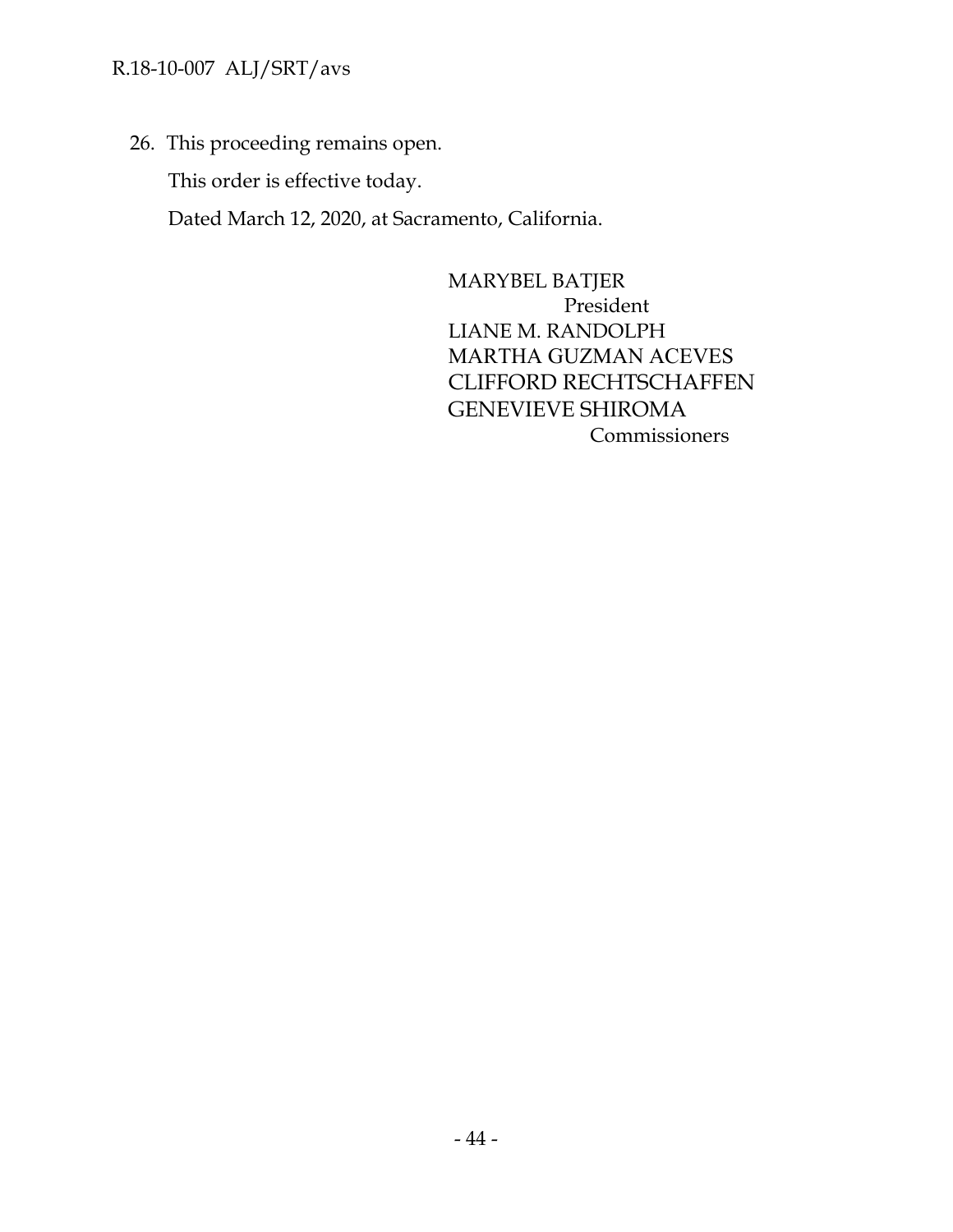# **Appendix A**

The following mechanism will give IOUs and SMJUs appropriate language information for service-territory-wide communication. English, Spanish, and the top three primary languages as determined in Phase 1 are required regardless of prevalence.

# **Step 1: Download American Community Survey (ACS) data**

- Use ACS data table<sup>1</sup> titled "Language spoken at home for the population 5 years and over."
	- o In the "Advanced Search" function of the U.S. Census Bureau data portal, search for the table, and select the following qualifiers:
		- For "Geography," select "Tract"
		- Within "State," select "California"
		- For "California," select "All Census Tracts within California"
		- Select "Search"
	- o On the results page, under "Product," select the most recent ACS 5-year Detailed Tables
	- o Download table

# **Step 2: Determine prevalent languages**

 $\overline{a}$ 

- Use IOU's or SMJU's own service territory layer,
- Identify the census tracts in the service territory,
- Sum the "[non-English language], speaks English less than very well" columns in the annotated ACS<sup>2</sup> data for census tracts within the service territory, and

<sup>&</sup>lt;sup>1</sup> Use ACS data from U.S. Census Bureau data portal at data.census.gov. As of the date of this decision, the "Language spoken at home for the population 5 years and over" is table c16001.

<sup>2</sup> The "Language spoken at home for the population 5 years and over" ACS data is broken down into data on people who speak a non-English language and speak English very well; and speak a non-English language and speak English less than very well.